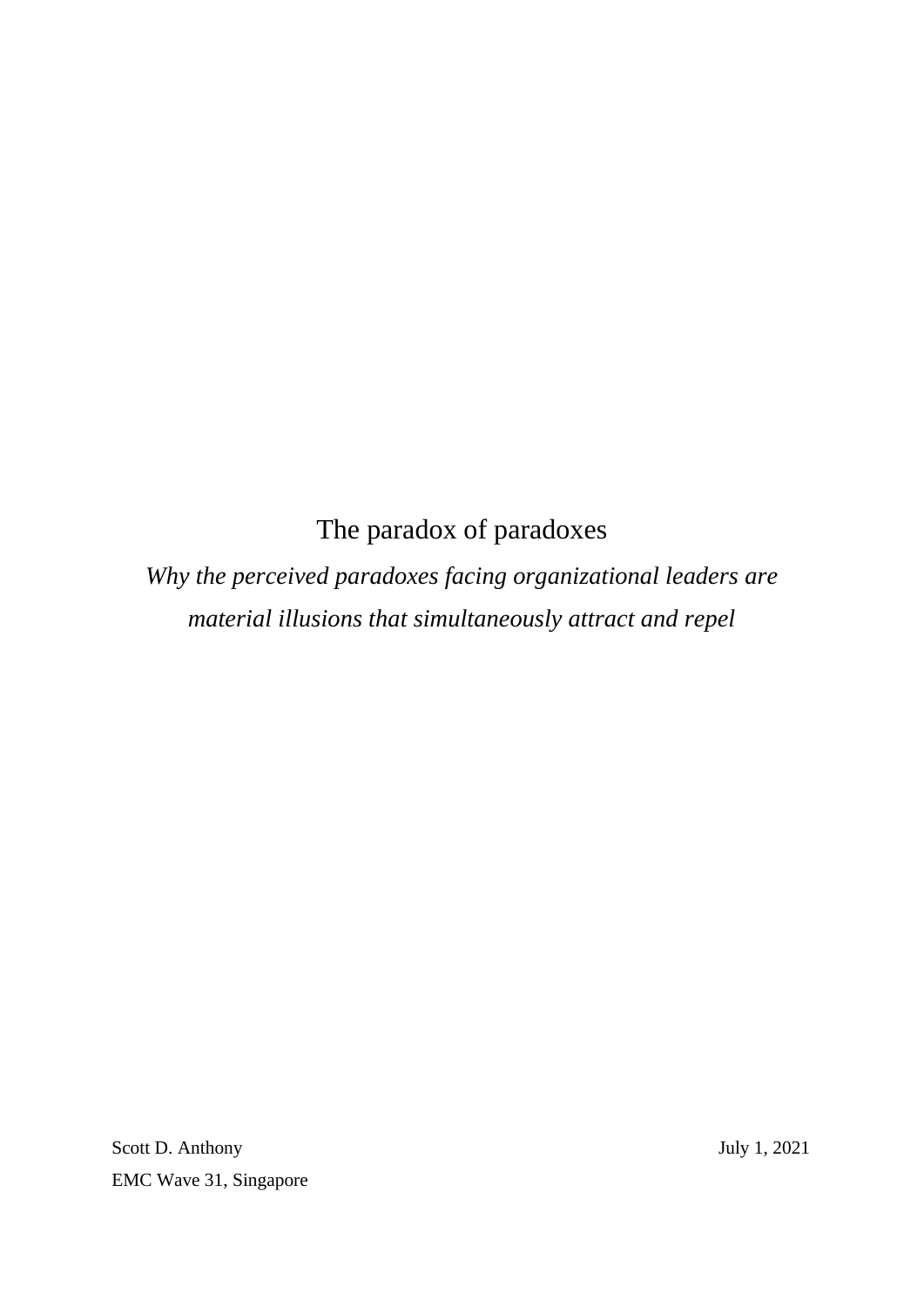## **Table of Contents**

| Abstract                                                                                  | $\mathbf{2}$   |
|-------------------------------------------------------------------------------------------|----------------|
| Keywords                                                                                  | $\overline{2}$ |
| Introduction                                                                              | $\overline{2}$ |
| Research aims and objectives                                                              | 6              |
| Literature review                                                                         | 7              |
| Methodology                                                                               | 13             |
| Description of the research setting                                                       | 14             |
| Data gathering and reporting                                                              | 17             |
| Preparing for the interviews                                                              | 17             |
| Conducting the interviews                                                                 | 17             |
| Interpreting the interviews                                                               | 22             |
| Findings and discussion                                                                   | 23             |
| Exploring interview themes                                                                | 23             |
| Analysis of interview themes                                                              | 27             |
| Limitations                                                                               | 34             |
| Future research                                                                           | 34             |
| Conclusion                                                                                | 35             |
| Bibliography                                                                              | 37             |
| Appendices                                                                                | 42             |
| Appendix 1: The Paradox Toolkit                                                           | 42             |
| Appendix 2: Interview guide                                                               | 44             |
| Appendix 3: Results of paradoxical leader behavior survey                                 | 45             |
| Appendix 4: Sample PowerPoint slide used during interviews                                | 46             |
| Appendix 5: Quotes illustrating finding that paradox is perceived to be powerful          | 48             |
| Appendix 6: Quotes illustrating finding that paradox generates a range of emotions        | 49             |
| Appendix 7: Quotes illustrating finding that context heavily influences the experience of |                |
| paradox                                                                                   | 50             |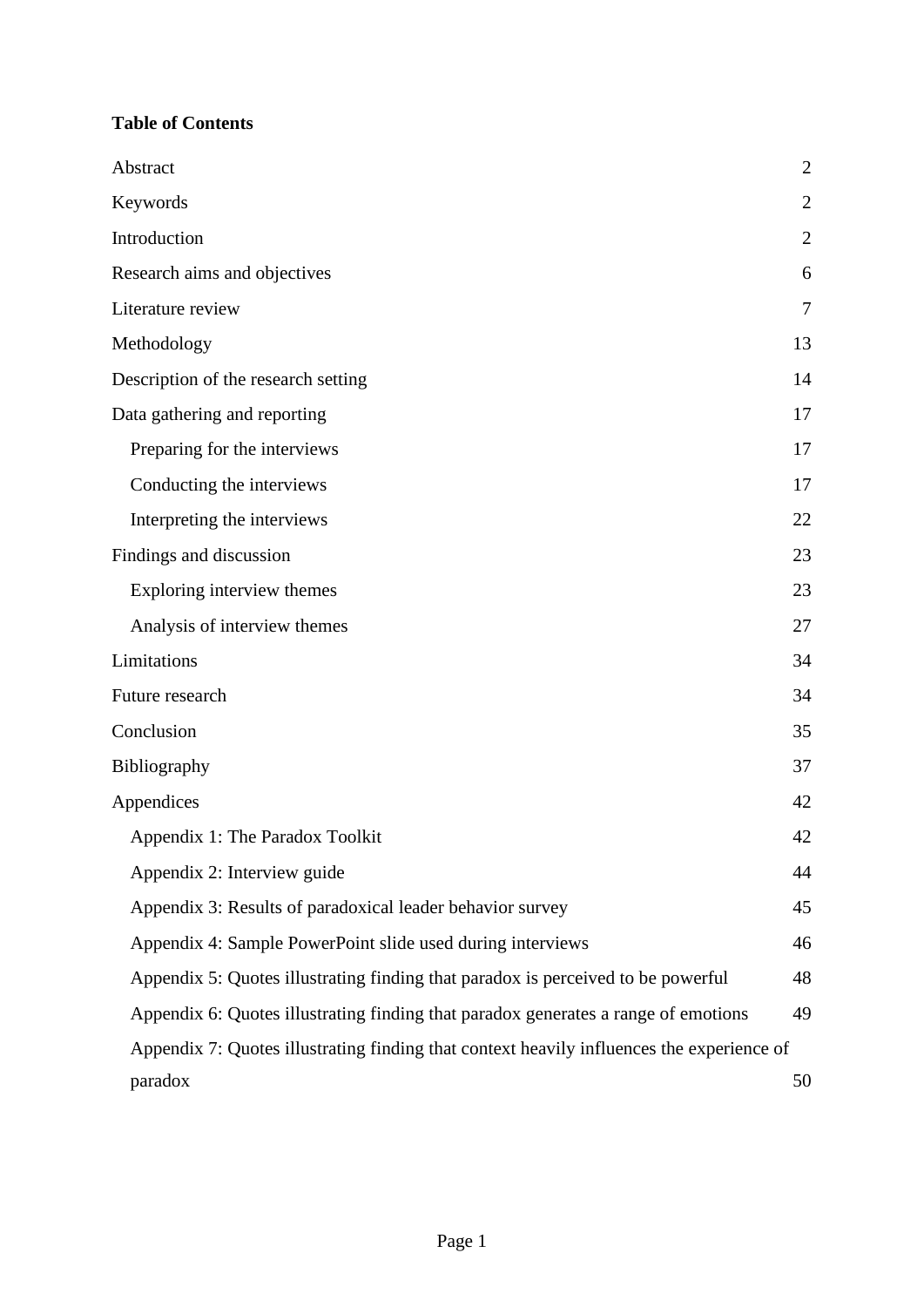#### **Abstract**

Interest in the apparent paradoxes facing organizational leaders has grown substantially. But are paradoxes real or artificial constructs? The paradox of paradoxes is that they are *material illusions*: phantastic objects forged by individual and group desires for conformity and cohesion that are nonetheless invaluable to address.

#### **Keywords**

Paradox, social defenses, primary task, phantastic objects, conformity, reconfiguration.

*Word count: 12,867* 

#### **Introduction**

Paradox. A word that evokes, dare I say, paradoxical feelings. Clarity and confusion. Possibility and constraints. Historically, philosophers and physicists pondered the essence of paradox. The famous Socratic paradox: I know that I know nothing. The Liar's paradox: This statement is false. Schrödinger's cat, which is simultaneously alive and dead.

Over the past few decades, paradox, which this paper defines as "contradictory yet interrelated elements that exist simultaneously and persist over time," has become a field of interest for organizational scholars (Smith & Lewis, 2011, p. 382). That's no surprise. The very idea of an organization has a seeming paradox at its heart, because "on the one hand it contains free, creative, independent human subjects; on the other hand, the relation between these subjects aspires to be one of organization, order and control" (Clegg, Cunha, & Cunha, 2002, p. 483). Today's world is increasingly characterized by volatility, uncertainty, complexity, and ambiguity. The leadership challenges of this so-called VUCA world are increasingly "adaptive," meaning they can't be solved by technical application of known methodologies (Heifetz, Grashow, & Linksy, 2009). Data suggests that leaders feel like they do indeed have to do it all. A report by AlixPartners, a consulting company, found that 85 percent of CEOs said that disruptive change, defined as something that displaces "existing businesses, markets, and value networks in favor of newer ecosystems and relationships," was their primary strategic challenge (AlixPartners, 2021). Dealing with disruption requires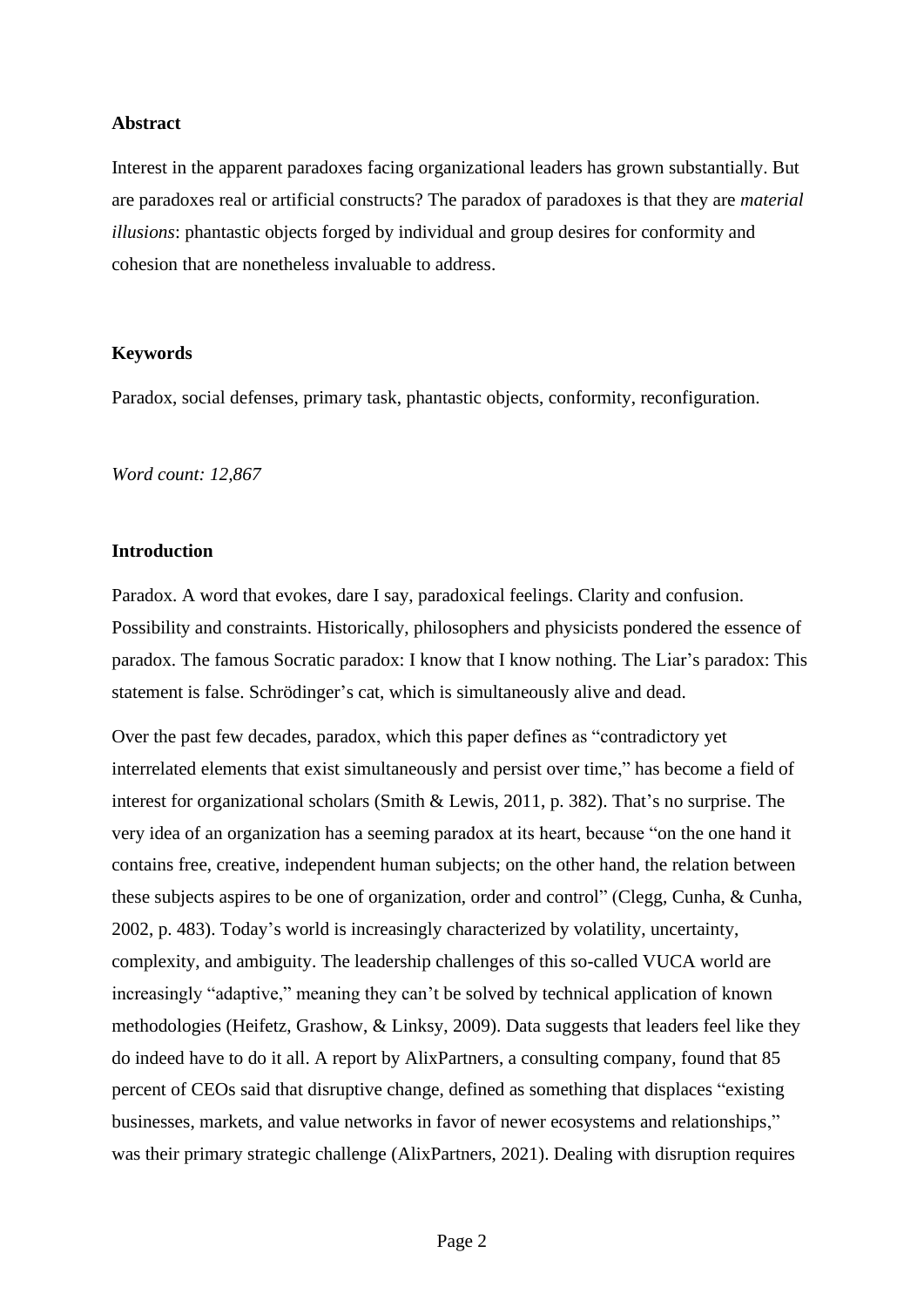that leaders simultaneously think and act in multiple frames that at best appear to be in conflict, and at worst appear to indeed be paradoxical. Running today is about working from the present forward, carefully planning, thoughtfully analyzing, and executing with discipline; creating tomorrow involves intuitively working from the future back, experimenting, and taking intelligent risks. The leadership imperative is clear: almost twothirds of companies are currently experiencing disruption, but research shows that only three percent of companies have made meaningful progress in strategic transformation (Abbosh, 2018; Anthony, Trotter, Bell, & Schwartz, 2019). CEOs believe that innovative thinking is the most important skill for up-and-coming leaders (The Conference Board, 2021). However, innovation inside an established organization seems to teem with paradox. For example, leaders are told they have to be ambidextrous by simultaneously exploiting current opportunities and exploring new ones (Smith & Tushman, 2005). Innovation requires confronting fundamental tensions such as "destroying past understanding to construct new and more complicated frames of reference" (Lewis, 2000, p. 765) or in layperson language, "forgetting to learn." Mastering these specific paradoxes requires adopting broader paradoxical behaviors such as being "comfortable with discomfort" and "consistently inconsistent."

Despite the apparent challenges, the struggle to grapple with these kinds of paradoxical demands is somewhat perplexing. As described in the literature review section, a scholarly community has formed around paradox, providing a robust definition of types of organizational paradoxes (Smith & Lewis, 2011), describing conditions that influence paradox (Berti & Simpson, 2021; Miron-Spektor, Ingram, Keller, Smith, & Lewis, 2018), detailing options leaders have in the face of paradox (Andriopoulos & Lewis, 2009), exploring tactics that increase the odds of "transcending" paradox (Knight & Paroutis, 2017; Lüscher & Lewis, 2008; Smith, 2014), explaining capabilities that maximize the resonance of high-impact strategies (Hannah, Balthazard, Waldman, Jennings, & Thatcher, 2013; Miron-Spektor et al., 2018), and defining the challenges and opportunities paradox presents (Berti  $\&$ Simpson, 2021; Miron-Spektor, Gino, & Argote, 2011; Smith & Besharov, 2019). Why is it, then, that so many organizations seem stuck in paradox?

That was my original research question. I aspired to construct a "paradox toolkit" that synthesized and simplified relevant academic literature and then conduct action research to tease out individual and group barriers inhibiting the toolkit's application. Along the way, however, a more foundational question emerged. Are the paradoxes researchers have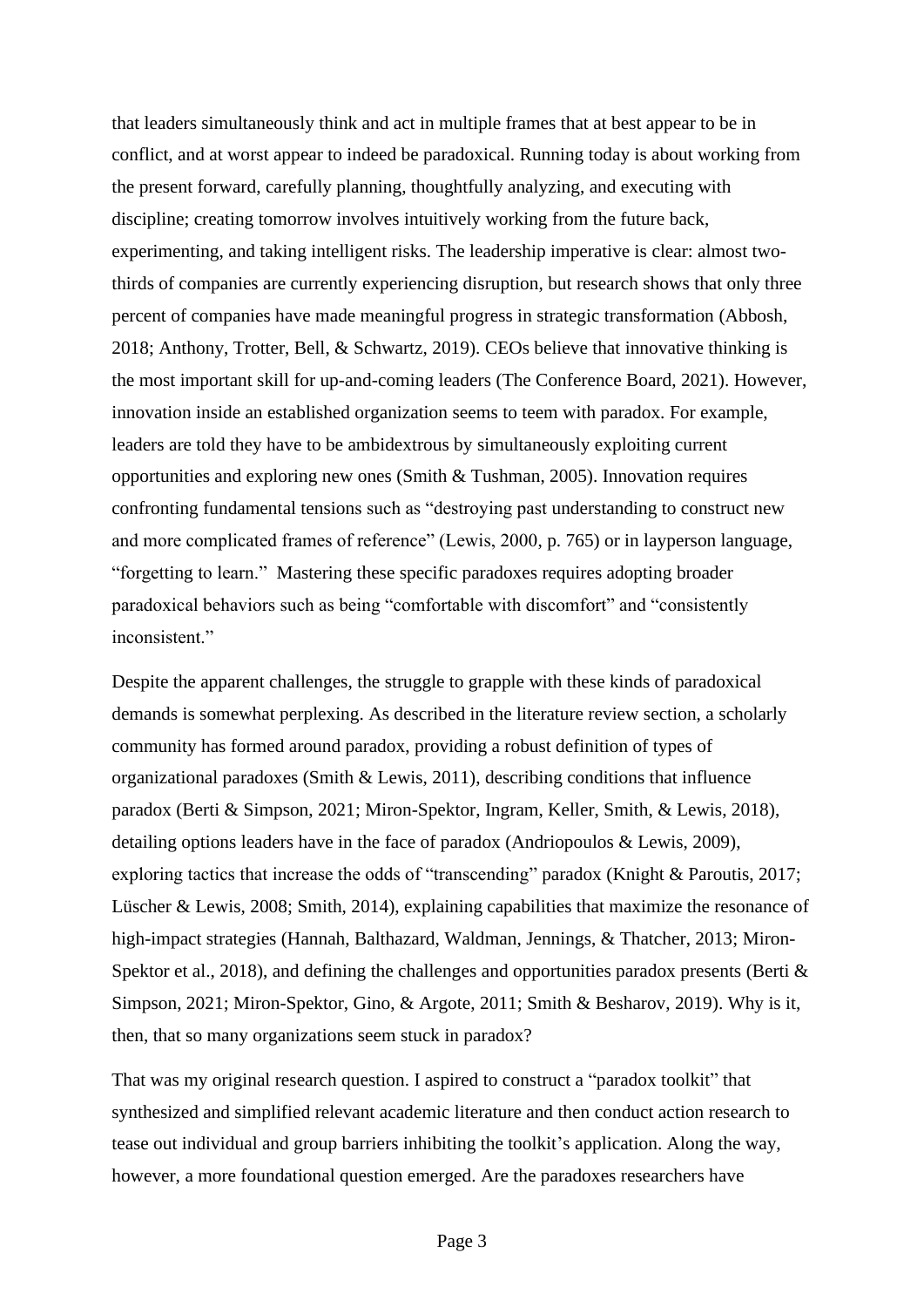identified in organizations real or perceptual? And if they are perceptual, why do they persist? While the academic literature has presented various viewpoints that touch on this topic, it has not looked at it from the viewpoint of how individuals experience paradox. I conducted Interpretative Phenomenological Analysis (IPA) on 11 research subjects to assess their general experience with paradox and their specific experience considering a set of paradoxical leader behaviors that help to transcend paradox. While individual experience with paradox varied widely, three key themes emerged from analyzing the interviews (summarized in **Figure 1**).

|                          |                                             | Religion                           |  |
|--------------------------|---------------------------------------------|------------------------------------|--|
| Paradox is               | True paradox is timeless                    | Nature and math                    |  |
|                          | Confronting paradox leads to                | Resolution of problems             |  |
| perceived to be          | growth                                      | Personal development               |  |
| powerful                 |                                             | Surfaces subconscious issues       |  |
|                          | Examining paradox leads to<br>reflection    | Raises questions                   |  |
|                          |                                             | Provides a way to evaluate leaders |  |
|                          |                                             | Curious                            |  |
|                          | Positive feelings                           | Excited                            |  |
|                          |                                             | Empowered and engaged              |  |
| Paradox generates        | Negative feelings                           | Fear                               |  |
| a range of<br>emotions   |                                             | Pain                               |  |
|                          |                                             | Powerless                          |  |
|                          |                                             | "Unsettled but good"               |  |
|                          | Paradoxical feelings                        | "A pleasant struggle"              |  |
|                          | <b>Structural influencers</b>               | Individual role                    |  |
| Context heavily          |                                             | Type of organization               |  |
| influences the           | Individual perceptions $\&$<br>capabilities | Time horizon                       |  |
| experience of<br>paradox |                                             | Experiences and social context     |  |
|                          |                                             | Mental capacity / capabilities     |  |
|                          |                                             | Frame of analysis                  |  |

First, paradox is perceived to be powerful. There is a timelessness to it, with many individuals speaking about it in language that bordered on awe. Individuals noted how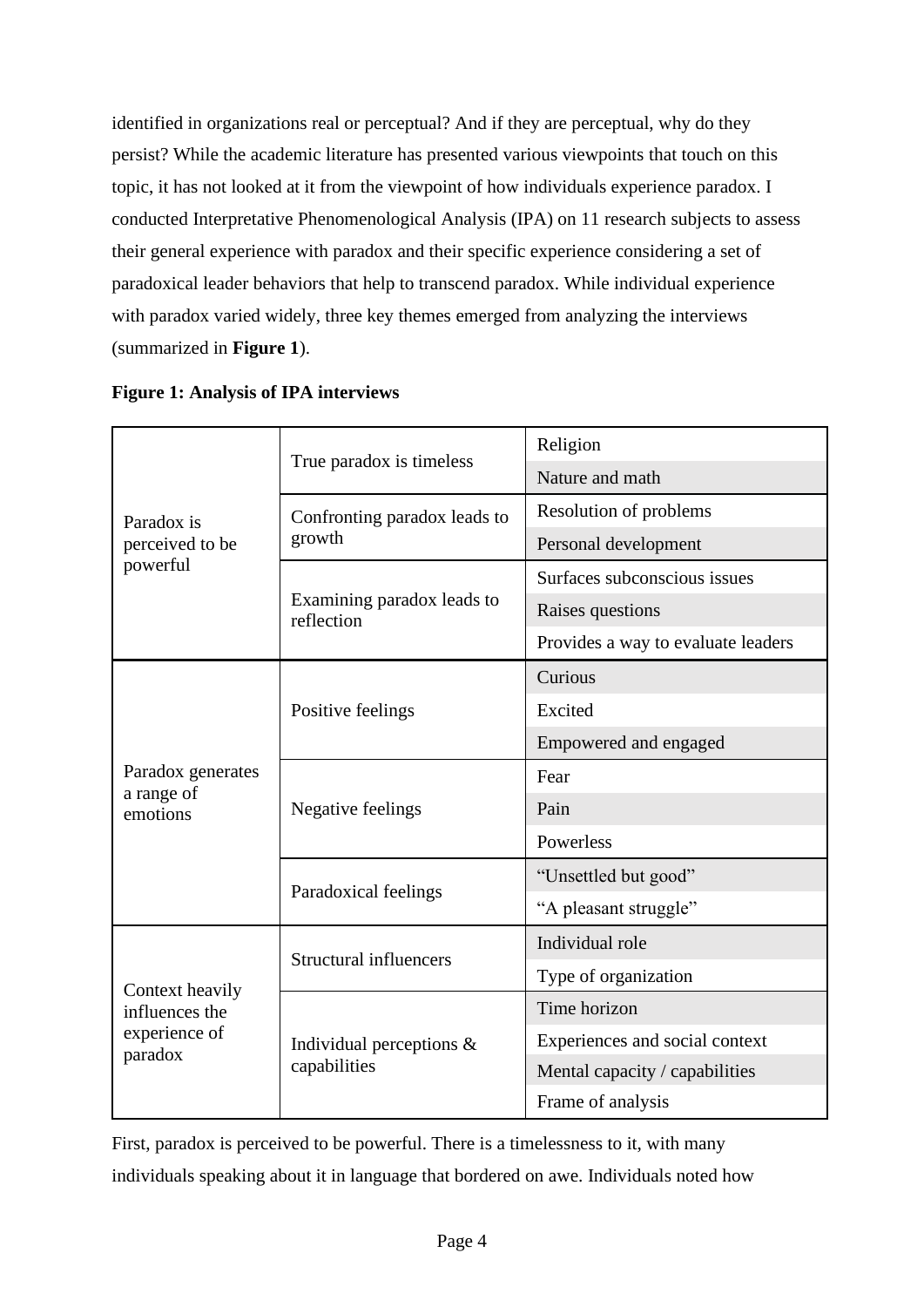wrestling with paradox was a vehicle to both drive personal growth and to create breakthrough solutions to seemingly intractable problems. And the very process of examining paradox led to deep reflection. Second, paradox generals a range of emotion. Some of those emotions, like curiosity, and excitement, are positive. Some of those emotions, like pain and powerlessness, are negative. And, of course, sometimes paradox produces paradoxical emotions. Interview subjects reported feeling "unsettled but good," and noted how thinking about paradox was a "pleasant struggle." Finally, context heavily influences the experience of paradoxes. The perception of paradox is heavily influenced by both the structure in which an individual operates as well as their own background, perceptions, capabilities, and experiences.

The research suggests a paradox of paradoxes: organizational paradoxes are *material illusions*. They are *illusions* in that they generally are mental or system constructs that can be resolved via reframing or focused interventions. They are *material* because the process of wrestling with them, and developing the capabilities to wrestle with them, enable personal growth and development. Spiking beneath the surface using systems psychodynamics suggests three fundamental barriers inhibiting piercing through the illusionary shroud of organizational paradox:

- 1. Transcending a perceived paradox threatens a group's social identify.
- 2. Individuals using the capabilities that enable transcending a perceived paradox can isolate themselves from the group.
- 3. Developing the capabilities to grapple with paradox requires challenging introspection and self-realization.

All of this leaves leaders with a choice. There's no doubt that tackling perceived paradoxes presents challenges and requires work. It is easier for leaders to collectively wave their hands, sigh, shrug their shoulders, and say, "What can I do? It is a paradox." In organizations, however, it isn't. Perceived paradoxes can be dissected and transcended, turning helplessness into empowerment.

The pages that follow will detail the path that led to this conclusion.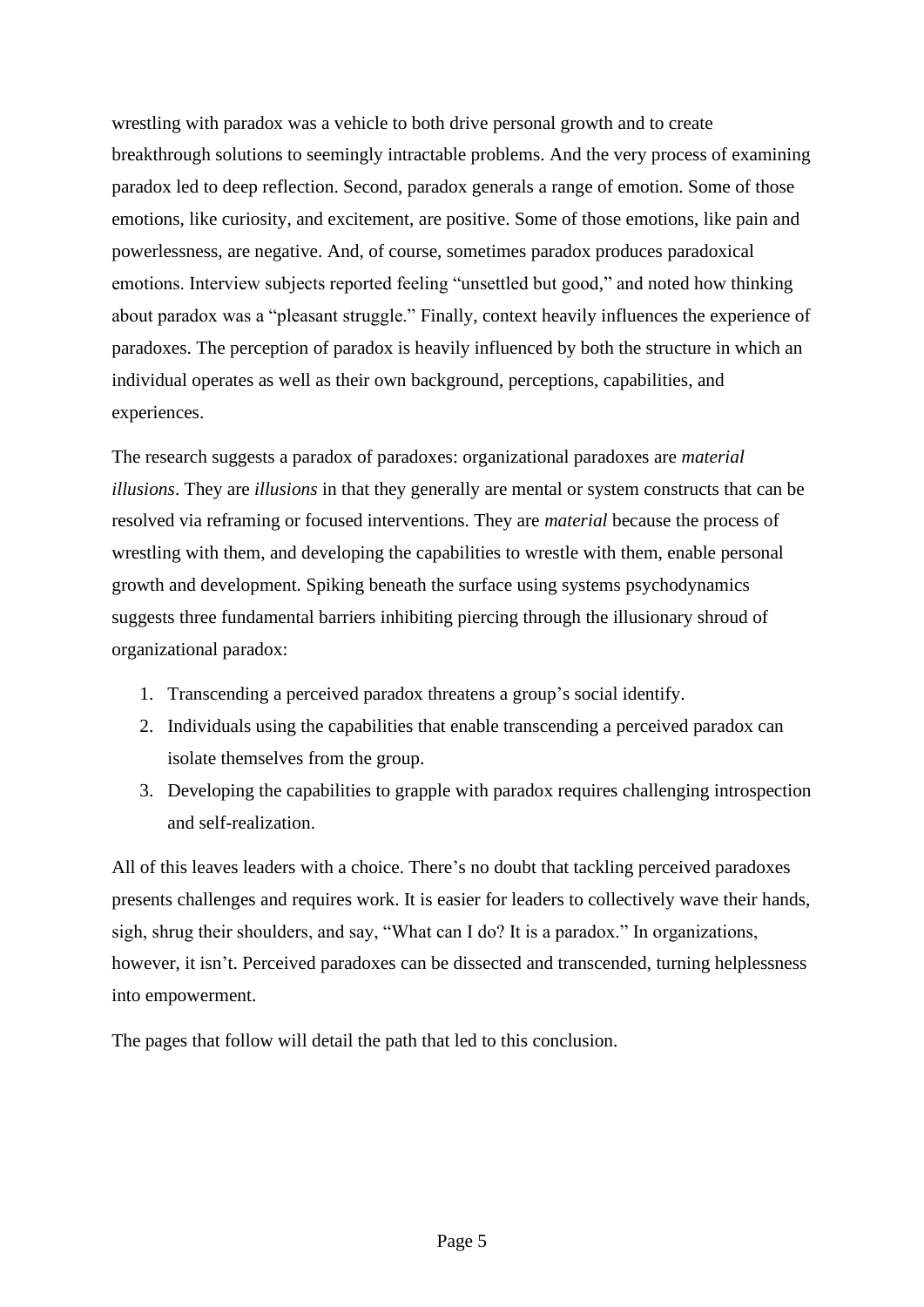### **Research aims and objectives**

I have spent the last two decades as a researcher and a strategic advisor connected to Clayton Christensen's groundbreaking research on the dilemmas posed by disruptive change. Specifically, since 2003, as a partner at Innosight, a growth strategy consultancy co-founded by Christensen, I and my colleagues have advised organizations around the globe on how to navigate disruptive change. As I began exploring the paradox literature, I saw themes that connected to issues that Innosight's clients face on a regular basis. Further exploration led to the creation of a research study with two primary objectives.

My first objective was to synthesize the academic literature into a practical, practitionerfriendly toolkit that would have three components:

- 1. A clear definition of paradox, including relevant categories and a simple "litmus test" to evaluate potential issues.
- 2. A set of practical tools and approaches to help leaders grapple with paradox, including step-by-step instructions to use the most powerful tools.
- 3. Techniques to build or strengthen capabilities that enable effective use of tools and approaches.

## The key components of the toolkit appear in **Appendix 1**.

The second objective was to answer two key questions. I started with the question of what is blocking the use of tools and approaches that help to confront paradox? It is a real mystery. Leaders have to deal with unprecedented levels of uncertainty and change in the form of exponentially advancing technologies, blurring competitive boundaries, shifting demands from customers and stakeholders, and geopolitical shifts and shocks. Many of the specific challenges seem to fit the definition of a paradox: opposed forces that appear together and seem impossible to reconcile. The literature details the power of a proactive approach to address those challenges and describes accessible tools and approaches. Why then is it that there is so little awareness of this literature and these tools and approaches?

As I built the paradox toolkit, a serendipitous moment surfaced a more foundational question. I was wrestling with two papers that presented different instruments to assess the degree to which a leader is following "paradoxical leader behaviors" that materially boost organizational performance (Zhang & Han, 2019; Zhang, Waldman, Han, & Li, 2015). I couldn't decide which instrument was more pertinent, so I decided to create a short survey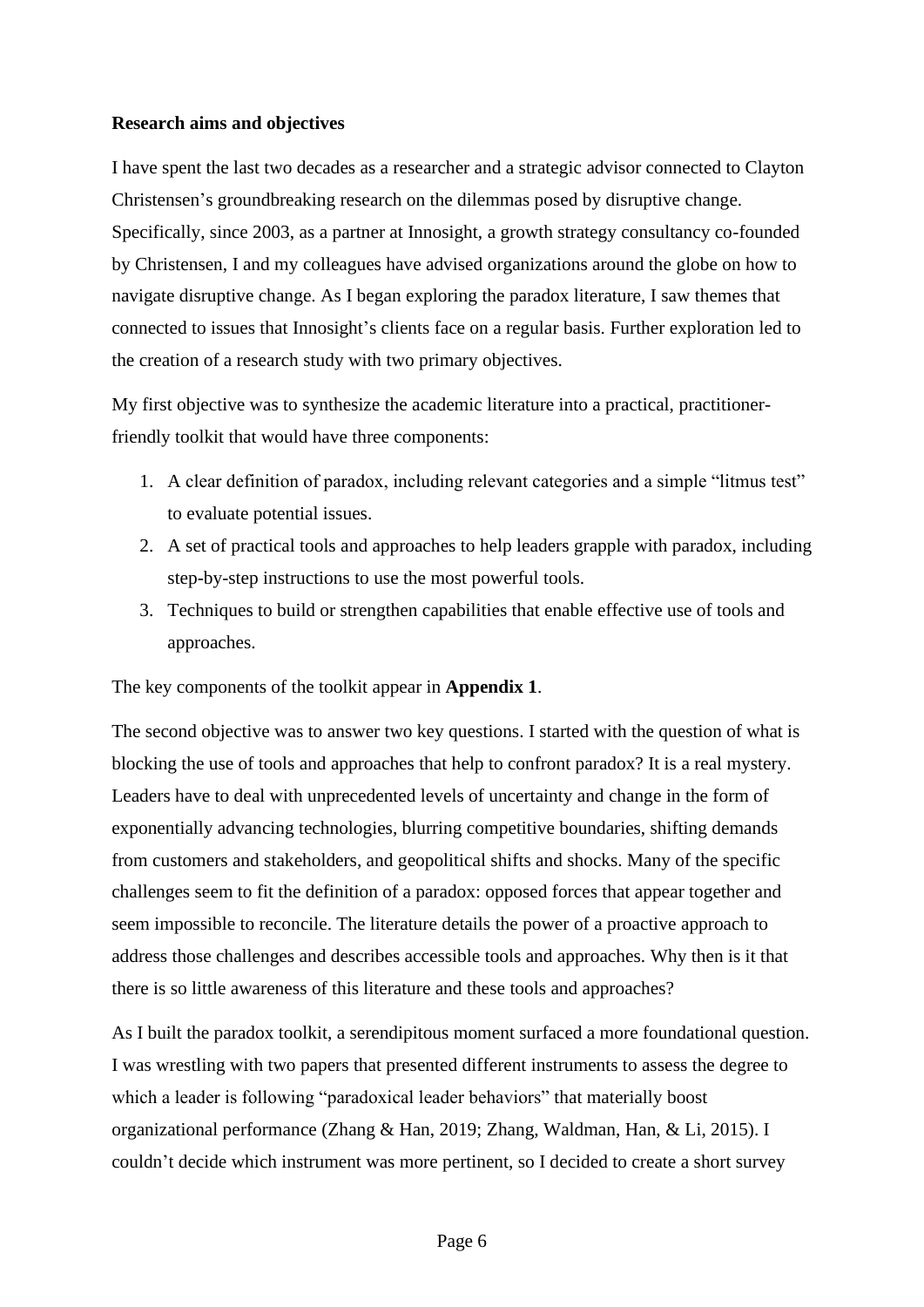asking people to rank order nine categories from the two articles, with the idea of creating a "mash-up" of the two instruments. After completing the survey, one person e-mailed me saying, "Done! That was surprisingly hard. Very keen to learn more about the research."

That moment surfaced an issue that had been lurking at the edge of my consciousness. Paradoxes in philosophy, literature, and science are clear, intellectually rich, and definitionally impossible to truly solve. Organizational paradoxes, on the other hand, seem different. What did it mean that the first four people who answered my survey gave completely different responses? Could this straightforward survey, I wondered, serve as a way to create a common phenomenon across a disparate group of people that each would also have their own lived experience with organizational paradoxes?

Therefore, I finalized two research objectives:

- 1. Synthesize and simplify the paradox literature into a practitioner-friendly paradox toolkit.
- 2. Answer two critical questions: Is paradox real, or is it perceptual? Does the answer to this question help explain what is blocking the use of tools and approaches that help to confront paradox?

## **Literature review**

The concept of paradoxes has existed in philosophy for millennia. For example, consider Chapter 36 of the *Tao Te Ching* by Lao Tzu (Mitchell, 1999):

*If you want to shrink something, you must first allow it to expand. If you want to get rid of something, you must first allow it to flourish. If you want to take something, you must first allow it to be given.*

Paradox made occasional appearances in the leadership and organizational literature during the 20<sup>th</sup> century. For example, a 1979 book showed how artistic achievement often came from transcending paradoxes, such as how composers like Beethoven and Mozart combined harmony and discord, using silence as a form of sound (Rothenberg, 1979). In the 1980s and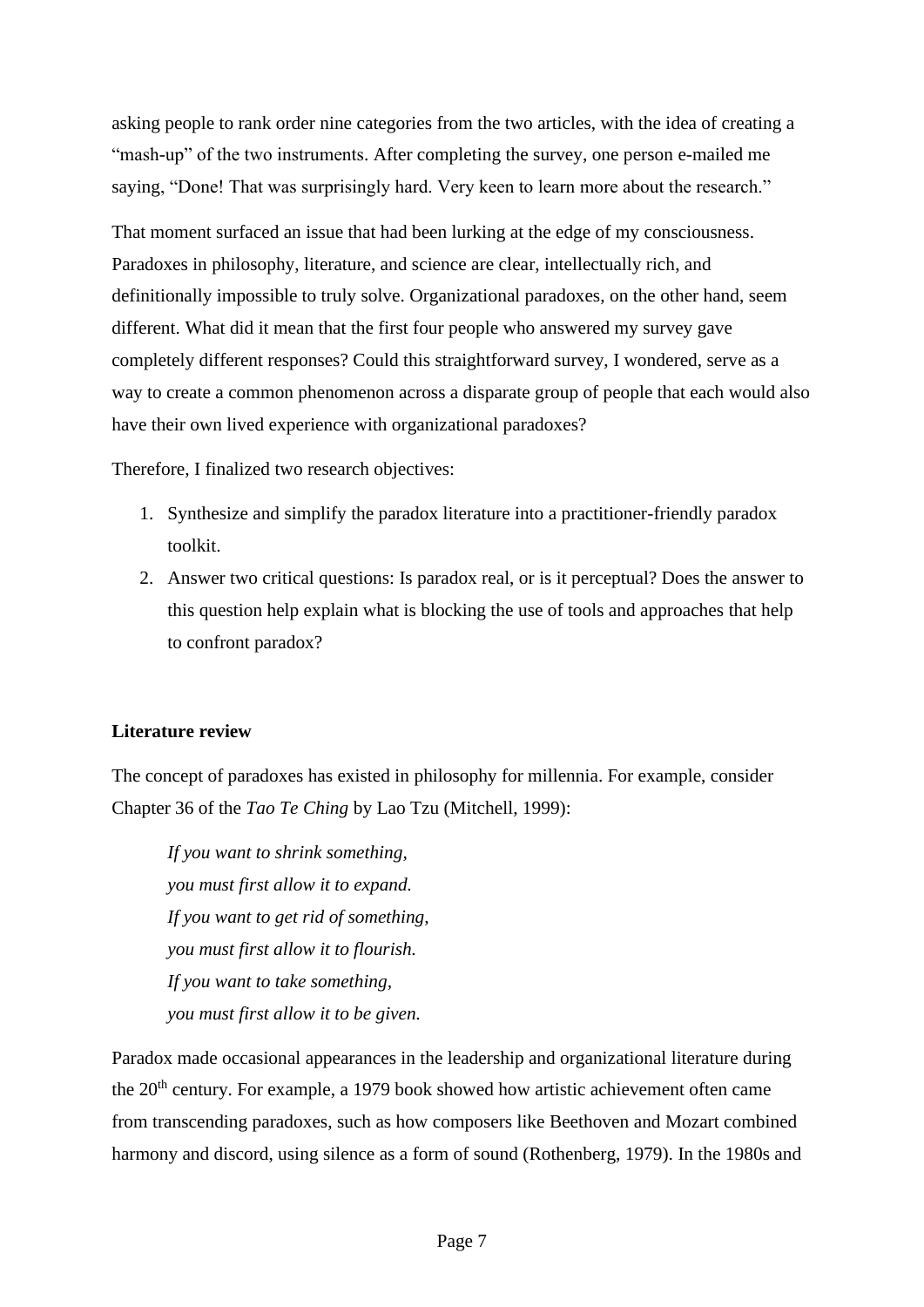1990s the concept often appeared together with the seeds of what became the scholarly field of ambidexterity, which holds that organizations have to confront the tension between exploiting today and exploring tomorrow (Denison, Hooijberg, & Quinn, 1995; March, 1991; Poole & Van de Ven, 1989). Then, in October 2000, Marianne Lewis published a powerful article in *Academy of Management Review* describing the opportunities and challenges of confronting paradox in organizations (Lewis, 2000). That paper kickstarted two decades of academic research that built an overall framing for organizational paradox that can be broken into seven primary categories. **Figure 2** presents a summary overview of the academic literature around paradox.

## **Figure 2: Overview of the paradox literature**

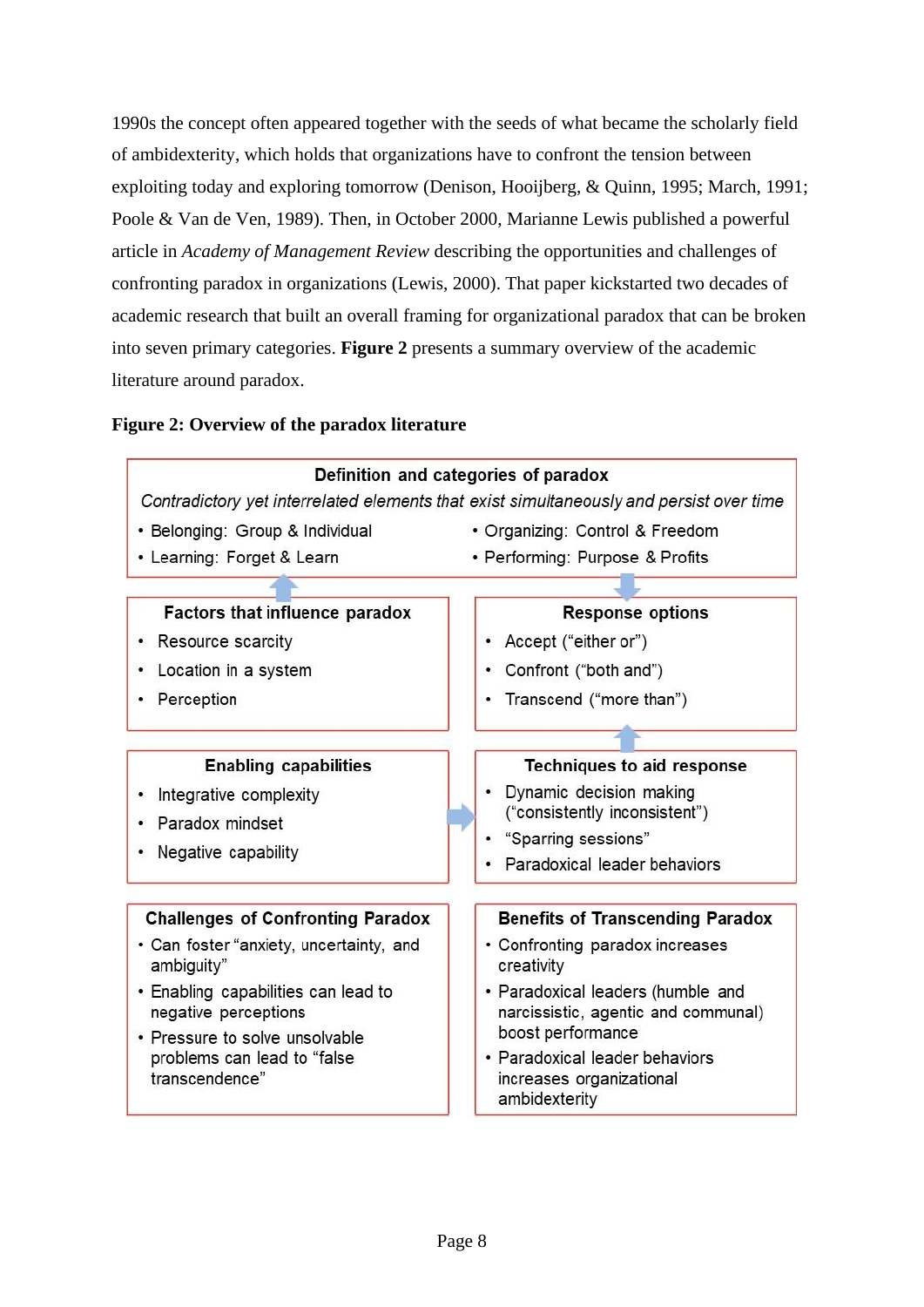First, researchers have explored **definitions and categories** of paradox in organizations. Lewis's first paper argued that there were three fundamental categories of paradoxes: learning (e.g., simultaneously destroying and creating knowledge), organization (e.g., "autocratic autonomy"), and belonging (e.g., "collective individualism") (Lewis, 2000). Further research added a fourth primary category: performing (e.g., "purpose-driven profit maximization") (Smith & Lewis, 2009). Researchers also highlighted classic philosophical examples of paradox, such as the Socratic paradox ("I know that I know nothing") and the Liar's paradox ("This statement is false"). While scholars use different definitions of paradox, the vast majority of definitions reference having contradictory, related elements that persist over time. Thus, for purposes of this paper, I will use the definition offered by Smith and Lewis: "Contradictory yet interrelated elements that exist simultaneously and persist over time" (Smith & Lewis, 2011, p. 382).

Second, researchers have described **circumstances that influence paradox**. Three areas appear in the literature most frequently: resource scarcity, location in a system, and perception. Research shows that *resource scarcity* materially increases the perception of tensions that accompany paradox (Miron-Spektor et al., 2018). Time can function as a scarce resource, and a longer time horizon can sometimes provide the space to resolve apparent paradoxes. Paradox appears differently depending on an individual's *location in a system*. What appears impossible to reconcile to a mid-level manager can be a strategic choice by a top leader, perhaps even a borderline sadistic choice to put an employee in an impossible-toresolve "double bind" where "obeying the order implies disobeying it, and protesting its absurdity is taken for insubordination" (Berti & Simpson, 2021). Consider a leader barking at a subordinate to "be creative." Dutifully following the order isn't creative. More broadly, scholars have questioned the degree to which paradoxes are inherent in organizational constructs or socially constructed (Schad, Lewis, Raisch, & Smith, 2016), or are "ontological" (part of the underlying reality) versus "epistemological" (perceptually grounded) (Schad & Bansal, 2018). Using quantum mechanics as an analogy suggests that perhaps paradoxes are *both* latent and socially constructed (Hahn & Knight, 2021). Hence, *perception* impacts paradox.

Third, researchers have detailed paradox **response options**. The first basic option is to accept that the paradox exists and is unsolvable, what is often called an "either-or" approach. While an either-or approach helps to cope in the face of paradox, it can "exacerbate stress, result in the loss of organizational synergy, and fuel vicious cycles" (Putnam, Fairhurst, & Banghart,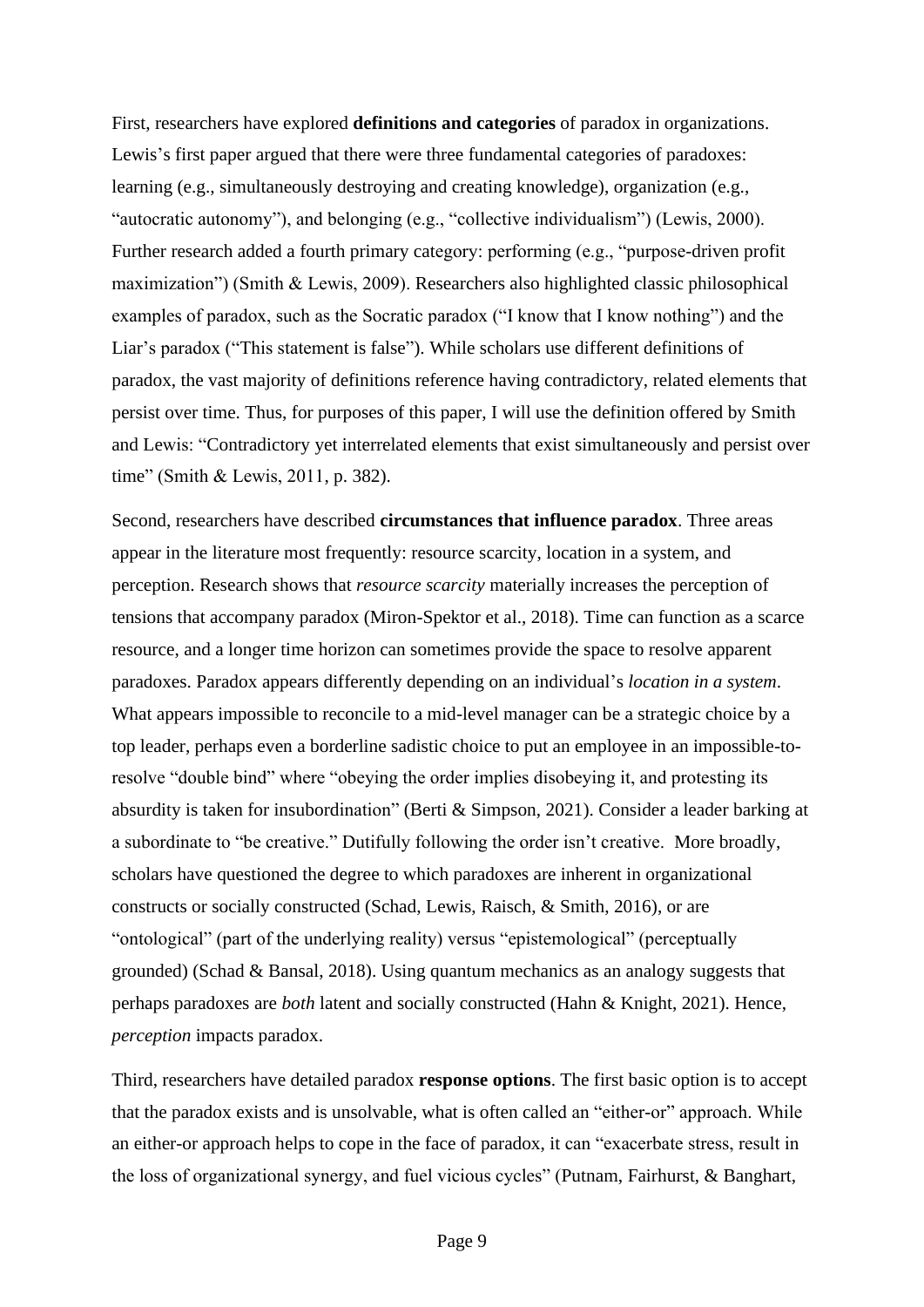2016, p. 123). The second approach is to confront the paradox by temporally or spatially separating the poles of the paradox (e.g., have one team focus on exploration and another focus on exploitation). This category is known as a "both-and" approach (Putnam et al., 2016). Finally, the third approach is to transcend the paradox by finding a solution that resolves it, what is called a "more-than" approach (Putnam et al., 2016). Academics that look at paradox from an Eastern perspective note that Eastern philosophy is indeed grounded in the idea that "the opposites in a paradox are not merely intertwined in a state of tension, but in fact constitute a state of wholeness" (Chen, 2002, p. 188).

Fourth, researchers have further explored **techniques to aid response to paradox**. For example, dynamically shifting between the poles of the paradox can mitigate extreme tensions of either pole, leading to a solution that simultaneously gets the best and avoids the worst of each end of the paradox (Gebert, Boerner, & Kearney, 2010). A detailed study of a news organization showed how top management teams that followed this kind of approach made paradoxes more visible and helped to ensure that teams consciously sought opportunities to transcend apparent paradox (Knight & Paroutis, 2017). Another approach involves forming "guardrails" and consciously iterating between poles, which helped a notfor-profit organization transcend the tension of meeting business objectives and social aims (Smith & Bersharov, 2019). A detailed action research study at Lego highlighted the importance of "sparring" sessions to help provide space for managers to discuss paradoxes, with "interventive" questions helping to move from a "mess" to a defined problem to an identified paradox to a workable solution (Lüscher & Lewis, 2008). In 2015 and 2019, researchers developed separate "double-barreled" batteries to identify the degree to which a leader follows paradoxical leader behaviors related to long-term development and people management (Zhang & Han, 2019; Zhang et al., 2015). For example, specific behaviors in the category of *maintaining control while allowing autonomy* include "makes decisions about big issues, but delegates lesser issues to subordinates" and "maintains overall control but gives subordinates appropriate autonomy" (Zhang et al., 2015). Other approaches that help to transcend paradox include creating space for reflection and engaging in serious playfulness to "open up rather than close off meanings and use tensions to enhance a discursive consciousness of paradoxical situations" (Putnam et al., 2016).

Fifth, researchers have discussed **enabling capabilities** that help to maximize the impact of these approaches. Three particularly capabilities are worth noting. First is the importance of "integrative complexity," which allows the evaluation of both sides of the paradox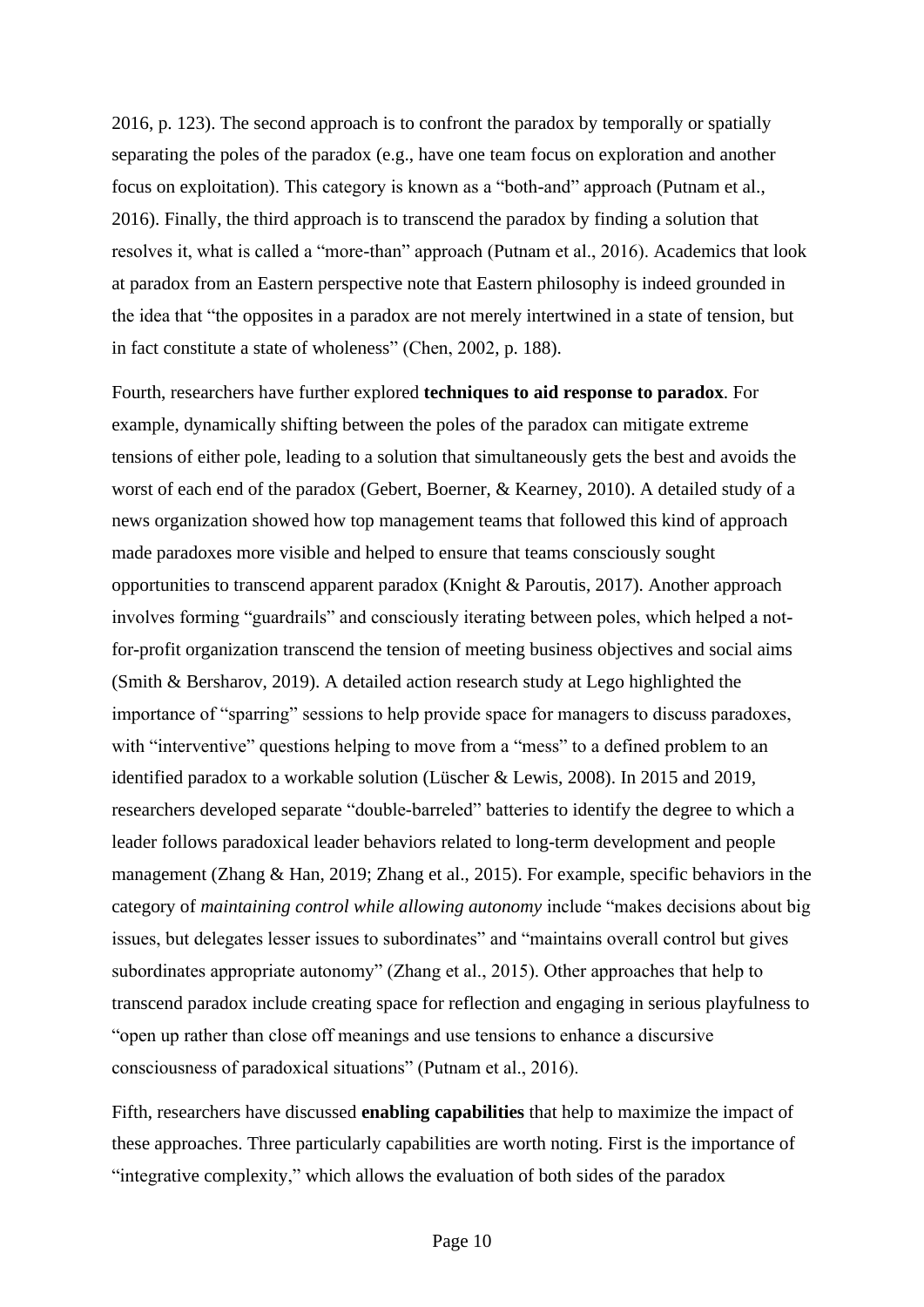("evaluative differentiation") and the independent and interdependent development of an integrated solution ("conceptual integration") (Andriopoulos & Lewis, 2009; Hannah et al., 2013). The application of integrative complexity is a form of "dynamic decision making" where a leader is "consistently inconsistent," where leaders "make choices in response to specific dilemmas in the short term, while embracing competing demand inherent in paradoxes in the long term" (Smith, 2014, p. 1615). Second is what is called a "paradox mindset," such as when an individual is energized by tension or feels "uplifted" when they realize that "two opposites can be true" (Miron-Spektor et al., 2019). Third is "emotional equanimity" or the ability to have what John Keats called the "negative capability" to not get overwhelmed by paradox but rather "balance confidence with doubt, ready to act as if they know and yet as if they do not know" (Ashforth, Rogers, Pratt, & Pradies, 2014, p. 1465). This kind of negative capability helped managers in the aforementioned Lego case to accept paradox. While acceptance sometimes connotes "submission, surrender, or avoidance," for Lego it meant "a new understanding of inconsistencies, conflict, and ambiguity as natural working conditions" (Lüscher & Lewis, 2008, p. 234). One technique enabled by a negative capability is what physicist Douglas Hofstadter calls JOOTSing, or "jumping out of the system" to gain a new perspective on an apparent paradox (Farnam Street, 2021).

Sixth, researchers have demonstrated the **benefits of transcending paradox**. Grappling with paradox has been shown to enhance creativity by improving the ability to manage contradictions (Miron-Spektor et al., 2011). Leaders that act in a narcissistic way but are perceived to be humble improve organizational ambidexterity, which has been proven to increase performance (Owens, Wallace, & Waldman, 2015). Combining visionary and empowering leadership boosts follower performance through increasing goal clarity (Kearney, Shemla, Knippenberg, & Scholz, 2019). Following the paradoxical leader behaviors described above boosts organizational ambidexterity generally and performance specifically (Zhang & Han, 2019; Zhang et al., 2015).

Seventh, researchers have identified what **makes it challenging** for organizations to confront paradoxes. Paradox challenges an organization's desire for consistency and simplicity and can lead to defense mechanisms such as splitting, regression, and ambivalence (Jarrett & Vince, 2017; Lewis, 2000). At more extreme levels, paradoxes can "foster anxiety, uncertainty, and ambiguity, leaving individuals feeling threatened and defensive" (Schad, et al., 2016, p. 31). Building the capacity to confront paradox requires "confronting our own defenses – the desire to overrationalize and oversimplify the complications of organizational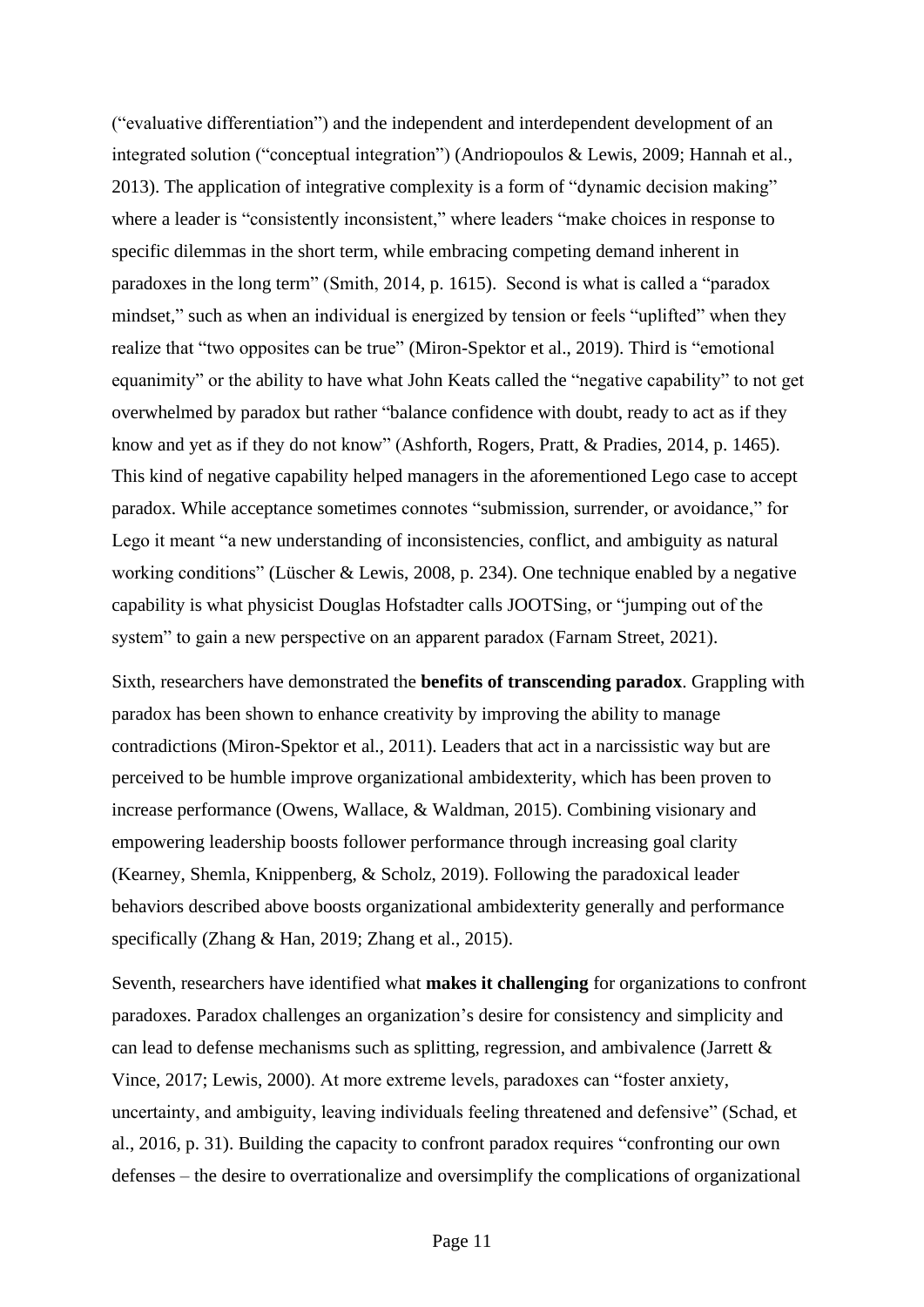life – and learning to explore the natural ebb and flow of tensions" (Lewis, 2000, p. 774). People with the capabilities that feed into the ability to handle paradox, such as high degrees of integrative complexity, can be viewed as disagreeable and hard to work with (Tetlock, Peterson, & Berry, 1993). Finally, pressure from leadership to transcend a paradox of great strategic importance can lead to frustration or even unethical behavior, such as the Volkswagen emissions scandal, where "paradoxes, experienced in a fearful and intimidationfilled decision-making context, led to a charade of achievement" (Gaim, Clegg, & Cunha, 2021, p. 962).

The literature leaves several unanswered questions. Why is a practical, proven set of tools and approaches that provides clearly defined benefits still largely undiscovered by broader populations? Much of the research focuses on what makes it hard for an organization to confront *a* paradox, but what are the specific barriers that stop individuals from developing the capability to deal with paradoxes? What interplay is there between individual barriers and organizational systems? How do people experience paradox? Finally, is paradox real, or is it an artificial construct? While there is vigorous academic debate as to whether paradox is a construct or latent within a system, there does not appear to be more existential exploration of its very existence. Philosophical paradoxes reduce to pithy phrases that are ontologically impossible to resolve. I know that I know nothing. This statement is false. The cat is alive and dead. The definition used for this research has the phrase "persist over time" and Lewis's 2000 definition notes that "no synthesis or choice is possible nor necessarily desirable" to a paradox (Lewis & Dehler, 2000, p. 708). If something persists, how can it be transcended? Several academic papers use conditional language around a paradox. For example, the research into the Volkswagen emissions scandal described how the pursuit of transcending the paradox of simultaneously pursuing environmental sustainability and profits "in a fearful and intimidation-filled decision-making context, led to a charade of achievement … achieving the impossible remains, at least for now, as impossible as ever" (Gaim et al., 2021, p. 962). At least for now. Are paradoxes real, or are they perceptual? How does answering that question inform what's blocking the use of tools and approaches to understand and address paradox? Those are the questions I sought to answer in my research.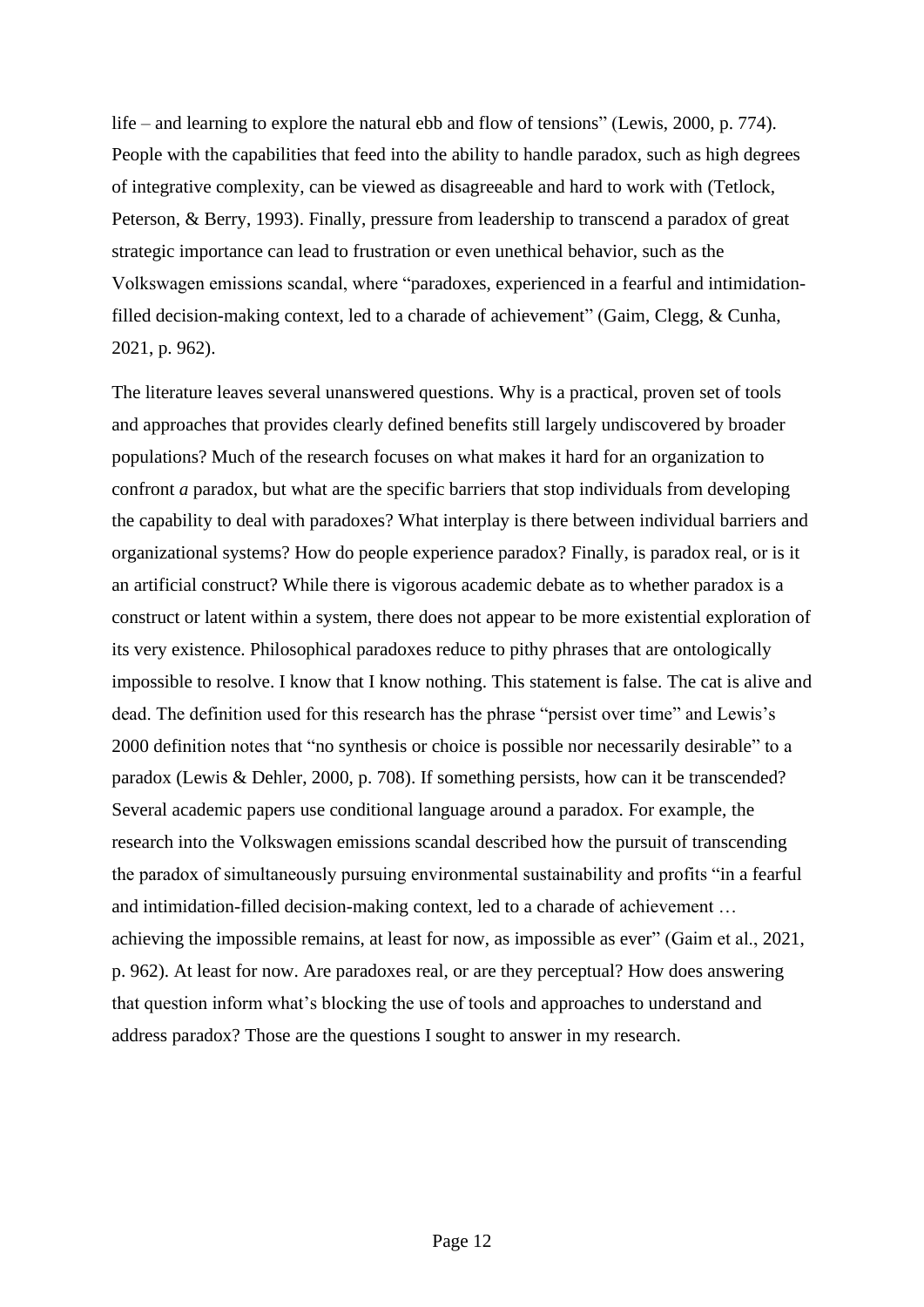### **Methodology**

After conducting the literature review and developing the integrated paradox toolkit, I conducted an Interpretative Phenomenological Analysis (IPA) to explore my research questions. IPA is typically used to identify how individuals make sense of their experiences, and therefore is a valuable mechanism to explore my research questions (Pietkiewicz & Smith, 2012). I specifically followed three steps.

First, I conducted in-depth interviews with 11 research subjects. One challenge was that my research subjects had differing experiences with paradox. So, in addition to exploring experiences with paradox broadly, each subject also completed and then discussed reactions and associations related to a short survey related to paradoxical leader behaviors. The intent of the research was to develop a synthesized version of the essence of the experience of paradox that covered both what the subjects experienced and the feelings those experiences generated (Moustakas, 1994).

Second, I transcribed the 11 interviews and analyzed them to identify critical themes. I color coded the interviews into six categories, and through multiple iterations ultimately identified three primary themes, eight sub themes, and 21 specific areas. This grouping was largely qualitative, but I also conducted a word count to identify the frequency of words that indicated positive ("excited," "resolved," "curious,"), negative ("frustrated," "unsettled," "unresolved"), and ambivalent ("maybe," "could be," "seems") sentiments. I tried to hold from formulating hypotheses during this phase of the work so as not to draw premature conclusions and miss an important finding. Of course, my own lived experience and perspectives, including my relationship with the research subjects surely influenced my interview sensemaking.

Third, I evaluated the resulting themes through a selection of systems psychodynamic lenses. My intent was to identify potential root causes of expressed feelings. I brought my own perspectives into the analysis at this point, consistent with the perspective that IPA should involve "double hermeneutics" that combines general analysis based on personal accounts and the interpretation and experience of the researcher (Pietkiewicz & Smith, 2012).

This analysis also involved a cross-check against key articles in the paradox literature to assess the degree to which resulting root causes fit or contradicted previously expressed perspectives.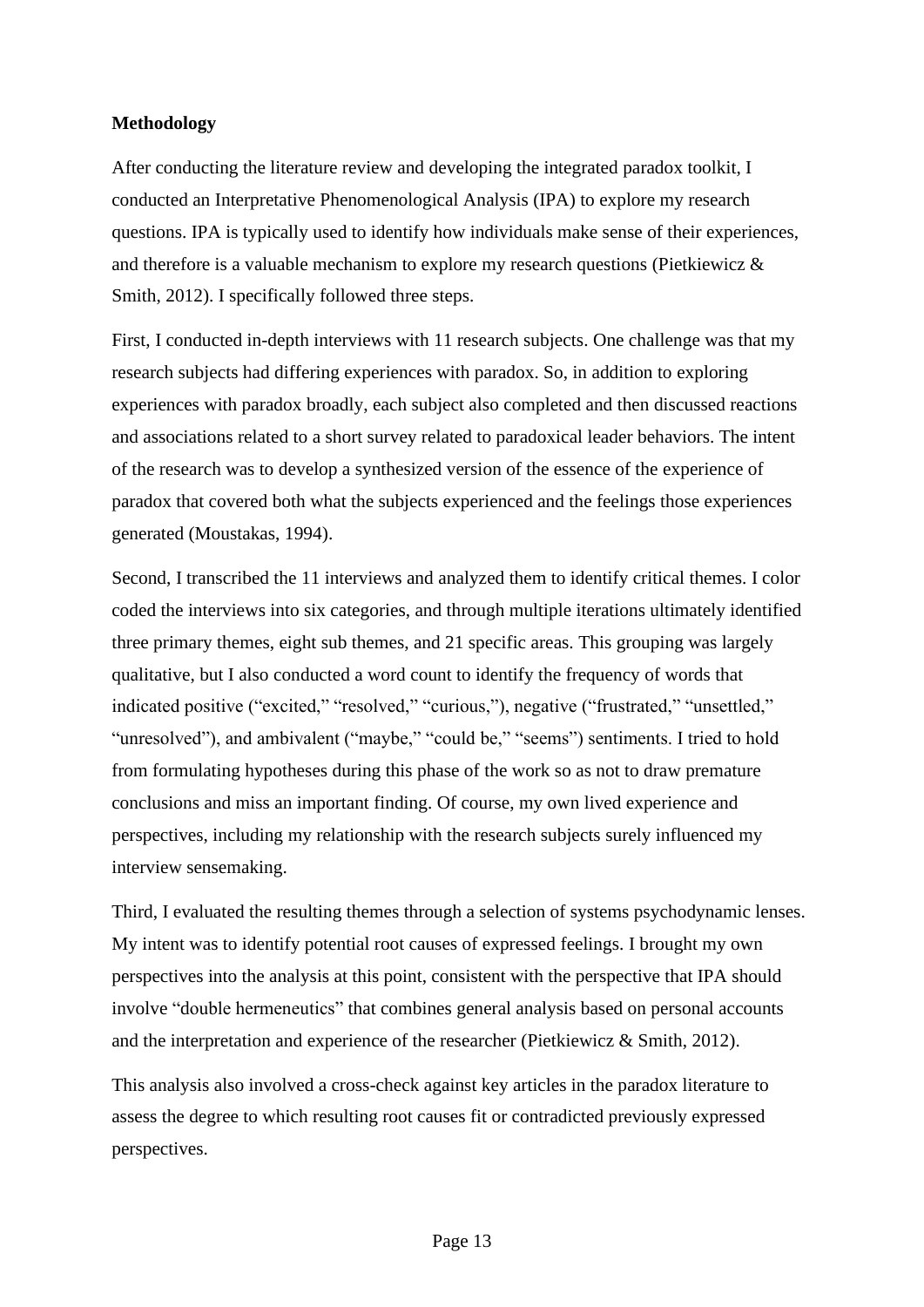### **Description of the research setting**

While there are various guidelines for the right number of subjects for a robust IPA, general guidance is five to ten subjects. I decided to focus on people that I thought would have had experience with paradox through their connection to innovation and strategic transformation. My experience suggests that these areas are replete with the kinds of paradoxes described in the academic literature. Indeed, one reason why I found the paradox literature so enticing is because it meshed with much of what I had experienced in my years as an advisor on these topics. An article exploring ambidextrous leadership corroborated the selection of this research setting:

What makes innovation processes complex is that creativity and implementation do not neatly proceed in a linear fashion and, therefore, cannot be easily split into separate phases or stages. Instead, the requirements to generate and implement ideas alternate throughout the innovation process in an ever-changing manner. This factor makes innovation full of paradoxes and tensions (Rosing, Frese, & Bausch, 2011, p. 957).

I sought three types of interview subjects:

- 1. Advisors that helped companies confront issues related to innovation and strategic transformation. Here I solicited members of the Innosight leadership team that I thought would have particularly interesting views on the topic (three interview subjects) and advisors from other companies with whom I had collaborated in the past (two interview subjects).
- 2. Executives with first-hand experience leading innovation and strategic transformation, which I drew from my personal network (three interview subjects).
- 3. "Intrapreneurs" that had first-hand experience driving innovation and strategic transformation inside established organizations. I sourced intrapreneurs from my personal network (one interview subject) and participants from "master classes" I ran with organizations as I tested and refined the paradox toolkit (two interview subjects).

The text below provides more detail about my 11 interview subjects, and **Figure 3** provides a summary overview.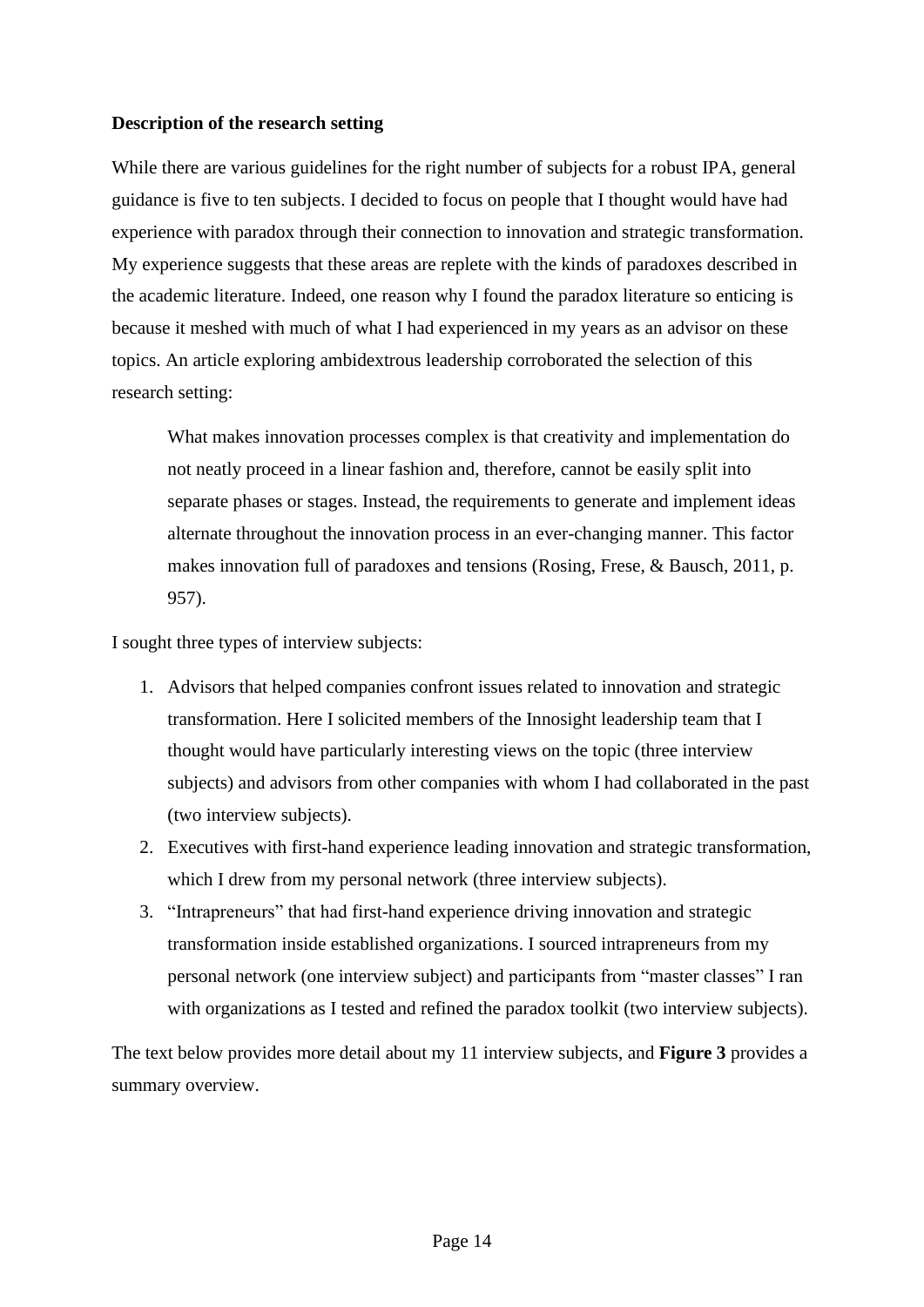## **Figure 3: Overview of research participants**

| Role                        | Five advisors, three executives, three "intrapreneurs" inside<br>established organizations                               |
|-----------------------------|--------------------------------------------------------------------------------------------------------------------------|
| Gender                      | Six males, five females                                                                                                  |
| Ages                        | $35-44$ (4), 45-54 (3), 55-64 (4)                                                                                        |
| Country                     | United States $(5)$ , Singapore $(2)$ , Australia $(2)$ , the Philippines,<br>Switzerland                                |
| Post-secondary<br>education | $MBA$ (4), PhD (2), master's degree                                                                                      |
| Undergraduate major         | Engineering $(4)$ , international relations $(2)$ , communications $(2)$<br>computer science, economics, law, psychology |

## *Advisors (5)*

- A1 (Male, USA, 55-64): I have known A1 since 2000. He used to work in the strategy department of a large technology company, and now is an independent advisor. He and I have written several articles together.
- A2 (Male, USA, 55-64): A2 has been a colleague of mine since 2014. Prior to joining Innosight he had substantial experience at a leading strategy consulting company. We worked together on two significant client projects in 2020.
- A3 (Female, Australia, 35-44). I have known A3 since 2017. She is the founder of a boutique consulting company with which Innosight has a strategic relationship.
- A4 (Male, Switzerland, 55-64). A4 has been a colleague of mine since 2012. Prior to joining Innosight he had substantial experience at a leading strategy consulting company. We worked on numerous projects together between 2012 and 2019 but have not collaborated closely recently.
- A5 (Female, USA, 35-44). A5 has been a colleague of mine since 2011. We worked closely together on two significant client projects in 2020.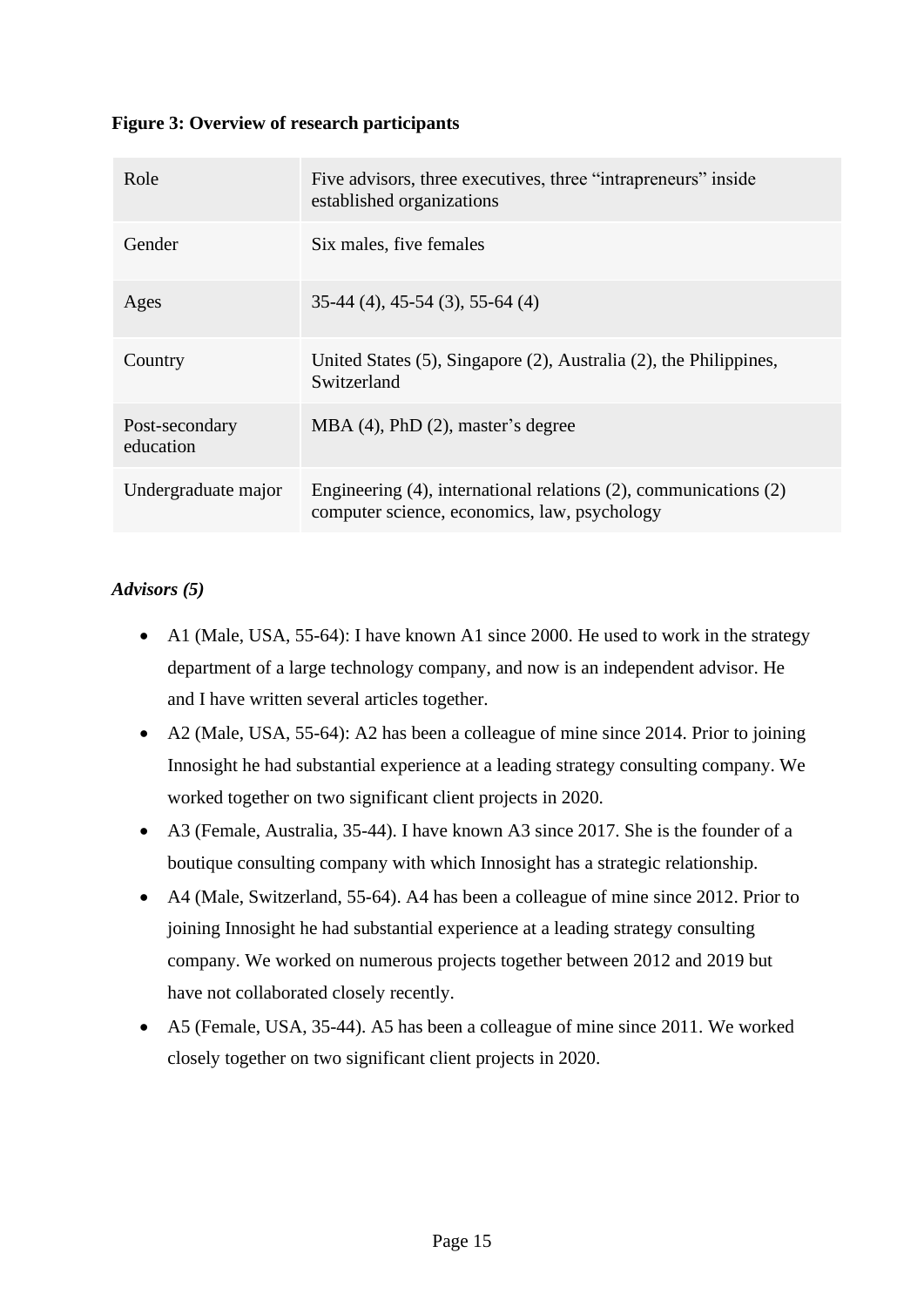## *Executives*

- E1 (Male, USA, 45-54). I have known E1 since 2003. He has been a professor, the CEO of a media company, a university president, and the head of a new business unit within the university.
- E2 (Male, USA, 55-64). I have known E2 since 2004. He was a top leader at a large, diversified consumer packaged goods company, and played a leading role in helping it to launch and grow several \$1 billion+ businesses. Innosight served as an advisor to his company between 2004 and 2009.
- E3 (Female, Singapore, 35-44). I have known E3 since 2017. She is a senior executive at a company going through a significant transformation effort. I sat on this company's Board of Directors from 2013-2019 and Innosight served as an advisor to E3 in 2020.

## *Intrapreneurs*

- Il (Female, the Philippines, 55-64). I have known Il since 2011. At the time she was just about to set up the venture capital investing arm of a large company in the Philippines. We advised the company (though not specifically related to I1's effort) from 2011-2015. I1 attended a paradox master class and agreed to participate in the research.
- I2 (Male, Singapore, 45-54). I have known I2 since 2009 and served as a consultant to three different organizations at which he worked. His last role was leading the innovation arm of a large insurance company. His previous experience was in telecommunications and consumer electronics.
- I3 (Female, Australia, 35-44). I met I3 as part of a paradox master class given for the law firm at which she works. She is part of that law firm's innovation team, which is chartered with helping the law firm experiment with and adopt new technologies to transform the practice of law.

It is clear from this overview that there is substantial history between me and many of my research subjects. Many of these people are indeed people I would call friends. I believe these close relationships allowed deeper, more meaningful conversations, balanced by the potential risk of corrupting the conversation.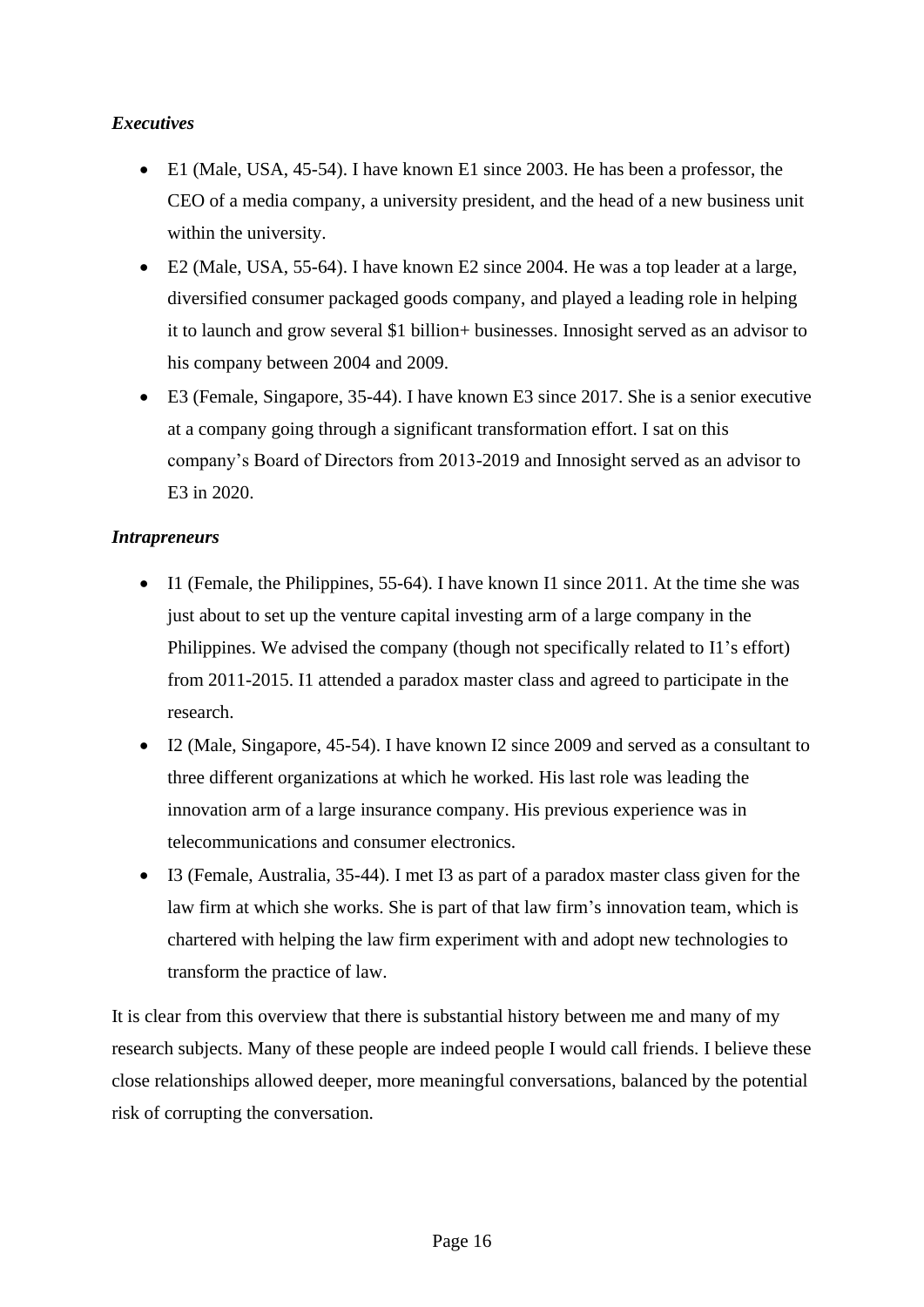In addition to the 11 research subjects, two intrapreneurs that I approached about participating in the research did not respond to my request. Twenty-three other people took the survey on paradoxical leader behaviors. Two of those people were other Innosight colleagues, and 21 were people that were part of paradox master classes.

## **Data gathering and reporting**

Data gathering and reporting involved three stages: preparing for the interviews, conducting the interviews, and interpreting the interviews.

## *Preparing for the interviews*

To prepare for the interviews, I designed an interview guide (detailed in **Appendix 2**). I did not share the interview guide with attendees. All interviewees completed a short online survey before their interview. The survey presented asked respondents to rank order nine categories of paradoxical leader behaviors from 1 (most pertinent) to leaders seeking to drive strategic transformation to 9 (least pertinent). Prior to each interview, I reviewed the interviewee's survey result to identify:

- The behaviors the interviewee ranked first and second.
- The behavior the interviewee ranked relatively more important than the average survey respondent (**Appendix 3** presents the summary results of the survey).
- The behavior the interviewee ranked relatively less important than the average survey respondent.

The intent of capturing and sharing these relative rankings was to give different ways to explore the survey specifically and paradox more generally. For each interview I created a customized one-page PowerPoint slide that showed the individual's results (an example PowerPoint slide appears in **Appendix 4**).

## *Conducting the interviews*

The interviews were all conducted over Zoom. All subjects agreed to have their interviews recorded for transcription purposes. Ten of the 11 interviews were done as video interviews, with one outlier done via audio as the participant was walking outside. I began each interview by telling people about the basic idea of IPA research before going into the questions. I asked follow-up questions to seek more specific examples or to probe the use of specific words.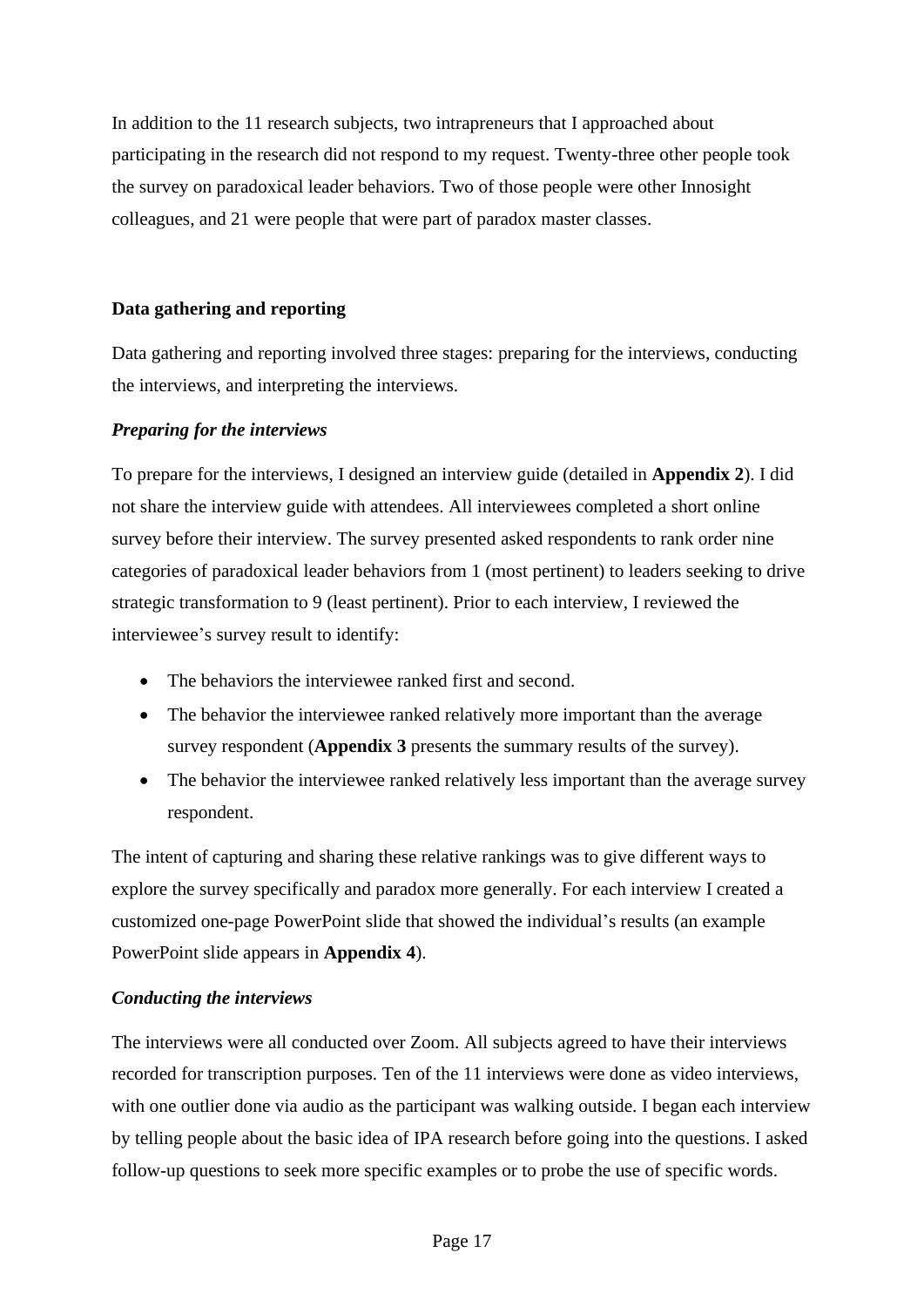Consistent with guidance around best practices in conducting IPA interviews, I sought to be comfortable with silence, giving interviewees space to explore their thoughts. I took notes both on what interview subjects said as well as their affect and other cues such as sighs and laughter.

One of the biggest challenges I faced is my natural tendency to seek to synthesize as quickly as I can. While that tendency can be very helpful in the field of strategy consulting, it can inhibit a researcher's search for deeper truth. To combat this tendency, I announced my intent to stay in "researcher mode" early on in the discussion. I then consciously said "I am going to break from researcher mode" when I inevitably had a comment or thought to add (this happened typically one or two times per discussion). During the interviews I was also seeking to practice "self as instrument" so was conscious of how I felt in the discussion. I could definitely sense that at least some of the interviews involved a form of performance on the part of the participant, perhaps in an effort to impress me. That could be transference from the research subjects, picking up a feeling from me, or even picking up something from the topic of paradox.

Each of the 11 discussions followed its own unique rhythm. The text below shares excerpts from one representative from each of the three categories of my sample (advisor, intrapreneur, and executive) to showcase the range of interviews.

## Vignette 1: The curious advisor

The five advisors all entered into the discussion in different ways. A1 looked at paradox from a developmental lens, arguing that you can assess a leader's capacity by looking at how they how addressed paradox. A2 primarily reflected on client experiences. A3 spent time exploring what he perceived to be paradoxes posed by reactions to uncertain events like the COVID-19 pandemic. A4 explored experiences within their organization. And A5, the focus of this vignette, ranged widely during the discussion.

A5 admitted that she entered the discussion unfocused. That said, she offered a succinct definition of paradox as something that combines a tension, an opposite, and a "little bit of an element of counterintuitive" to it. Rather than focusing on clients or the organization at which she worked, she primarily explored paradoxes from a human perspective. One discussion stream focused on health and wellness. "The quote, 'You're the CEO of your body' I think, is an interesting parallel … Navigating some of the tension inherent in trying to make progress against goals perhaps has some of that. Like, I feel. lazy and tired, but at the same time I want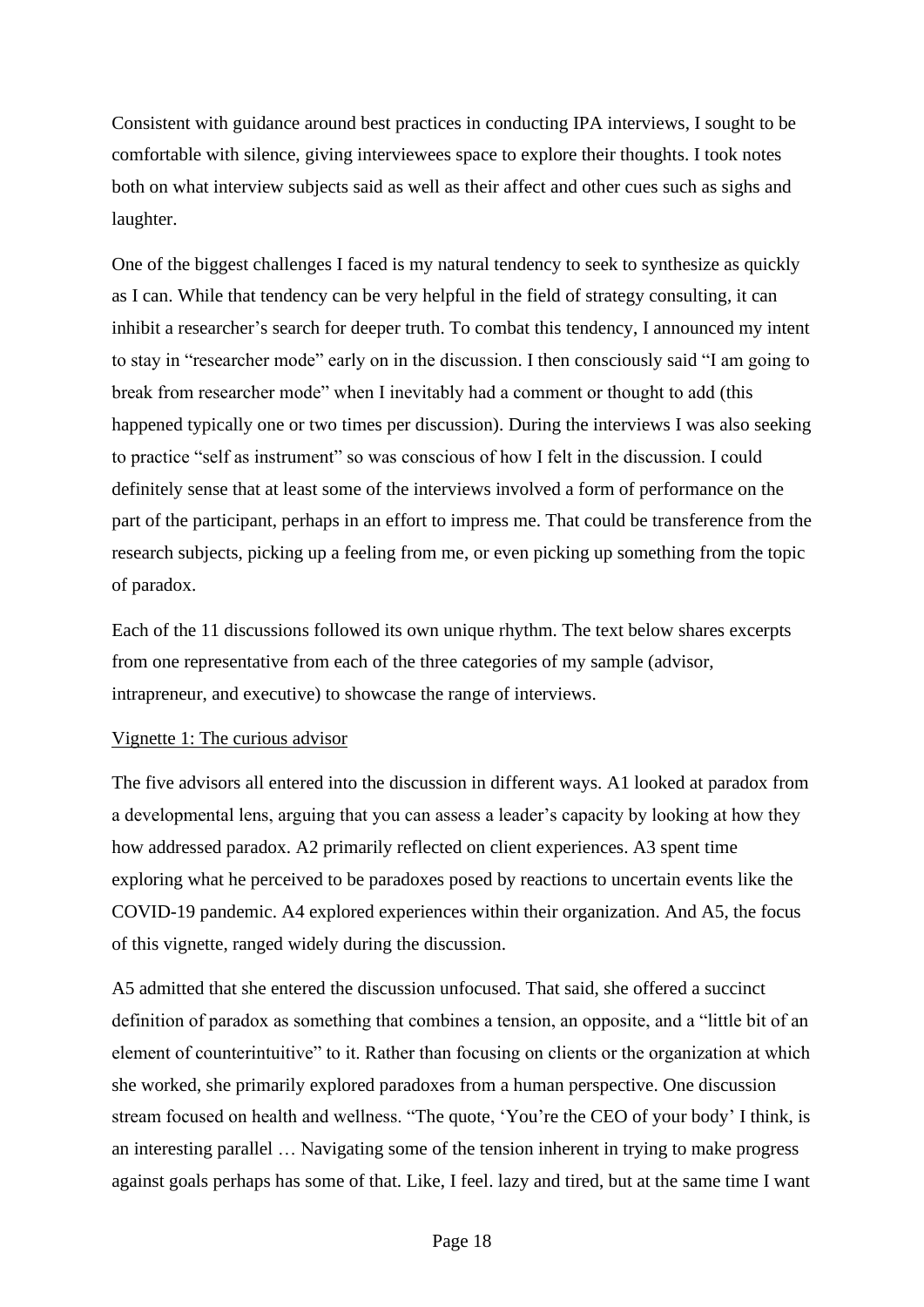to be active and energetic, and what the relationship between rest and recovery and all that is another thing that comes to mind."

A significant portion of the discussion focused on personality traits. "Can you be collaborative but authoritative at the same time? Can you be serious and playful? Can you be inclusive but build deep individual relationships?" She talked about how her own approach involved consciously pushing herself if she felt that she veered too far towards an extreme.

If I know I have a tendency towards one side of a tension versus another, I put something in place to help motivate or enable the pulling in the opposite direction. It's kind of like when you hit a mid-afternoon slump you have a cup of coffee or something like that, or I have a full calendar so I'm going to go for a walk right now, or I know that I've had a bunch of one on ones with somebody on this topic so I'm going to make sure I set up a larger group format conversation to demonstrate inclusivity. There are ways to program into routines and create habits out of being able to do that, I think. Space for reading, reflection, thought always helps.

When asked whether the ability to be conscious of these challenges and choices, she said her perspective is a lot of it is innate.

I think you can learn compensating behaviors and you can train and build skills that aren't maybe as natural as they are for other people and that's harder for some people and easier for others, depending on what the skills are. And then I think cultures, families, organizations, countries have different emphasis that are placed on certain skills or traits that are then than reinforced in different ways for people. And that is what then becomes dominant.

At the end of the discussion, what I dubbed the curious advisor reflected on how the conversation prompted thoughts and questions.

I feel like I've lost track of time a little bit. I have not been looking at the time. I've just been walking around enjoying the conversation. I feel like I was a bit fragmented and my brain was in other places coming into the conversation … I wonder if I had read something or read three different things like would the train of thought or conversation gone in a totally different direction, and how does that influence your research. Did other people do different types of their own pre thinking or put space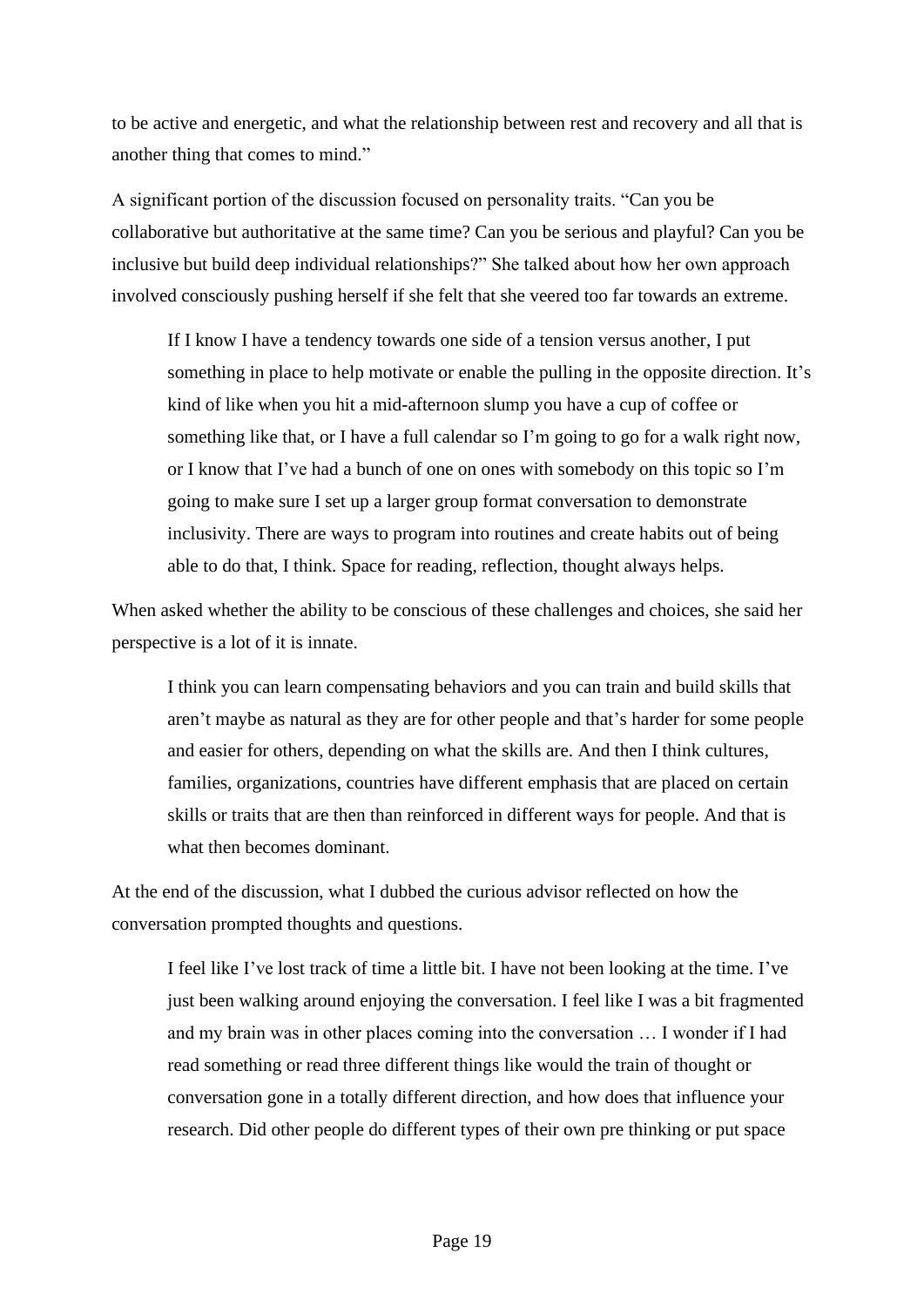before this and how does that change outcomes? I just have a bunch of thoughts or questions in my head about you and your research. To be honest.

#### Vignette 2: The lost-in-paradox intrapreneur

The intrapreneurs reflected on the challenges they faced working inside systems that were along some dimensions imposing constraints that resulted in them facing what seemed like difficult-to-reconcile paradoxes. Subject I3 provided an acute example of this. She works in the innovation department of a law firm. The interview began slowly, and she struggled to provide examples of paradox. She paused, corrected herself midsentence, and was clearly frustrated. Then, about a third of the way through the discussion there was a click moment where she reflected on her own circumstances. She is part of a group in a law firm that is chartered with helping the organization experiment with new technologies and new ways of working. But pursuing innovation inside a law firm presents a fundamental challenge. As she described that challenge, she came to the realization that she was being asked to do something that felt paradoxical.

The whole basis of the Australian, British, and American legal system is precedent. When you're providing legal advice or advising a client, you're not making it up. It's not here's my idea, or you know, probably here's a strategy that I think will work. It's this is what I think and here's the authority, whether it's legislation, whether it's the case that's come before whether it's an experience that you've had on a similar case. So you're never just giving your opinion, you always have to back your opinion up with some sort of authority that you cite and that's through the whole legal system ... None of that is a criticism. It actually works really well.

The challenge, of course, is that innovation is difficult to prove based on past precedent.

I think the work that I do is paradoxical in nature because we're meant to be doing innovation, which by definition is new, but if it's too new, nobody actually wants to do it because they want to see some proof, or they want some reassurance that it's going to work. So we're being asked to innovate and we're called the innovation team, but at the same time, if it's a totally new approach, it's hard to even explain it to someone, let alone give them the reassurance they need to try it.

She said being lost in paradox felt demotivating, like she is "stuck in the middle" because she is "not in a position to say okay let's go change these structures … so it feels disempowering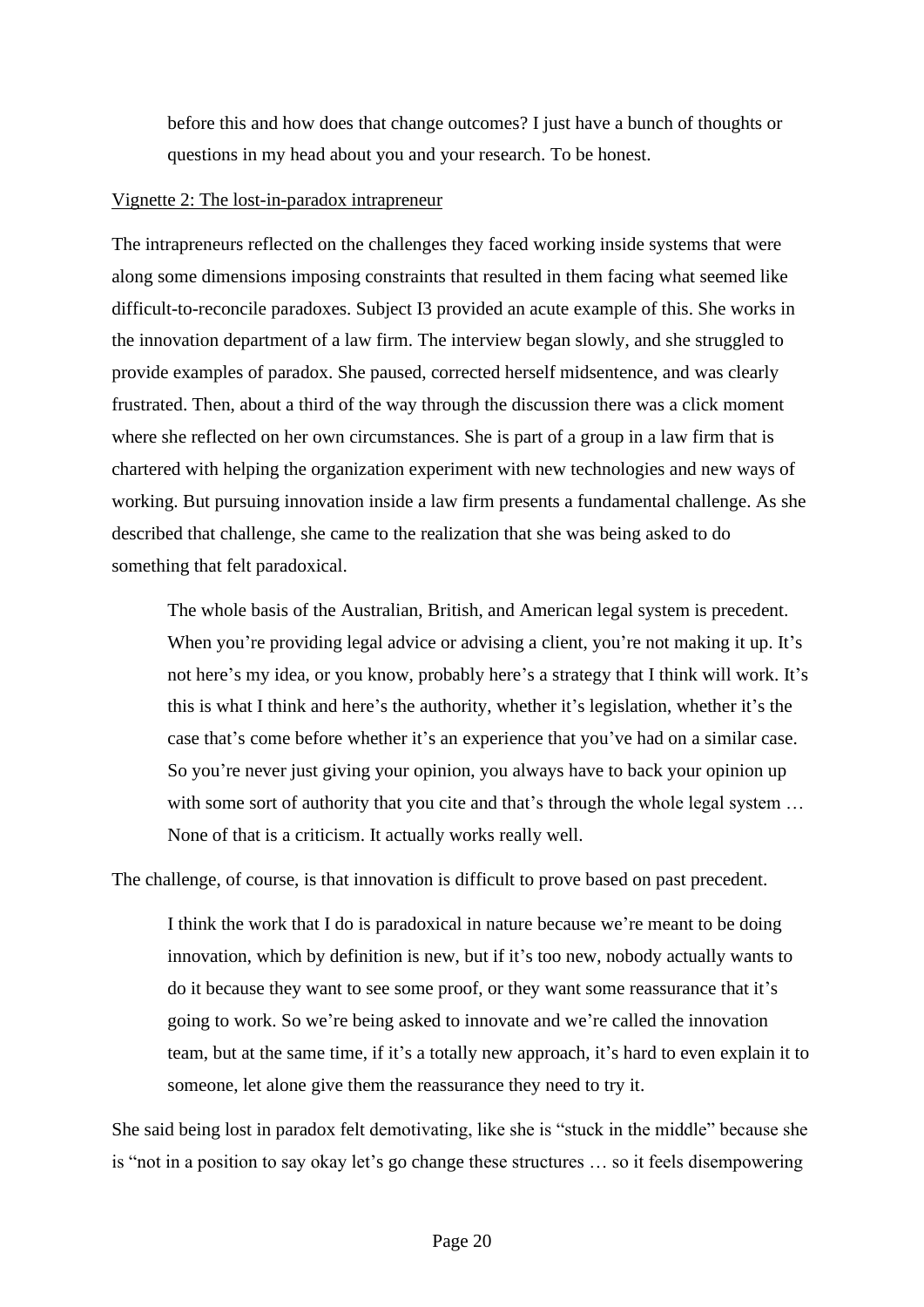in a way." As she further explored the paradox, she said that it appears "close to impossible" to address in the short term, but achievable over a longer period of time. "I think it's perspective, right?" she said. "What for one person might seem not possible for another person is achievable."

At the end of discussion, the lost-in-paradox intrapreneur reflected on how the framing of paradox helped her to understand some of the frustrations and challenges of her job.

I mean it didn't quite feel like a therapy session, but it was good to talk about this as a concept, because it's something that I've never articulated but now, having talked about it with you, I can see why that would absolutely impact your, not wellbeing, but motivation, performance, etc. at work if you're having to work within what you perceive at least to be a paradox.

#### Vignette 3: The off-the-line seeking executive

The three executives generally focused on how they encountered paradox in their roles trying to help their organizations innovate and grow. The executive on which I focus here described how much of his job involved searching for the "point off the line." In other words, when gathering data, an *on-the-line* point fits a previous pattern. An *off-the-line* point represents an anomaly. The "off-the-line-seeking executive" viewed these anomalies as "gifts," because they present the possibility to reframe a problem perceived to be an unsolvable paradox.

If I ran an experiment and the point falls on the line, that's good in some way, but it's almost like [sigh] I didn't need to run that experiment. And when the point falls off the line the energy of everybody is to explain the error and look at the process and determine why that point is really on the line. My joy is, uh it didn't fall on the line and so maybe it means I have the wrong axis. That point has all the information. The line has all of the information but it's not new information it's old information. … I just think paradoxes are a gift. They're a gift.

Specifically, the point off the line gives an accidental view into "another plane," which allows you to "shift the axes" and see a new way to reframe a problem. The off-the-lineseeking executive argued that the apparent paradoxes that he experienced during his business career could often be addressed by reframing points off the line. He cited Douglas Hofstadter, noting how you can't sense a problem "inside a system." Making sense of the point off the line requires creating a new metaphor. "I think the paradox is grounded in a contextual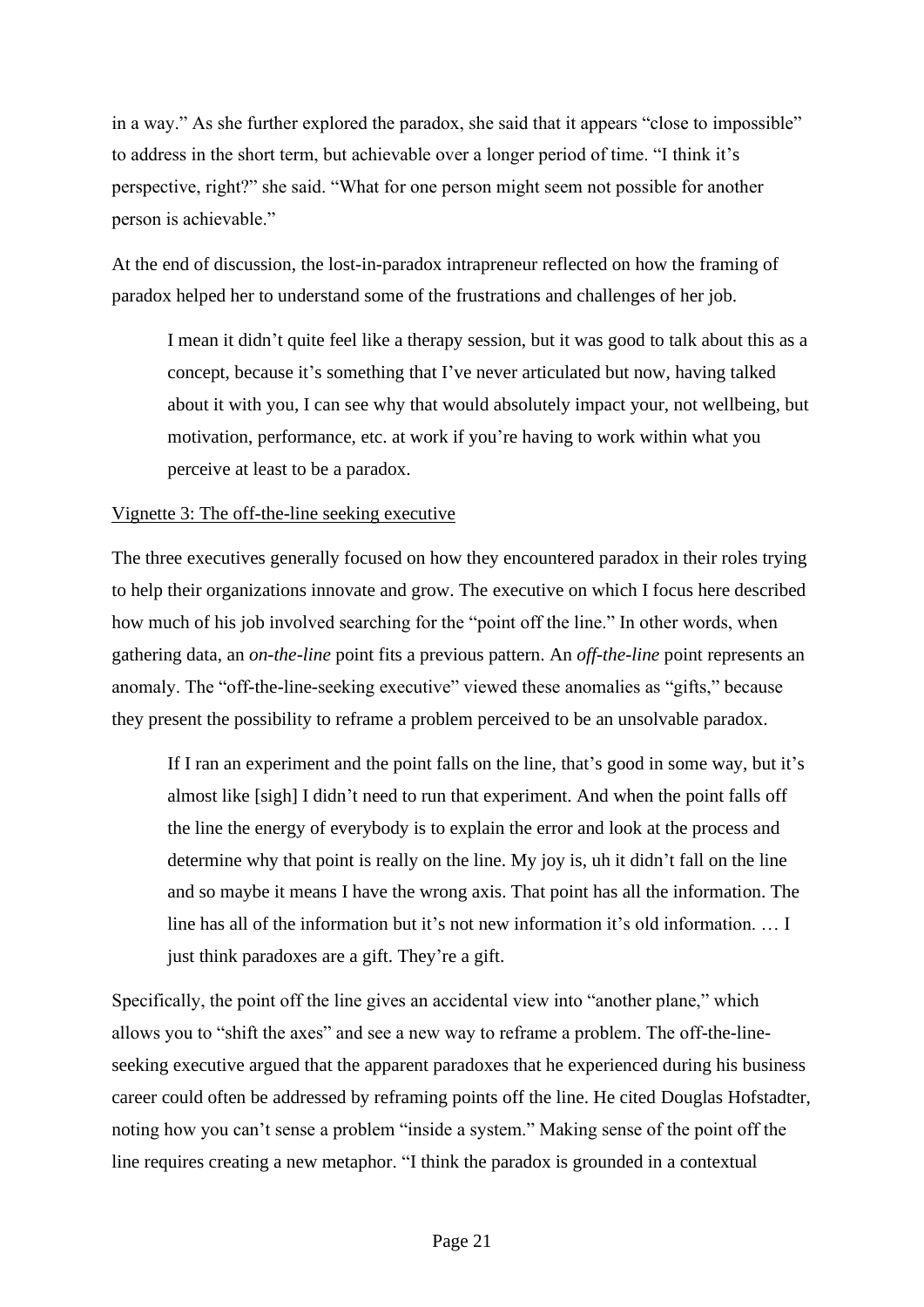metaphor so if I could only see the context, I might be able to deal with the paradox differently," he said. "So I'm searching for new context. And that new context to me is metaphorical because in that new context, if we could make more progress, then it's a useful metaphor." He cited several examples where a metaphorical reframe helped to super-charge the growth of early-stage ideas by helping to pinpoint the specific way to create value. "I am in the search for utility. If it's not useful I don't care. Mathematically, if the world is really an infinite number of dimensions, a dimension that's not valuable is just another dimension."

More broadly, the off-the-line-seeking executive talked about how confronting apparent paradoxes requires changing the rules. "I am never going to be good at tennis," he said. "But if we could stop talking about tennis, I have a chance. Let's pick some new rules and we'll find out." He talked about how leaders need to remove constraints to enable others to find their own points off the line. "We used to use the design principle that if you add an ingredient, it has to do two functions not one," he said. "Because it's about degrees of freedom. A problem is more solvable when you add two and take away one. You should always add more degrees of freedom than you take away."

#### *Interpreting the interviews*

Each interview had a transcription automatically generated by Zoom using Otter AI. I rewatched each interview to clean up the transcripts and to further immerse myself in both the words spoken and the sentiments expressed. I them combined all of the transcripts into a single file (with a total word count of more than 95,000 words) and read through it twice. The first read was to absorb the data. The second time I color coded six thematic areas: definitions, examples, positive feelings / power of paradox, negative feelings / challenge of paradox, intellectualization, and impact of context or perception. I then created a new file that combined all highlighted areas under those headings. I then reread the resulting file and settled on the architecture detailed on **Figure 1** in the Introduction that included three primary themes, eight secondary themes, and 21 tertiary themes.

The next section explores and analyzes these themes.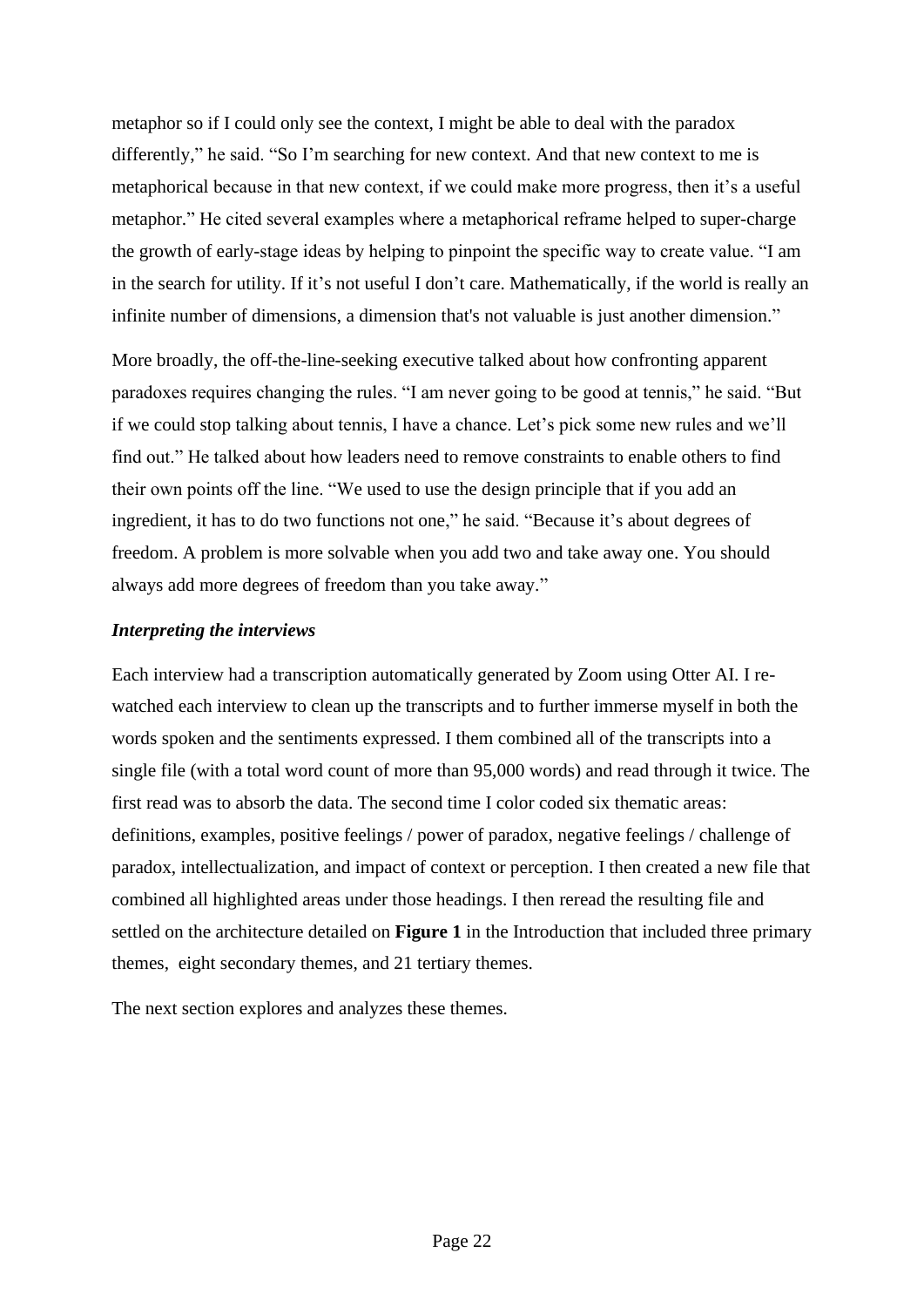## **Findings and discussion**

This section is broken into two parts. The first part explores the themes from the interviews in greater depth, the second discusses findings and interpretations that resulted from analyzing these themes.

#### *Exploring interview themes*

Three key themes emerged from the interviews: paradox is perceived to be powerful, paradox generates a range of emotions, and context heavily influences the experience of paradox. The text below explores each of these in depth, with illustrative quotations from the interviews. Quotations have generally been kept as anonymous as possible, sharing only context critical to sensemaking.

#### Primary theme 1: Paradox is perceived to be powerful

Interviewees generally attributed significant power to the idea of paradox. While each interviewee provided different definitions of paradox, they all generally mirrored the definition used in this paper, describing two opposed forces that need to be addressed simultaneously. The power of paradox was expressed in three subthemes: paradox is timeless, confronting paradox leads to growth, and examining paradox leads to reflection. **Appendix 5**  summarizes supporting quotes for this theme.

*True paradox is timeless*. Interviewees gave a wide range of examples of paradox. Religion featured in three different discussions, such as the intrapreneur that noted:

That then which nothing greater can be imagined or that then which nothing greater can exist … I love the God paradox, because when you really think about it, the paradox is it's unsolved … the paradox is that we can both conceive of something in principle that is God, which is infinite—that then which nothing greater can be imagined—and yet we can't imagine it. That to me is a lovely paradox from 700 years ago.

Examples from nature and math featured prominently as well. "People who believe things are in a state such as rain or sun I kind of ask very simply, just a question, have you ever seen a rainbow?" one executive noted. "And the answer is of course. Well then, it's not either rainy or sunny sometimes it's rainy and sunny and the result is a rainbow … A paradox is kind of a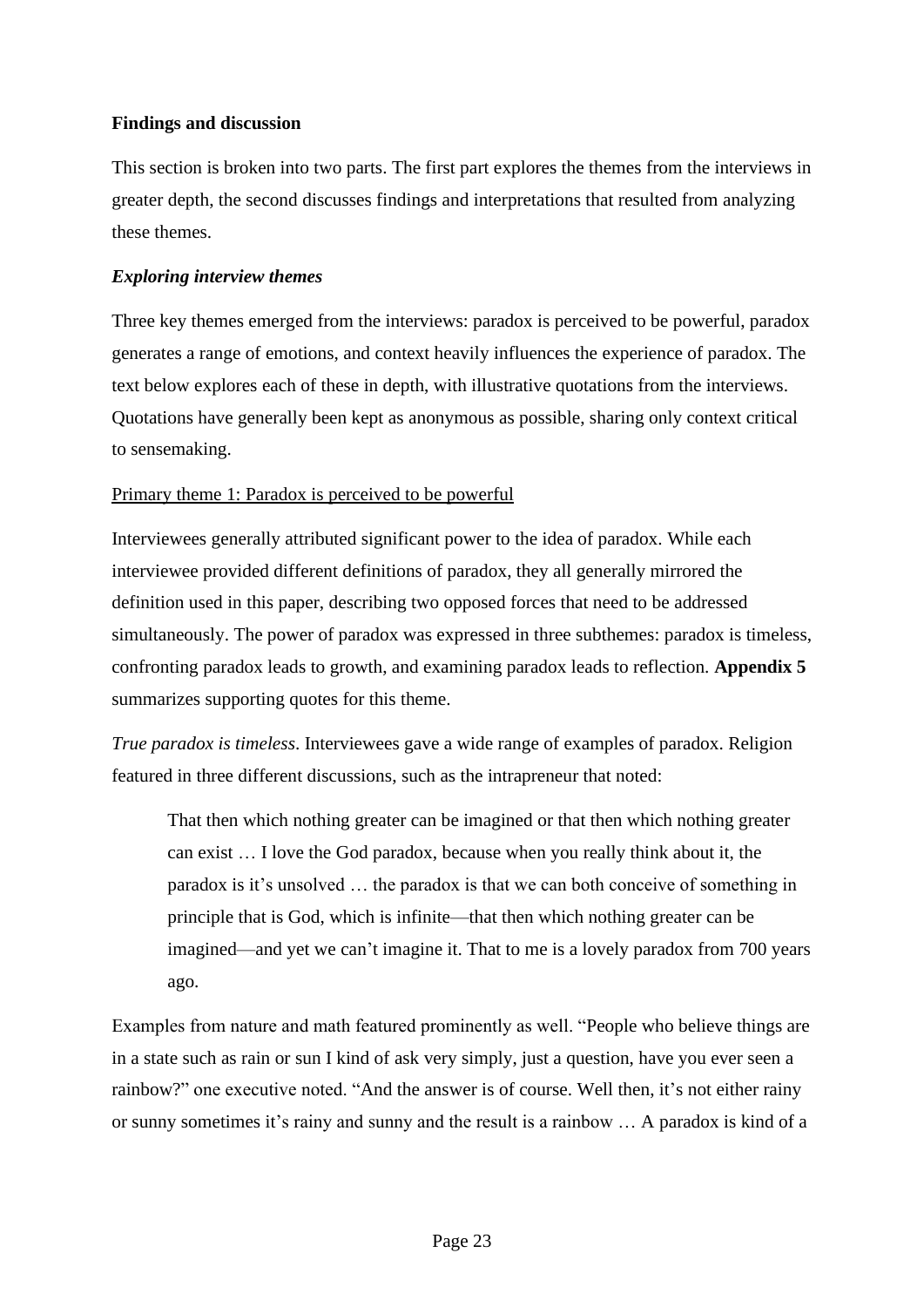search for a rainbow." These and other examples demonstrate how classic paradoxes indeed persist over, in some cases infinite amounts of, time.

*Confronting paradox leads to growth*. Another way in which interviewees ascribed power to paradox was the impact of wrestling with paradox. One interviewee started by saying "continual creativity comes from paradox … it's the doorway into creativity," before going a step further and asserting that "all great meaning comes from grappling with paradox." One of the executives talked about how the resolution of paradox creates "brilliant innovation and breakthroughs." That executive further described how paradox sparked personal growth as well. "It's really hard to do but when you do it, you realize I've become something more and at an organizational level I'm more effective and at a personal level I'm either a better person or I'm at least a more self-aware person."

*Examining paradox leads to reflection*. The lost-in-paradox intrapreneur and curious advisor both noted how the discussion spurred personal reflection. Another advisor provided a good summary of the power of paradox by saying, "Who would have thought that there was so much to explore with a single word?" Specifically, this advisor said the conversation helped her think about "things that I don't consciously think about much."

## Primary theme 2: Paradox generates a range of emotions

I did a word count analysis to look for the number of times people expressed feelings about paradox with words that show positive emotions (such as excited or curious) or negative emotions (such as frustrated or unsettled). **Figure 4** shows the results of the word count analysis:

| <b>Word category</b> | <b>Examples</b>       | Average | Min | <b>Max</b> |
|----------------------|-----------------------|---------|-----|------------|
| Positive feelings    | Excited, curious      | 4.4     |     | 18         |
| Negative feelings    | Frustrated, unsettled |         |     | 12         |
| <b>Total</b>         |                       | 7.4     |     | 19         |

## **Figure 4: Interview word count analysis**

While the numbers are modest, all 11 interviews had at least one connection of paradox to an emotionally connected word. Seven out of 11 interviewees expressed both positive and negative sentiments. Four interviewees biased towards positive sentiments (bias demonstrated by having more than 90 percent of emotionally connected words in one direction), four interviewees biased towards negative sentiments, and three interviewees had no bias. This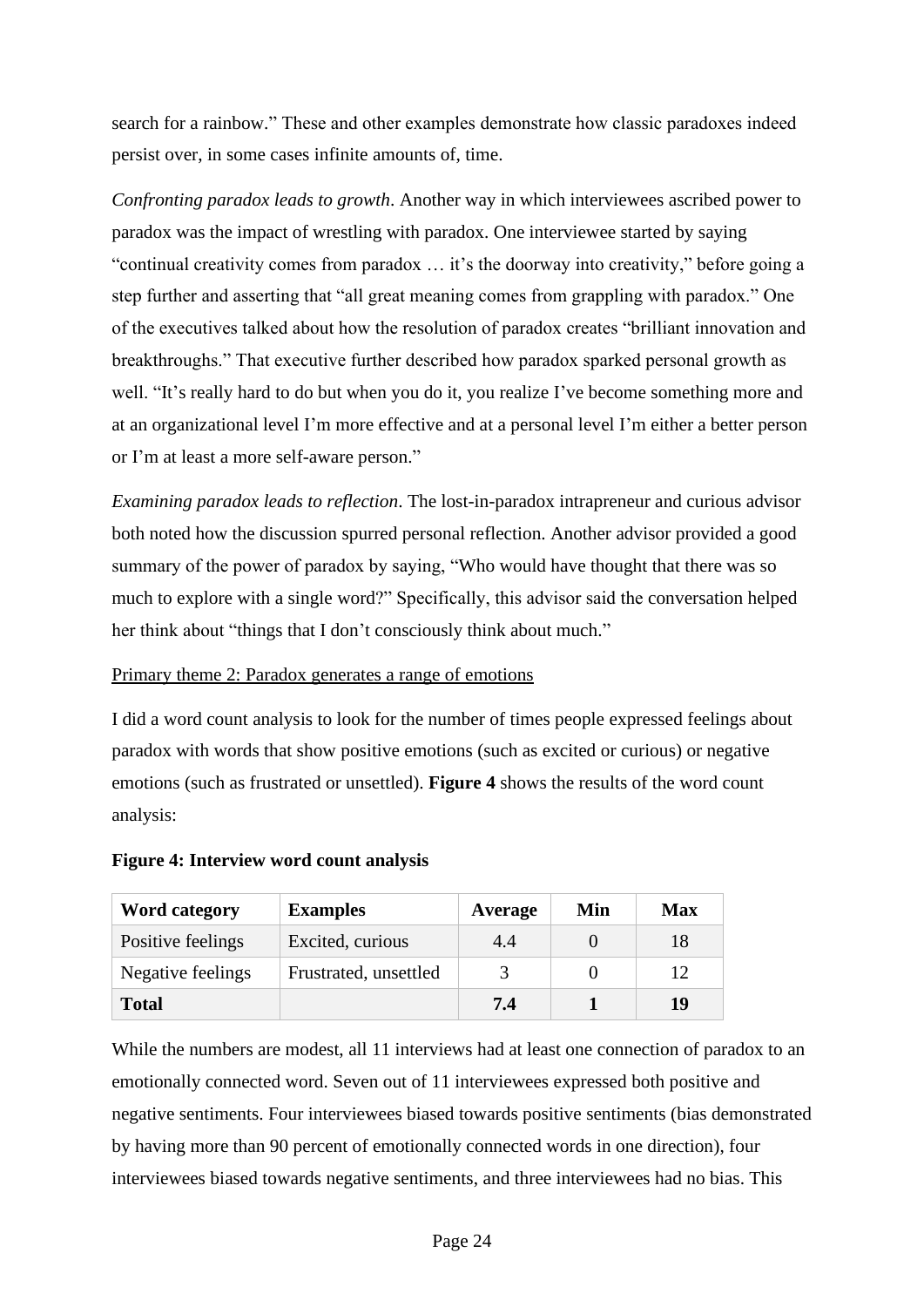demonstrates that paradox generates positive, negative, and paradoxical emotions. **Appendix 6** summarizes supporting quotes for this theme.

Beyond feeling curious or excited, another *positive* sentiment cited by subjects was how apparently resolving a paradox led to them feeling engaged. As the off-the-line-seeking executive described paradox as a gift, it is no surprise he also said he found them "really intriguing because there's something new there." One interviewee described how the discussion itself provided a small dose of serotonin. "I feel a little bit, like, simulated, like in the middle of a great chess game," he noted.

The lost-in-paradox intrapreneur's discussion about the *negative* feelings of being frustrated, unsettled, demotivated, and stuck parallels the academic literature about the challenges that accompany paradox. One of the executives described how the perceived paradox of producing short-term results and investing in the long-term created the fear of titling too far toward the near term, "chasing rabbits" and finding out that "in six months in a year you're not actually further towards your goal. You've hit your milestones every month, but you're never growing who you need to become as a person or as an organization." Another interview subject described the potential pain that came from confronting paradox, because it raises fundamental questions about your identity. "Inherent in a paradox is the logic that becomes part of your identity, part of your being, part of your self-worth even. And so to let go of that logic to embrace the other one you have to invalidate something you're good at, you have to invalidate part of your own identity."

Several of the interviewees also expressed *paradoxical* feelings, or the simultaneous expression of two opposed ideas. One executive said the discussion left him feeling "unsettled but good." He reflected that paradoxes create conflict. As an executive, he could resolve paradoxes in his organization structurally, but "it's a lot harder to portfolio manage yourself. You can't compartmentalize your life quite as easily as you can compartmentalize an organization with separate divisions. I can't be Mr. Kind and Warm in my home and be Mr. Combative at the office. They're going to affect each other, you know, for good and bad." The "but good" part of his sentiment came from remembering the personal growth that came from addressing these kinds of issues. Another interviewee descried grappling with paradox as a "pleasant struggle" that is simultaneously complex, difficult, and worthwhile. A third described how paradox simultaneously triggered anxiousness, optimism, and decisiveness.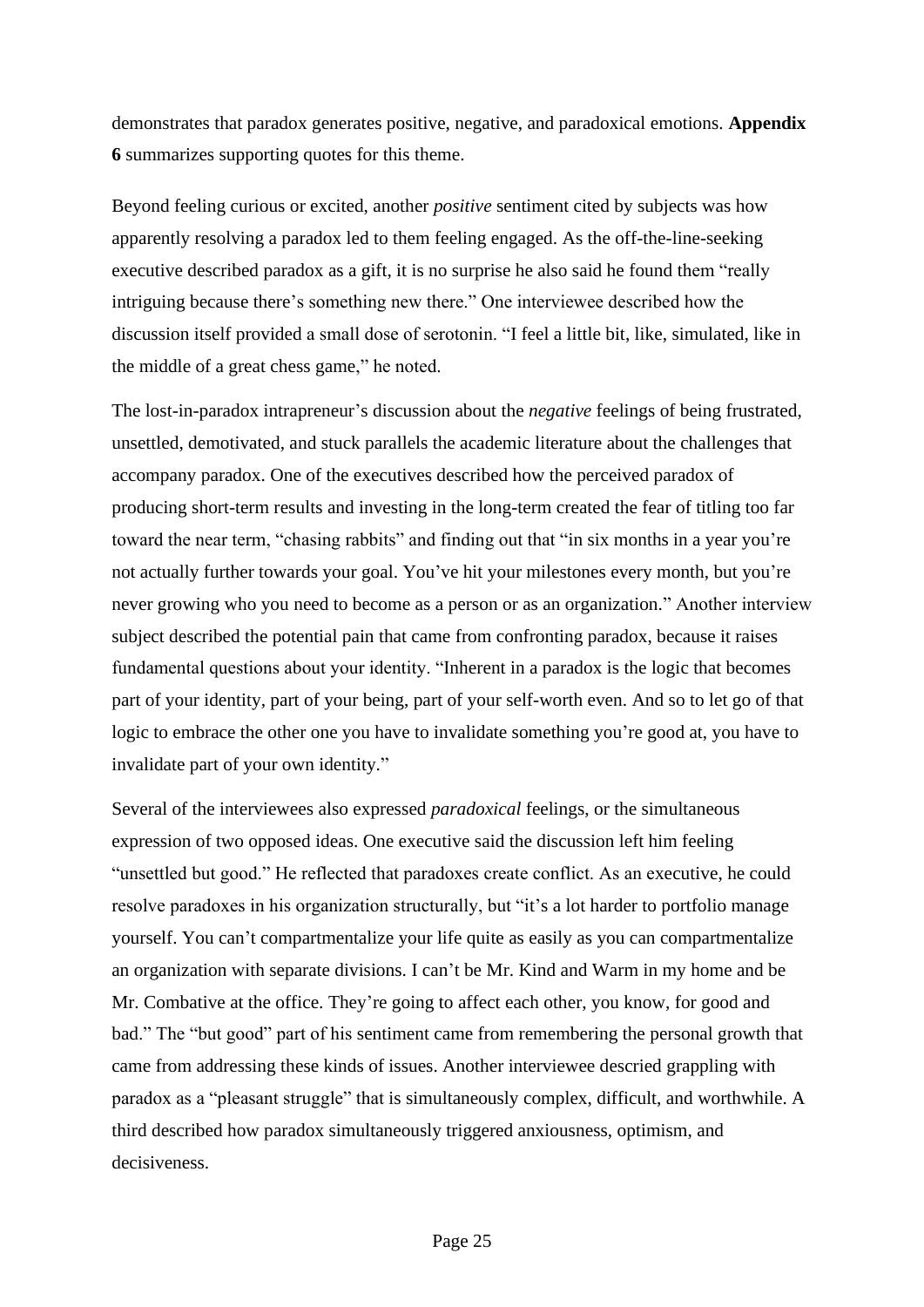#### Primary theme 3: Context heavily influences the experience of paradox

A primary reason to use IPA is to understand how context impacts the experience of a phenomenon. I asked interviewees to provide specific examples and to reflect on circumstances that made their experience of paradox more or less acute. When reflecting on the survey ranking the paradoxical leader behaviors, I asked them whether when they answered the questions they did so abstractly or formed a mental image of specific circumstances. About half said they answered abstractly while half formed a mental image, typically involving a past role. I also asked the degree to which their answers would be persistent versus changing based on context. Almost all said their answers would change at least to some degree. Relatedly, when looking for words indicating emotions in interview response, I also counted words that showed some degree of uncertainty, fluidity, or circumstantiality in responses, such as "maybe," "could be," and "seems." The average respondent used such words 42 times, six times the number of emotionally connected words. In summary, the interviews provided substantial data supporting the viewpoint that paradox is circumstance contingent, with structural drivers and individual perceptions and capabilities both as key influencers. **Appendix 7** summarizes supporting quotes for this theme.

*Structural influencers.* The lost-in-paradox intrapreneur shows how one's position in a system can impact their experience of paradox. "Without the context of the law firm," she noted, "the paradox would arguably not exist." Other interviewees commented on the difference between being in a more production-oriented environment versus more knowledge work. Several commented on how that impacted the degree to which they assessed the paradoxical leader behavior of "enforcing work requirements while allowing flexibility" as important. As the curious advisor noted, "If you are in a factory of auto workers or a warehouse full of people moving boxes around, maybe that's more important, but it is less circumstance relevant to somebody working or leading, in this country at least, more knowledge-oriented work."

*Individual perceptions and capabilities*. Numerous interviewees described how an individual's perception or capabilities impacted the perception of paradox. Recall the lost-inparadox intrapreneur commenting how taking a longer time horizon could allow the paradox in which she felt caught to be resolved. Several interviewees commented how their own experience or social context made a specific paradox more or less salient. One interviewee, who has extensively studied adult development theory by Robert Kegan, commented how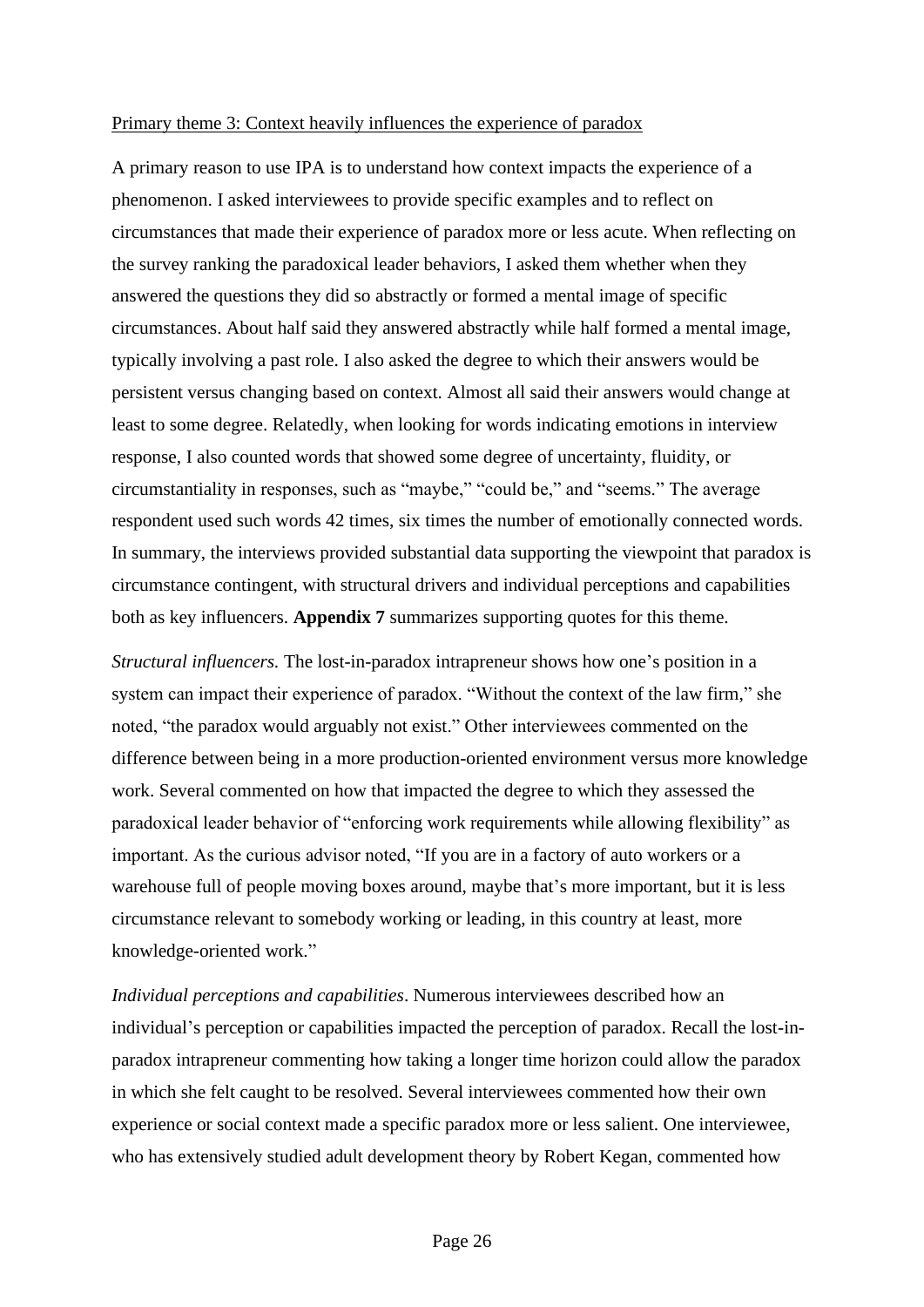people with different levels of development will perceive paradox differently. "The level of depth of how someone resolves a paradox will give you a measure of how richly that person can organize their internal psychology and cognition, but also how they can cognize the world around them," he commented. Finally, as the off-the-line-seeking executive noted, paradox can be a matter of perspective. One interview subject talked about how new frames can help to resolve a seeming irreconcilable paradox:

Sometimes the problem that is looks intractable we call a paradox, because what we are doing is putting up sort of an either-or trade off lens on it, and it would seem as though there is no solution. And the seeming is, and again I go back to the face of it, through a specific lens of analysis, the paradox has no solution. But if you alter the frame in some way, shape, or form, use a different type of map use a different lens or change the rules of the game, the paradox can actually be so-called solved.

A number of interviewees also described how what historically had been perceived as organizational paradoxes had been addressed by new leadership approaches. The off-the-line seeking executive said that the perceived paradox of exploring and exploiting was false. "Leaders say they have to report their quarterly reports," he said. "Well, you know Warren Buffett kind of said forget that and turned out fine." Another interviewee commented on how "West Coast" management principles generally resolved the perceived paradox between decision control and autonomy. "Before the rise of tech and the rise of Silicon Valley no one would have ever thought it was possible."

#### *Analysis of interview themes*

My analysis of the interview themes led to three conclusions. First, paradoxes inside organizations are, paradoxically, material illusions. They are *illusions* in that they are a function of context, perspective, and the construct of a system. They can be, and often are, resolved, which definitionally makes them *not* paradoxes. They are *material* because the work wrestling with them, seeking the "point off the line," and intervening to overcome system-imposed constraints provides significant positive benefits. Second, the systems psychodynamic lenses provide vital insight into what is blocking the adoption of practical tools to help leaders receive the proven benefits from transcending these illusionary paradoxes. Specifically, individual and group desires for coherence and congruence lead to systematic underinvestment in developing and using capabilities that aid with transcending paradox. Third, the illusion of paradox persists because the power of paradox creates a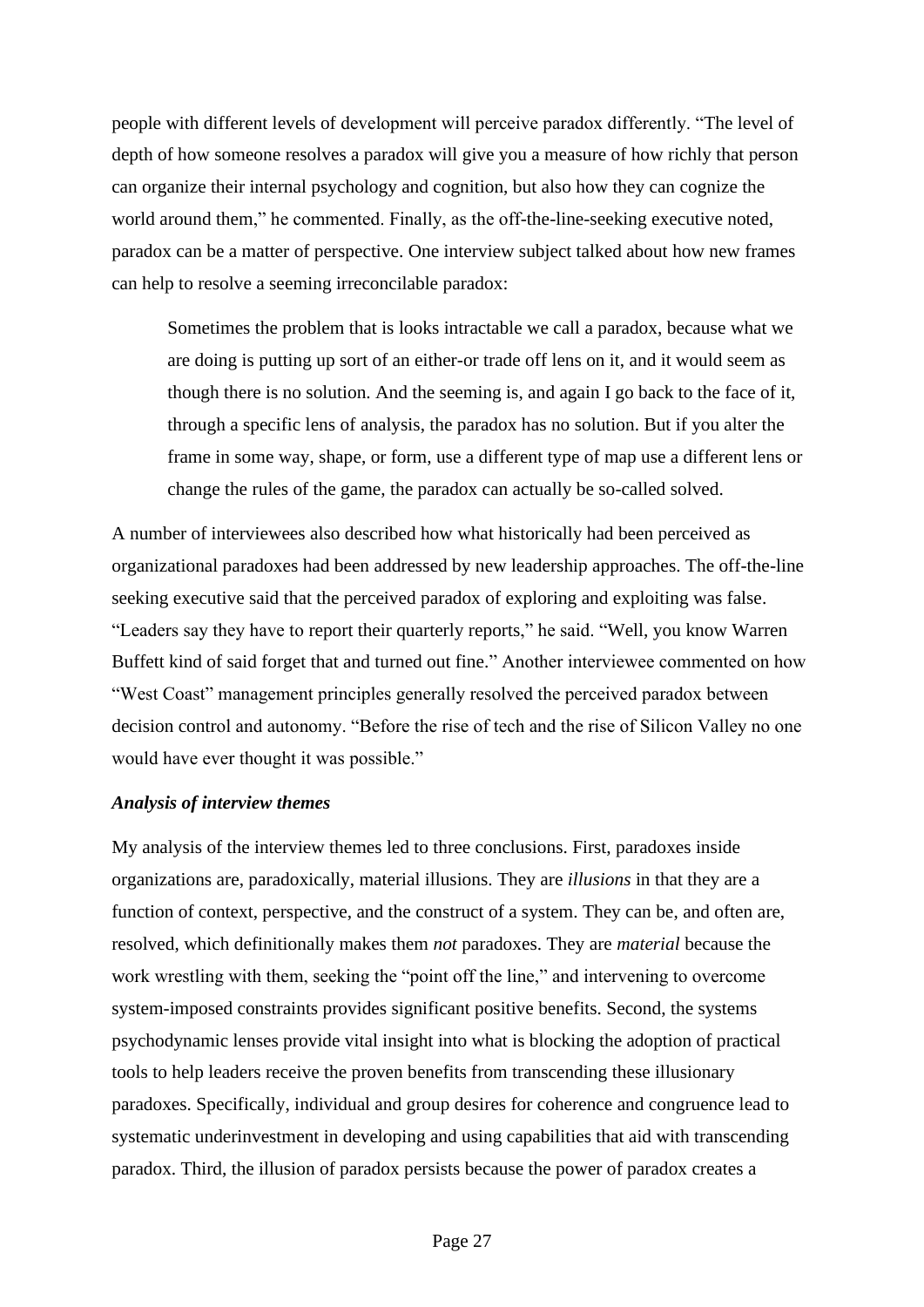phantastic object into which people pour meaning, even reverence, reinforcing the challenges of grappling with this material illusion.

#### The paradox of paradoxes

The definition of a paradox used for this paper is "contradictory yet interrelated elements that exist simultaneously and persist over time" (Smith & Lewis, 2011, p. 382). The IPA research demonstrates a consistent perspective that many organizational paradoxes are *not* persistent. Three themes from the interviews support this finding. First, people note that how an individual's perspective, which is a function of their location within a system and their experiences and capabilities, strongly impacts the degree to which paradox is experienced. Recall the lost-in-paradox intrapreneur noting how being in a law firm explained her experience of paradox. Second, people sometimes use past tense to describe areas that are described in the academic literature as paradoxes, saying a version of, "Oh yeah, that *used to* be something we couldn't figure out, but then someone re-framed it." This contrasts with classic paradoxes described by interviewees, such as ones appearing in nature, religion, and science. Third, experienced paradoxes that have yet to be resolved aren't viewed as inevitabilities. Rather, they are mysteries to be explored, or puzzles to be resolved. Several interviewees came to this conclusion during the discussions. One advisor noted how he was "lazy" in his definition of paradox, noting that true paradoxes are "few and far between." An intrapreneur discussing the paradoxical leader behavior of enforcing work requirements while allowing flexibility described how the COVID-19 pandemic opened new solutions that transcended this apparent paradox. "Gosh. Does that mean it's not paradoxical? The world changed. It was obvious we needed to change the way we did things."

While there is substantial evidence that many if not most organizational paradoxes are largely illusions, the interviews also suggest a materiality to these perceived paradoxes. There are recurrent themes about how seeking to address paradox is attractive and produces benefits. The benefits ranged from describing thinking about paradox as a "dose of serotonin" to an assertion that "all great meaning comes from paradox." Several interviewees noted that struggling with paradox led to individual and institutional growth. Recall the executive that described how his efforts to address apparent paradoxes led to him becoming "something more." An intrapreneur noted their desire to "create the playbook rather than follow a set of instructions." The academic literature corroborates the substantial benefits that come from grappling with what appears to be a paradox.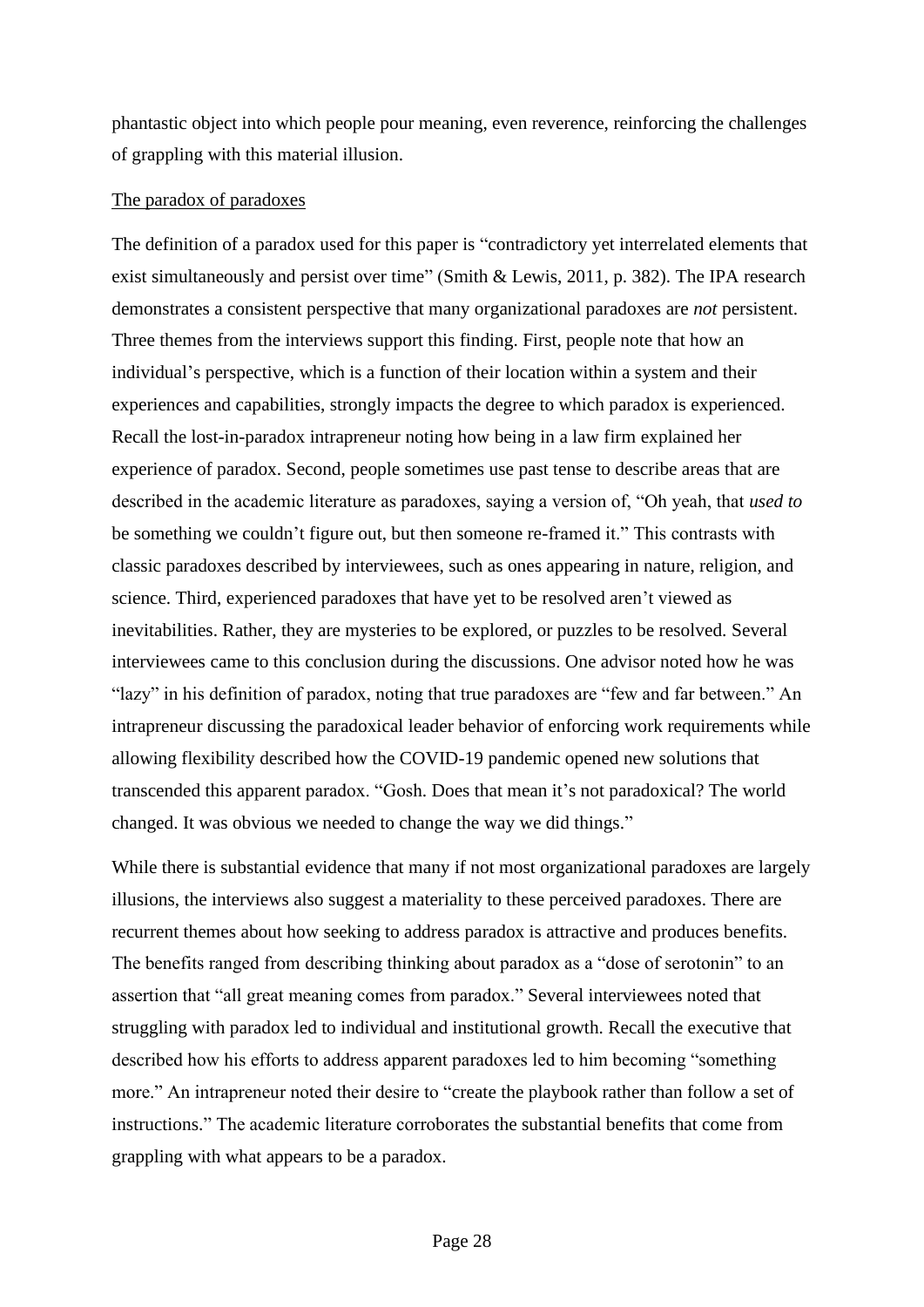My summary perspective therefore is that organizational paradoxes are, indeed paradoxically, *material illusions.* The idea of paradoxes as illusions emerged early. The wonders of interview transcriptions with my occasional lapsing out of interviewer mode shows that this is not a false memory. During my seventh interview, with the off-the-line-seeking executive, I said: "My basic argument, I think, is that organizations paradoxes are primarily perceptual. That people use paradoxes essentially as reflective mirror to see in themselves what they want to see, and if they want to see themselves being great, they'll see that if they want to find a way to essentially shift blame over to it, they will do that." Further space and reflection led to the addition of the idea of materiality, which is a more nuanced (and potentially positive) view of paradox.

#### The struggle to build and use the capabilities to transcend paradox

Systems psychodynamics are a set of tools to "study the interaction between collective structures, norms and practices on the one hand and the cognitions, motivations and emotions of members of those collectives on the other" (Petriglieri & Petriglieri, 2020, p. 413). Systems psychodynamics help to identify and make sense of "beneath the surface" factors for individuals and groups. Both the academic literature and the IPA interviews highlight how confronting paradox creates significant amounts of fear and anxiety. Taking a systems psychodynamic perspective on paradox involved a significant amount of scribbling, reflecting, and sighing on the part of the researcher, comparing interview notes, the literature review, and the frameworks taught in the INSEAD Executive Master in Change program. The end hypothesis that resulted from this exploration is that pursuing paradox poses threats to both group cohesion and an individual's connection to a group. Couple these twin threats with the fact that developing the capacity to confront paradox can require an individual to question their self-identity or address previously suppressed issues, and it is understandable that many individuals underinvest in developing a paradox mindset or following paradoxical leader behaviors. In other words, questionable payoff and substantial investment inhibits the development of paradox-related capabilities.

#### *Pursuing paradox threatens group identity*

Organizations are complex systems with interdependencies and feedback loops. A failure to change is, along some dimensions, a successful defense of the status quo, though a success that comes at a cost (Petriglieri & Petriglieri, 2020). Organizations seek to coalesce around a primary task, something free of psychological forces that simplifies and focuses activities and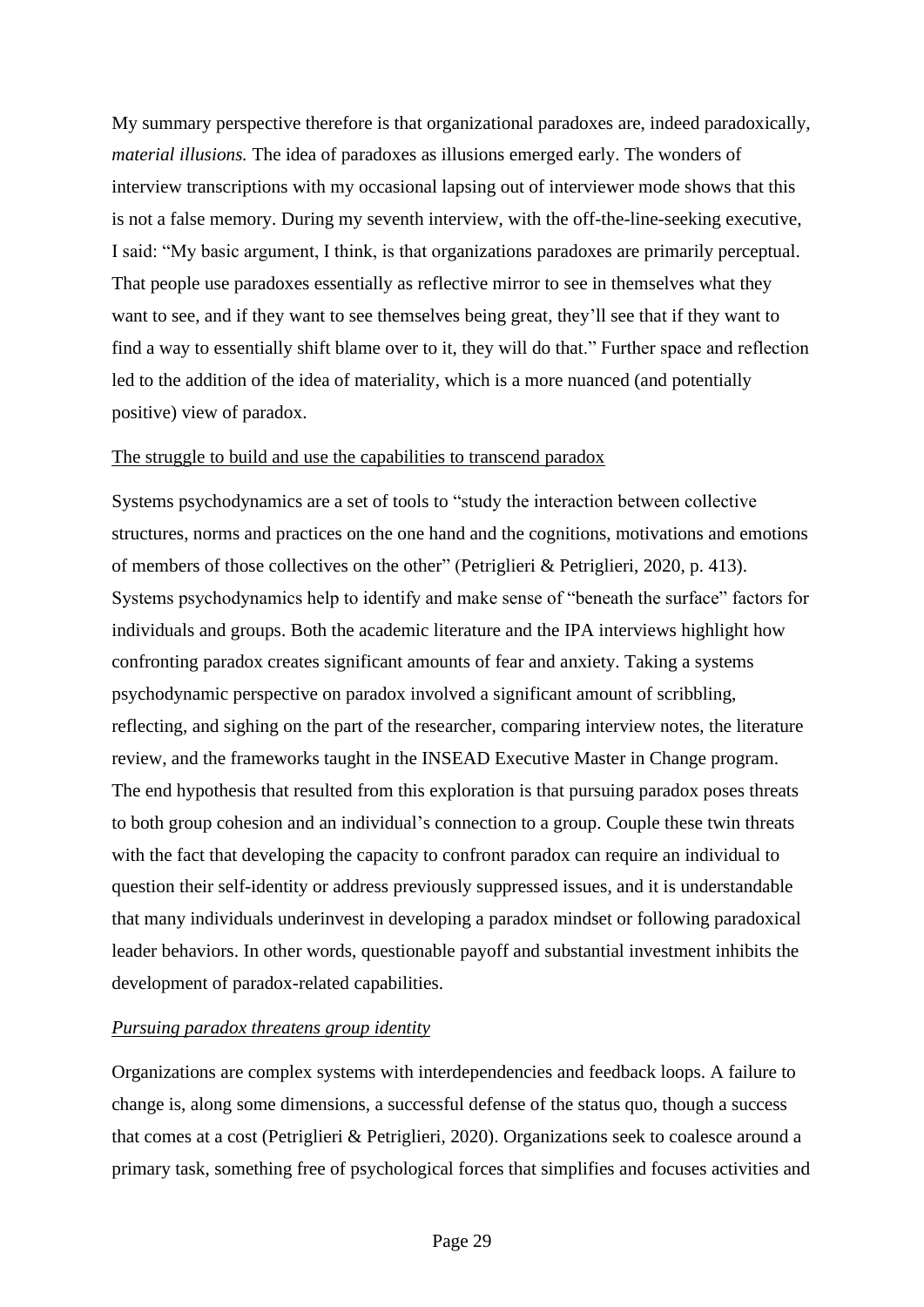makes goals and belief concrete (Hirschhorn, 1999). That primary task is balanced by a primary risk that can stand in the way of achieving that primary task. Transcending an apparent paradox provides clear benefits. It, however, also has the potential of changing an organization's primary task. That means that, yes, here it comes, paradoxically, pursuing paradox can be considered a form of primary *risk* in an organization. Even if the end result is better for the organization, transcending an apparent paradox requires systematic change, such as shifting strategic direction and redesigning key systems and structures. What would it look like for the leaders of the lost-in-paradox intrapreneur to redesign systems to break the paradox of seeking innovation grounded in precedent? It would require nothing short of an organizational identity change. The interrelationship between the identities of the organization and its members would make this change wrenching. Social defenses exist to protect groups from just this kind of anxiety (Krantz, 2010). Isn't it easier for a group to lock itself in a prison of paradox, saying that this simply is our lot in life versus challenging a system at such a foundational level?

#### *Pursuing paradox threatens an individual's connection to a group*

Organizations are collections of groups. Moving from being a "singleton" to being a member of a group requires a conscious or unconscious contract where an individual gives up or suppresses some part of themselves to be part of the group (Turquet, 1975). There are two ways in which pursuing paradox threatens an individual's connection to a group. First, "flexing" the capabilities to confront paradox can isolate an individual from a group. Behind the behaviors and mindsets that research shows help to confront paradox is a common enabling ingredient: integrative complexity. However, research shows that people with high degrees of integrative complexity are, in layperson's terms, perceived to be aloof jerks (Tetlock et al, 1993). During one of the IPA interviews, an advisor discussed the leadership characteristics required to overcome paradox. The advisor noted how confronting paradox required leaders who are visionary, have a growth mindset, and are courageous. I noted that basic intelligence didn't appear on the list and asked whether it was possible to be a "stupid visionary." The advisor laughed and said "You could. You could be brave and stupid like you can go up to the bear that's clearly going to eat you. Which would be brave and stupid." How is it perceived, however, if the bear runs away or the leader somehow lucks into beating the bear? They aren't perceived to be stupid. They could see what others could not; they could do what others could not. Indeed, there is an attraction to brave stupid leaders, who hold to single, simple-to-understand messages, who don't vacillate or contemplate the existential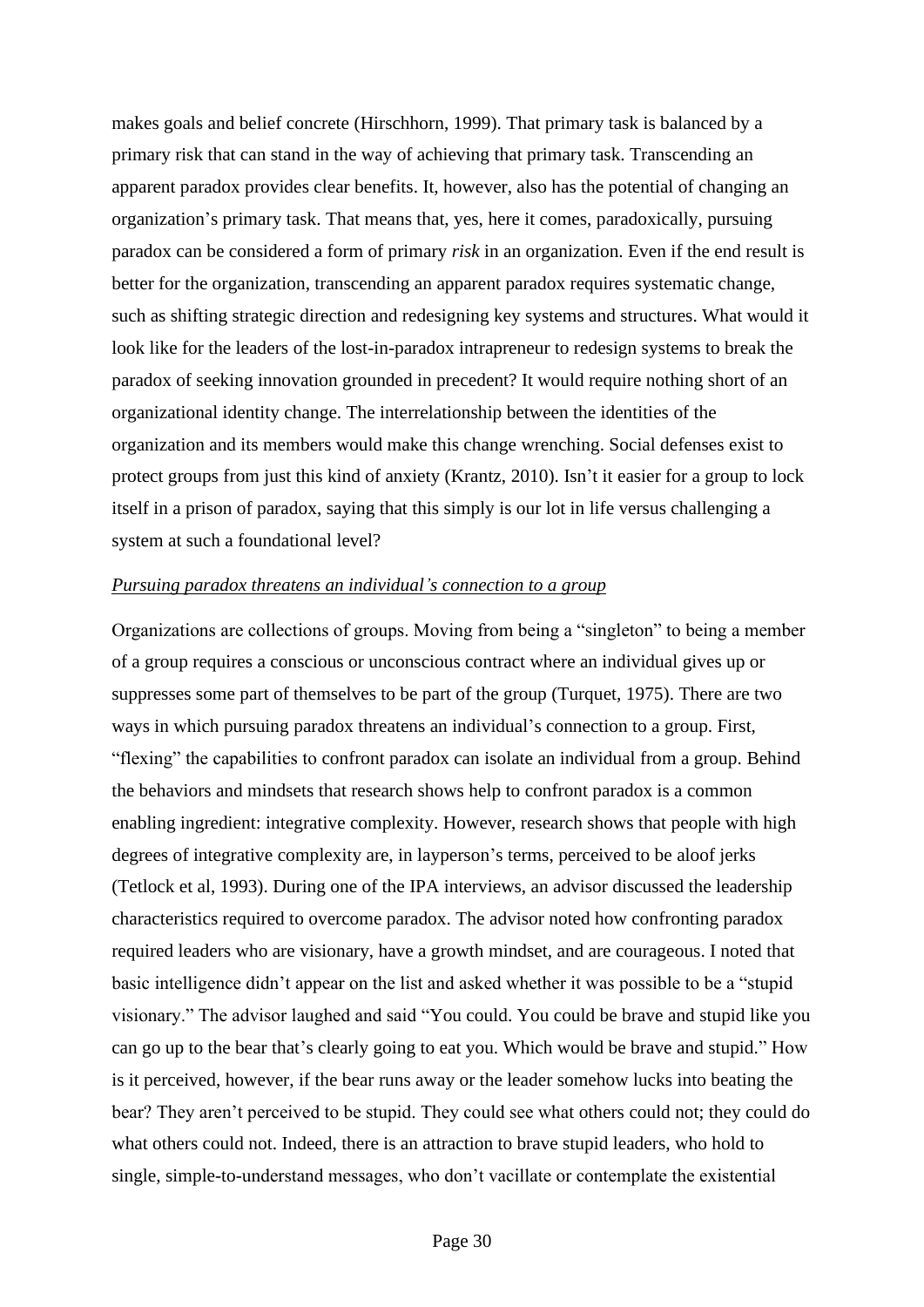nature of life in organizations. These leaders, including ones that at an extreme demonstrate the characteristics of narcissists, often succeed in organizations (O'Reilly & Chatman, 2020). What, then is the perceived benefits of developing or using integrative complexity, of questioning fundamental assumptions about an organization and the system in which it operates? Do people seek out the off-the-line-seeking executive, or do they want people who keep life simple, keep marching on the line, and avoid asking the hard questions?

Second, organizational role analysis suggests that an individual's role is a complex combination of the history of the role, the organization's history, the individual's history, and the circumstances (Long, 2006). Leaders of organizations carry the weight of the system with them. That means there can be a desire to continue to follow past practices even thought they could be "toxic or dysfunctional" (Chapman & Long, 2009, p. 63) because they are embedded within a role that fits within a group that fits within a system. Trapped in a system that demands perpetuation, the would-be paradox seeker simply shrugs their shoulders.

#### *Developing the capabilities to confront paradox isn't worth the (lack of) payoff*

Individuals can consciously follow paradoxical leader behaviors, can adopt a paradox mindset, and in doing so can strengthen their integrative complexity. But the two threats described above make it natural that individuals would under-invest in building capabilities that could be intrinsically undervalued by groups or organizations. Nor is the work to develop these capabilities straightforward. Being willing to tolerate different interpretations of the same event (evaluative differentiation) and find nonobvious connections (integration) can require, as noted by one of my interview subjects, "invalidating part of your own identity," or questioning long-held assumptions. It brings to mind the iconic scene in the movie *The Matrix*, where Morpheus offers Neo the chance to take the "red pill," which will show Neo the truth, that he has lived his life as a slave. "You take the blue pill and the story ends," Morpheus says. "You wake in your bed and you believe whatever you want to believe. You take the red pill and you stay in Wonderland and I show you how deep the rabbit-hole goes. Remember that all I am offering is the truth. Nothing more."

Pause at the reference to the rabbit hole. Imagine you are a successful leader, holding the metaphorical red pill in your hand. You see the rabbit hole in front of you. What will you find in it? Certainly, there is one frame where going into the rabbit hole is a glorious journey of self-discovery, where what emerges is a stronger, more resilient self. But there is another frame that leads to potentially dark places. Perhaps there are things that you have walled off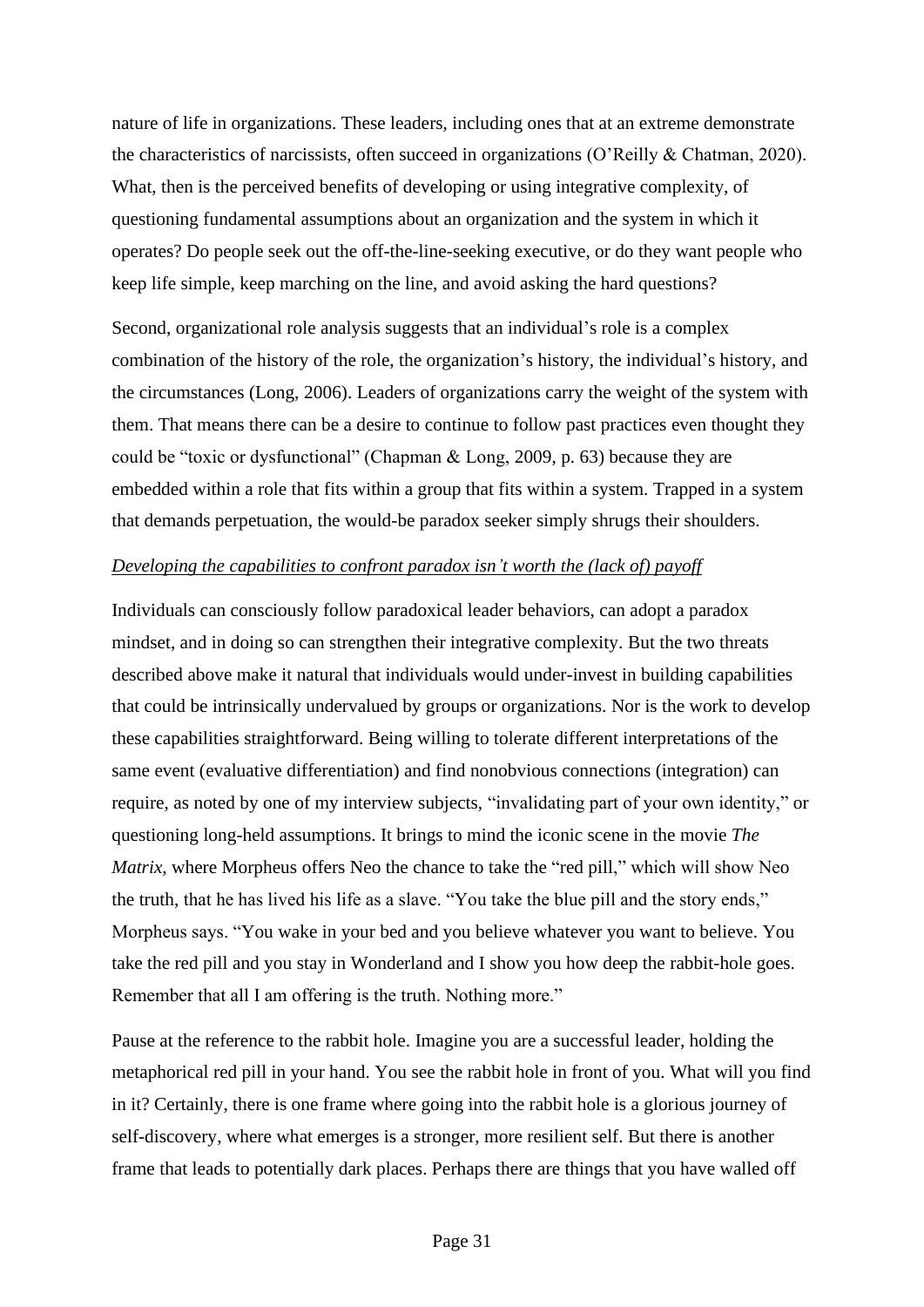in your subconscious, for very good reasons. Perhaps there are rocks you would rather not turn over, because you know what lies underneath and you'd rather not deal with them. Perhaps there are weaknesses and flaws that you have learned to cover or compensate for; perhaps there are hard truths and past traumas that are painful to explore and even more painful to try to address. Perhaps there is the painful realization that the apparent paradox you need to confront is one that you created.

A hard journey with questionable payoffs is one that many people naturally choose not to take. Hence, the hypothesis that the two threats help to drive systematic underinvestment in developing or using the capabilities to confront paradox.

#### Paradox as a phantastic object

The use of the systems psychodynamic lenses was more challenging than I thought. The three components described in the previous section (threat to group identity, threat to individual connection to group, and resulting reluctance to do the work to develop integrative complexity and related capabilities) became clear reasonably early in the process of analyzing my interview themes. My challenge was determining linkages between the three. Was one a higher level than the other? In which direction did causality run? In the end, I decided I was seeking an overly rational answer to a complex problem. The three challenges are related. They reinforce and reflect off each other, turning paradox simultaneously into a prism that refracts and creates possibility and a prison that contains and constrains; a mirror that allows for reflection and a microscope that allows for deeper investigation. I offer the thought, then, that paradox inside organizations is a symbol into which unconscious wishes are poured, otherwise known as a "phantastic object" (Tuckett & Taffler, 2008).

The immunity to change framework serves as a useful way to describe how this phantastic object is created and perpetuated. Immunity to change suggests that "competing commitments" are natural ways for people to put "one foot on the gas pedal and one foot on the brake" and protect themselves from making changes (Kegan & Lahey, 2009). These competing commitments typically suggest a "hidden commitment," which can be unearthed by thinking about "the fear, the concern, the worry, maybe even a sense of shame or a sense of loss that emerges if you were to do the opposite" of the competing commitments (Lehman & van de Loo, 2019). This is the notion of the immune system, where someone protects themselves from fear, concern, worry, or shame based on a "big assumption," or "deeply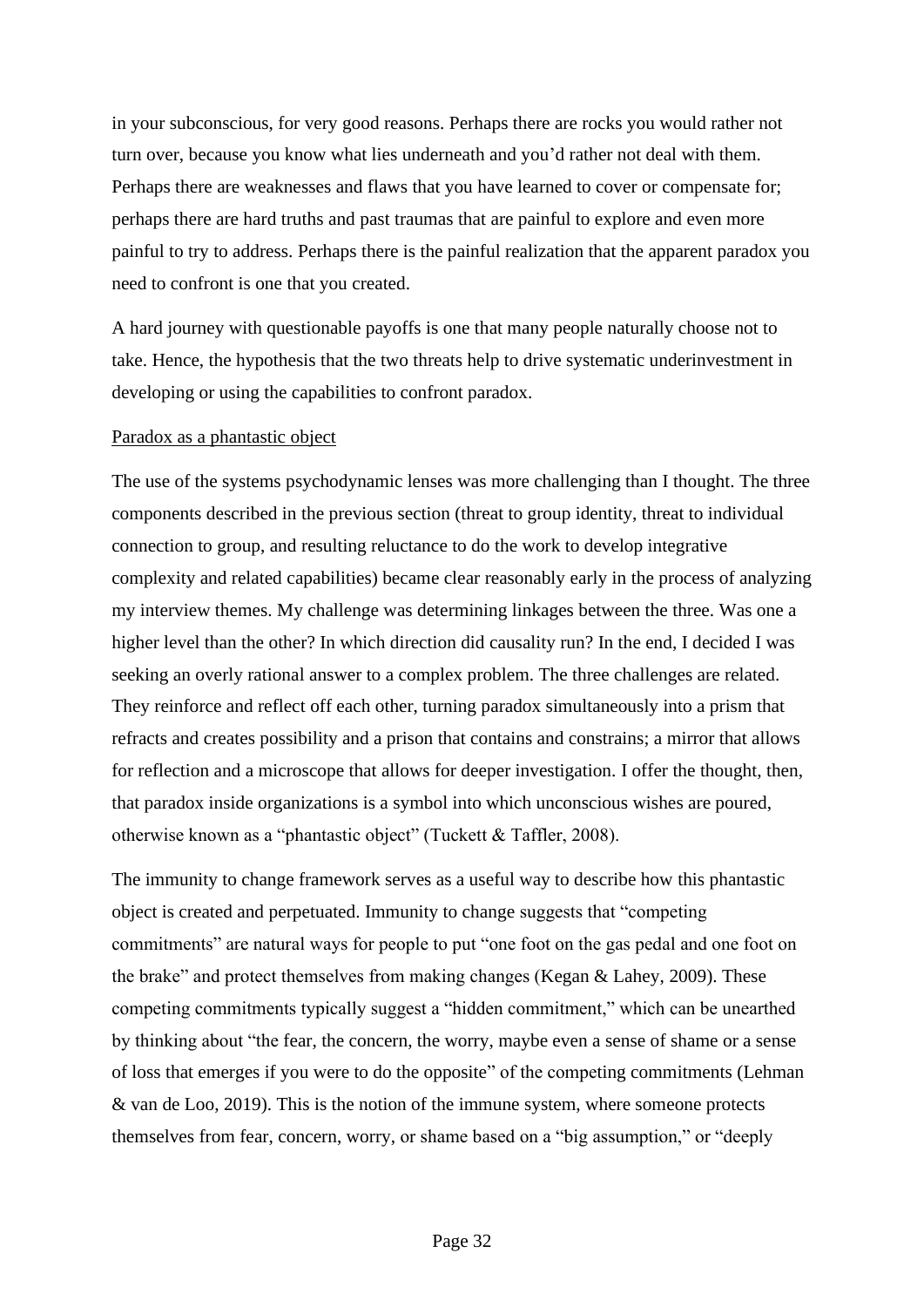rooted beliefs" that "put an order to the world and at the same time suggest a world that can go out of order" (Kegan & Lahey, 2001, p. 88).

Imagine, then, a leader debating (unconsciously, surely) whether they should become the stupid visionary that rattles their saber at a bear, or the off-the-line seeking executive. They might say that they want to stare paradox in the face, turn either-ors into both-ands into morethans by reframing, reimagining, reconfiguring. Their competing commitment is to mythologize paradox, claim the impossibility of transcending it (it is right in the definition of paradox after all!), and therefore claim powerlessness in its presence. The hidden commitment is to avoid the pain that comes from questioning their self-identity, from breaking their tie to a group, from breaking the group itself. The "big assumption" is that developing capabilities to confront paradox will be painful and personally challenging and that using those capabilities will threaten group cohesion. And, so, paradox becomes a phantastic object. It is a subject of reverence that keeps a system in order by acting as a convenient vehicle to avoid difficult issues.

**Figure 5** summarizes the analysis of paradox that emerged from this research. Paradox attracts and repels. On the one hand, there are substantial perceived benefits to addressing paradox. On the other hand, there are significant issues that sit below the surface that make it hard to develop and use the capabilities to grapple with paradox. The net result is that perceived paradoxes become a phantastic object that saves people from hard work or tough choices.



#### **Figure 5: Organizational paradoxes as phantastic objects**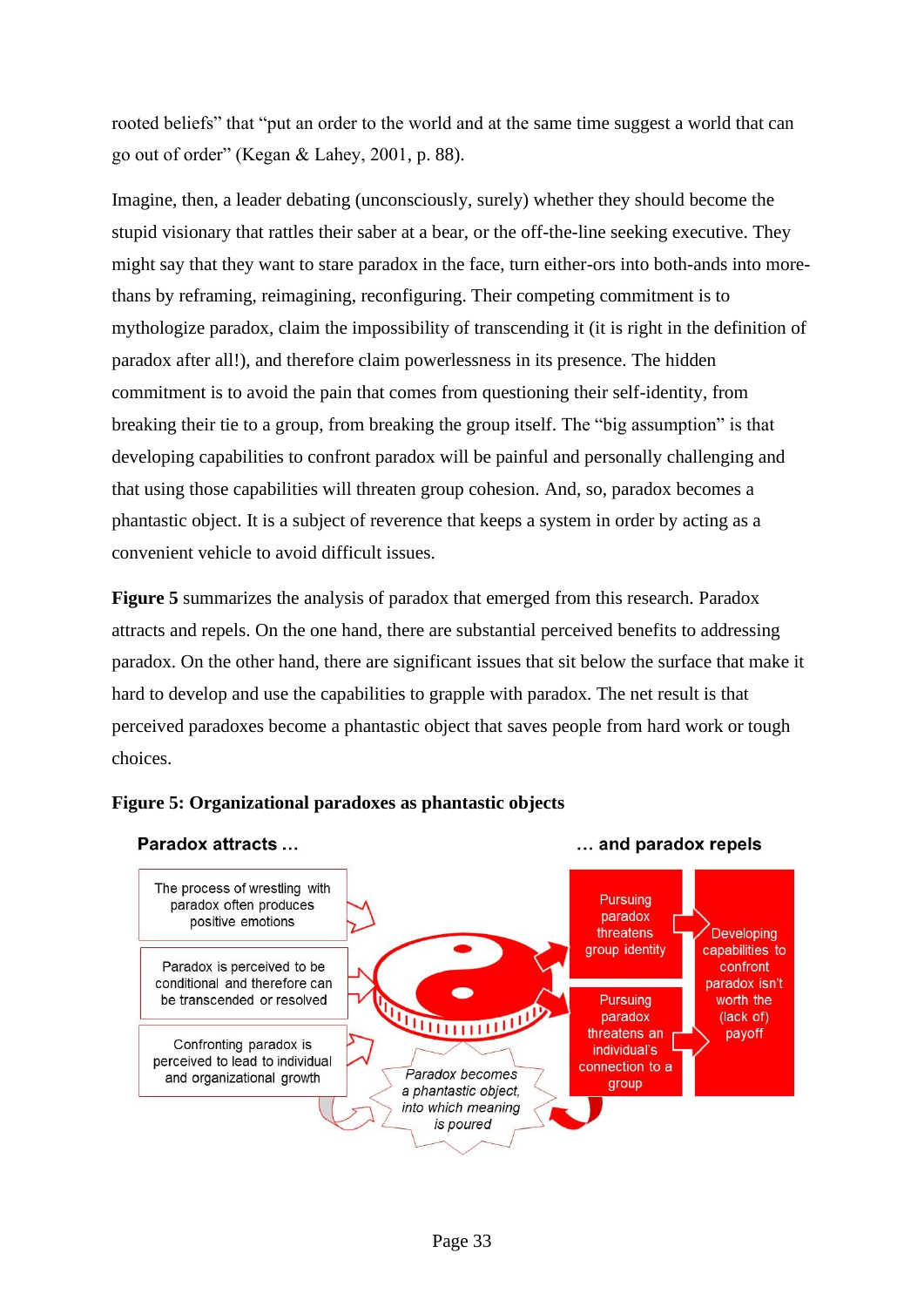#### **Limitations**

There are several obvious limitations to my study. First, the sample size is very small. While there definitely were common themes across the 11 interviews, there also were significant points of divergence. That could indicate that conducting similar analysis with a different group of participants could lead to very divergent results. Second, my relationship with the interview participants could have influenced the discussion. Third, while I tried hard to "turn off my synthesizer" during the discussion, I did note that on average I took up about a third of each interview with questions and comments. Reviewing the transcripts, I clearly stepped out of research mode at least once in every discussion (though, to my credit, I was conscious of it and noted it in the discussion!). Fourth, the phenomenon of paradox is very broad, and, while my use of the paradoxical leader behaviors survey helped to ensure that everyone had some point of connection, the vast difference in experience might obscure key findings. Fifth and finally, my own personal biases and perspectives could have influenced both the identification of key themes from the interviews and the interpretation of root causes. My conclusion that paradoxes are illusionary could be me conceptualizing paradoxes as illusionary as a way to "hold" frustration with consulting projects that failed to have their intended impact because leaders did not act on our recommendations.

#### **Future research**

There are four directions in which future researchers could extend the work advanced in this paper. First, the approach could be replicated on different samples. Rather than seeking diverse groups across different companies, it would be interesting to pick a single company seemingly caught in the tempest of paradox and conduct an IPA to see how multiple group members experience it. Second, I do believe more applied action research using a derivative of the paradox toolkit would provide further insight into what makes it challenging to confront perceived paradox within organizations. On a perhaps more tactical note, the third potential stream of related research would seek to integrate the various instruments that have emerged to assess paradoxical behaviors, mindsets, and underlying capabilities to create a more "mass-market" tool to help assess and sharpen one's capabilities to confront challenges that look like paradoxes. Finally, while the hypotheses of root causes that lead to the paradox of paradoxes are consistent with the systems psychodynamic literature, they have not been directly tested in the field. Perhaps that is another opportunity for an action research project.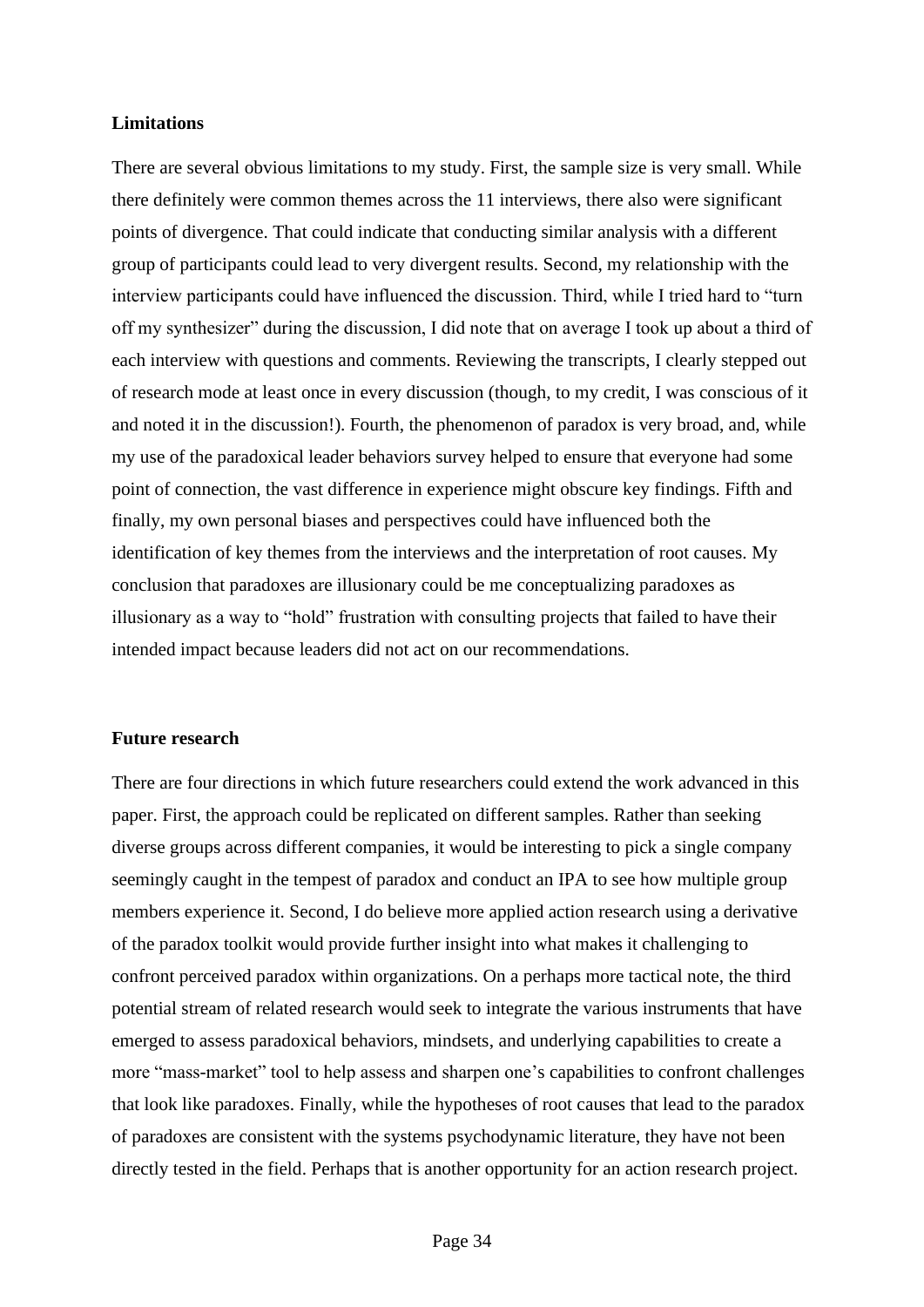#### **Conclusion**

*"Who would have thought that there was so much to explore with a single word?"* 

In September 2000, I entered into a classroom in the basement of Aldrich Hall on the idyllic Harvard Business School campus. A giant measuring six-foot-eight inches, or 203 centimeters, ambled into the room and began lecturing about his research into a phenomenon he called disruptive innovation. Clayton Christensen's words mesmerized me. He described how organizations could do everything that are supposed to do—listen to their best customers, innovate to meet their needs, produce the best products and services on the market, push prices up, push margins up—and fail in the face of a game-changing disruptive innovator that competed through simplicity, convenience, or affordability. I have spent the subsequent 20 years of my life working with colleagues to help organizations confront what seem to be the paradoxical implications of Christensen's research. Listen to and ignore your best customers. Sustain and disrupt your current business model. Support and undermine your current value network.

In October 2000, Marianne Lewis published a powerful article in *Academy of Management Review* describing the opportunities and challenges of confronting paradox in organizations. Researchers spent the subsequent 20 years further sharpening the definition of paradox, detailing the circumstances that influence paradox, exploring options for how to respond to paradox, defining techniques to aid high-impact response strategies, delineating enabling capabilities to support these techniques, and examining the benefits and challenges related to confronting paradox. Diving into this research was exhilarating, as it seemed to contain the building blocks for a practical toolkit to confront the dilemmas of disruption. A question began to form. Why weren't more people accessing and using this research? As I began to explore this question, a related question emerged. Could paradox, at least in organizations, be an illusion? I subsequently designed research to more deeply understand how people experience the phenomenon of paradox.

The perceived power of paradox is striking. People describe paradox in reverential terms, citing examples from philosophy, religion, and nature. They detail the challenges in addressing paradox, the anxiety it creates, the threats it poses to one's very identity. And they extol the virtue of transcending paradox as it drives personal and organizational growth.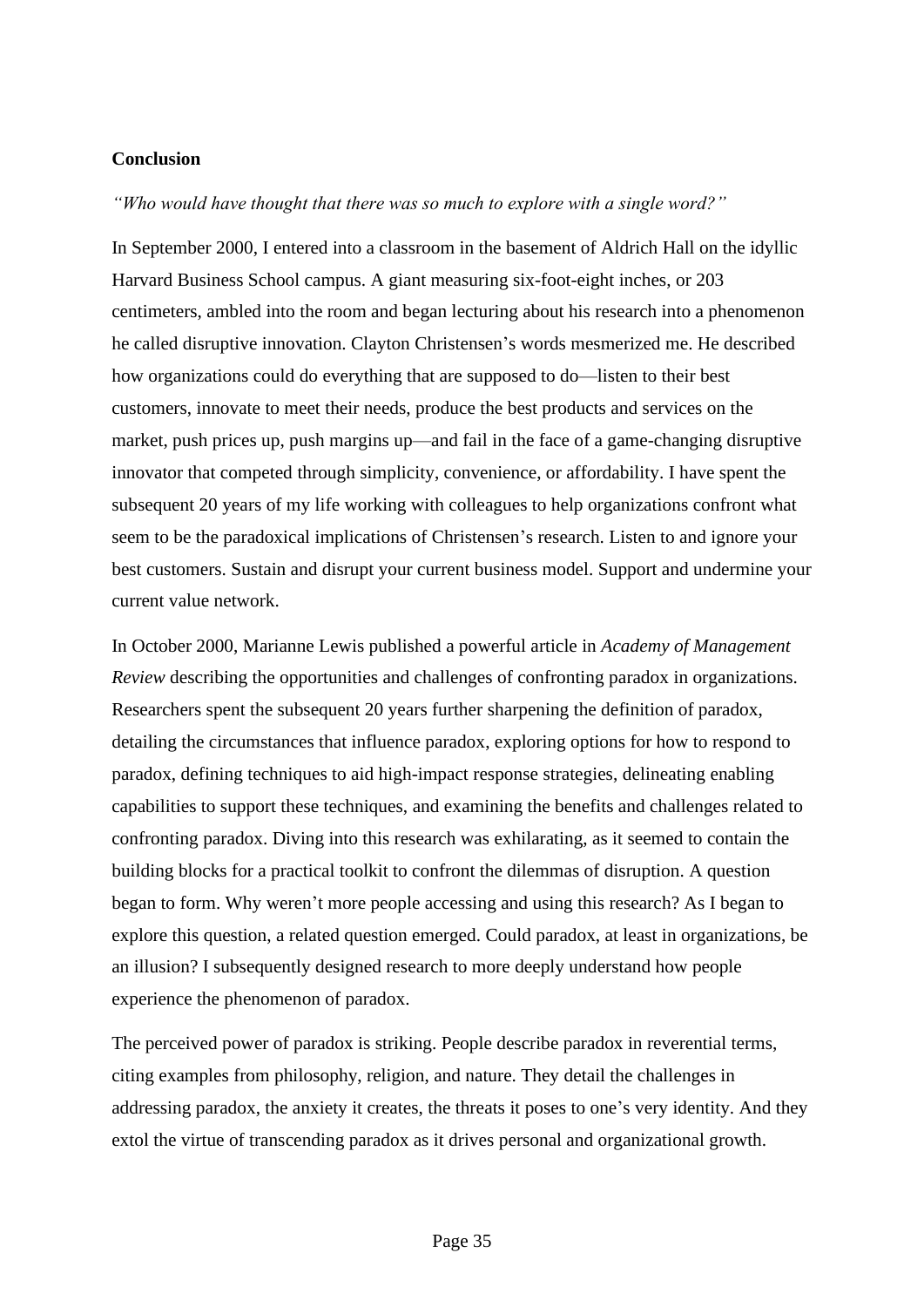Reflecting on the unconscious start of the research journey in Aldrich Hall in 2000 and the findings that emerged from this research, I am struck by something so simple and obvious that I missed until writing this conclusion. Christensen called his first book *The Innovator's Dilemma*. Not *The Innovator's Paradox*. Our friendly off-the-line executive said that paradox is not a "problem to be solved, but a dilemma to be resolved." However, definitionally, a paradox is *not* a dilemma to be resolved. A paradox rises above a tension, duality, tradeoff, or dilemma. A paradox consists of "contradictory yet interrelated elements that exist simultaneously and persist over time" (Smith & Lewis, 2011, p. 382). Christensen's choice of the word dilemma versus paradox might have been accidental, but it was prescient. The challenges of disruptive change can be overcome. As can many of the perceived paradoxes facing modern executives. There's no law of nature that says law firms have to use past precedent when looking at innovation projects. Anyone can be an off-the-line-seeking executive. Individuals can change a group and still remain a part of it; individuals can change themselves without losing their sense of self.

Organization paradoxes are material illusions. They are generally artificial constructs, sometimes of a system, many times of the mind. They fail to meet the literal definition of a paradox because they are not irreconcilable. Yet, these illusionary objects persist as groups and individuals protect themselves from the perceived challenges of addressing them. Paradox isn't a paradox but a perceptual prison to protect people from hard work, hard truths, or the pain that comes with change. Paradoxes are masks we hide behind. They are blinds covering the truth. Paradoxes are phantastic objects. Yet, they demand engagement. Why engage with an illusion? Because the process of engagement reveals the illusion, develops a deeper sense of self, and builds an organization's capabilities. Perceived paradox can be a mirror, or it can be a microscope, allowing you to see things that you would otherwise miss.

Leaders who feel like they are facing a paradox should ask themselves four questions:

- 1. Is the perceived paradox truly a law of nature, or a difficult choice?
- 2. Are you imposing a constraint that is creating the perceived paradox?
- 3. Are you hesitating to act because the perceived paradox is the result of the system you helped to construct and perpetuate?
- 4. Is there a "point off the line," or a different frame that offers a different way to approach the paradox?

There is indeed so much to learn from a simple word.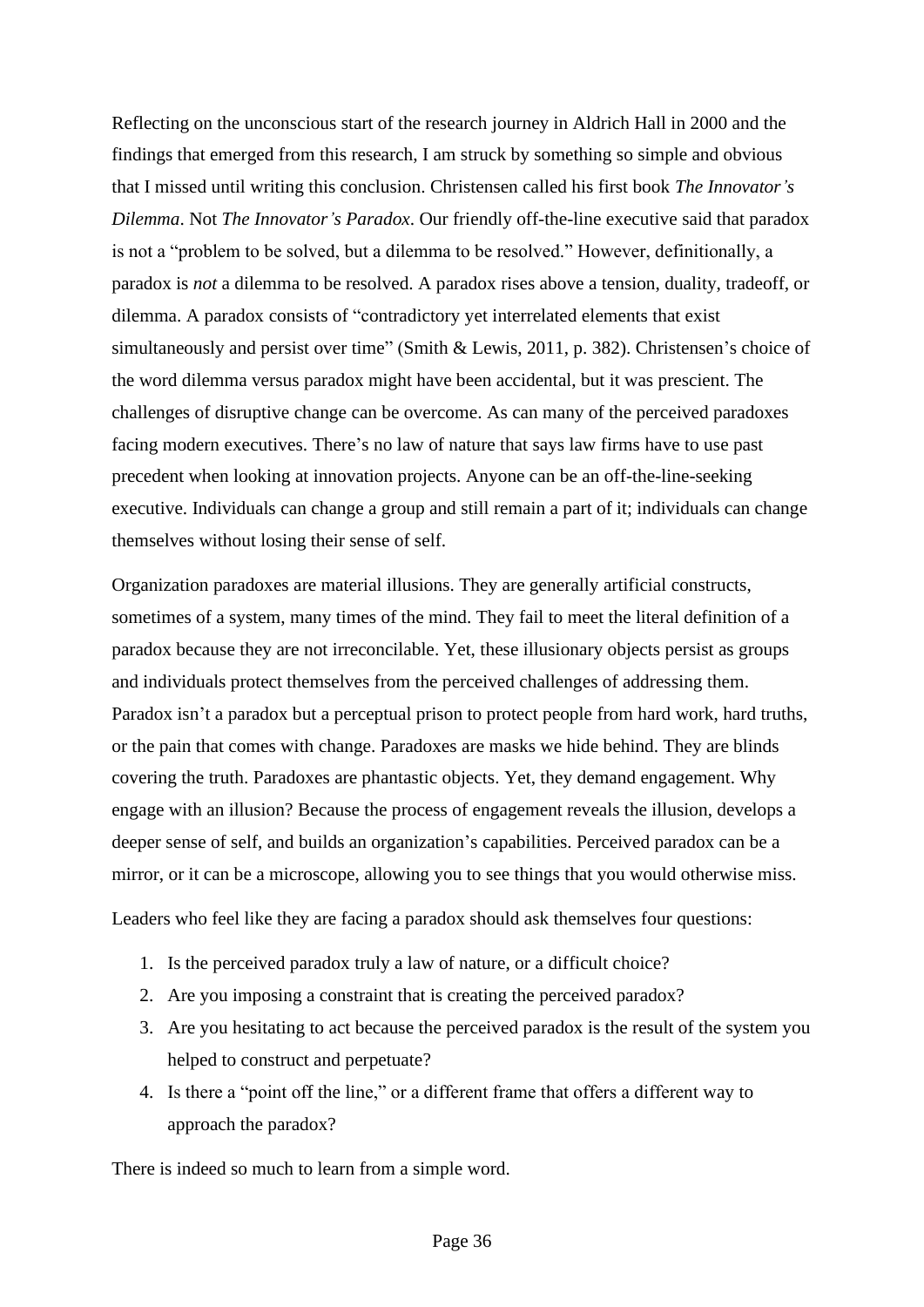#### **Bibliography**

- Abbosh, O. (2018). *Disruption need not be an enigma*. Retrieved from Accenture website: https://www.accenture.com/\_acnmedia/pdf-72/accenture-disruptability-index-povfinal.pdf
- Anthony, S. D., Trotter A., Bell R., & Schwartz E. I. (2019). *The Transformation 20; Strategic change rankings for 2019*. Retrieved from Innosight website: https://www.innosight.com/insight/the-transformation-20/
- AlixPartners (2021). *Disruption index: Confronting the disruption paradox*. Retrieved from https://disruption.alixpartners.com/
- Andriopoulos C. & Lewis M. W. (2009). Exploitation-exploration tensions and organizational ambidexterity: Managing paradoxes of innovation. *Organization Science, 20*(4), 696-717.
- Ashforth, B. E., Rogers K. M., Pratt M. G., & Pradies C. (2014). Ambivalence in organizations: A multilevel approach. *Organization Science, 25*(5), 1453-1478.
- Berti, M., & Simpson, A. V. (2021). The dark side of organizational paradoxes: The dynamics of disempowerment. *Academy of Management Review*, *46*(2), 252-274.
- Chapman, J., & Long, S. (2009). Role contamination: Is the poison in the person or the bottle? *Socio-Analysis, 11*, 53-66.
- Chen, M. (2002). Transcending paradox: The Chinese "middle way" perspective. *Asia Pacific Journal of Management*, *19*(2), 179-199.
- Clegg, S. R., Cunha, J. V., & Cunha, M. P. (2002). Management paradoxes: A relational view. *Human Relations*, *55*(5), 483-503.
- The Conference Board (2021). *C-Suite challenge 2021: Leading in a post-COVID-19 recovery.* Retrieved from https://www.conferenceboard.org/research/csuitechallenge/c-suite-challenge-leading-post-covid-recovery
- Denison, D. R., Hooijberg, R., & Quinn, R. E. (1995). Paradox and performance: Toward a theory of behavioral complexity in managerial leadership. *Organization Science, 6*(5), 524- 540.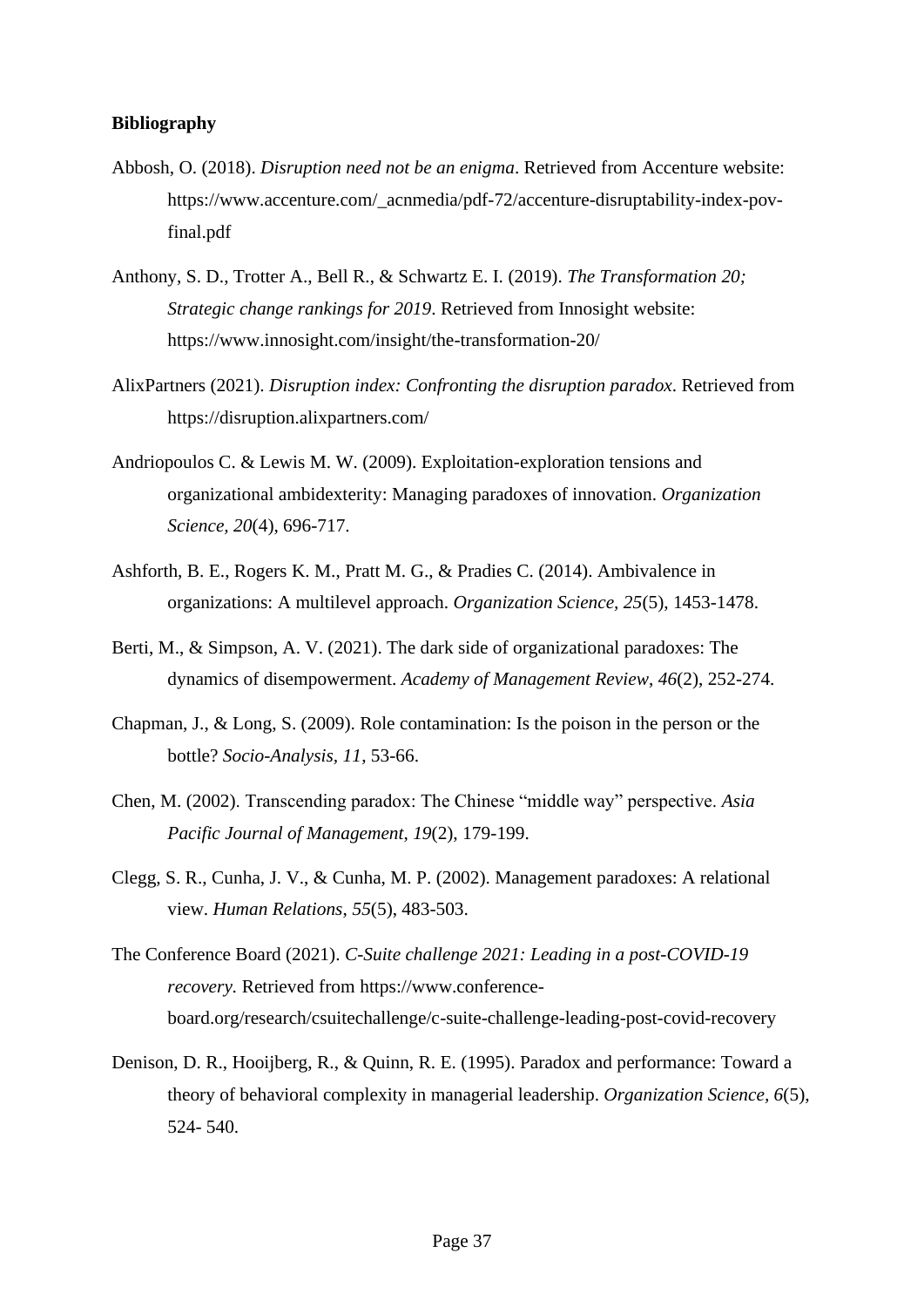- Farnam Street. "Jootsing": The key to creativity [Web log post]. Retrieved from https://fs.blog/2021/01/jootsing/
- Gaim, M., Clegg, S., & Cunha, M. (2021). Managing impressions rather than emissions: Volkswagen and the false mastery of paradox. *Organization Studies, 42*(6) 949-970*.*
- Gebert, D., Boerner, S., & Kearney, E. (2010). Fostering team innovation: Why is it important to combine opposing action strategies? *Organization Science, 21*(3), 593- 608.
- Hahn, T., & Knight, E. (2021). The ontology of organizational paradox: A quantum approach. *Academy of Management Review, 46* (2), 362-384.
- Hannah, S. T., Balthazard, O. A., Waldman, D. A., Jennings, P. L., & Thatcher, R. W. (2013). The psychological and neurological bases of leader self-complexity and effects on adaptive decision-making. *The Journal of Applied Psychology, 98*(3), 393- 411.
- Heifetz, R., Grashow, A., & Linksy, M. (2009). *The Practice of Adaptive Leadership: Tools and Tactics for Changing Your Organization and the World*. Boston, MA: Harvard Business Press.
- Hirschhorn L. (1999), The primary risk. *Human Relations, 52*(1), 5-23.
- Jarrett, M. & Vince R. (2017). Psychoanalytic theory, emotion and organizational paradox. In M. W. Lewis, W. K. Smith, P. Jarzabkowski, & A. Langley (Eds.), *The Oxford Handbook of Organizational Paradox* (pp. 48-67). Oxford: Oxford University Press.
- Kearney, E., Shemla, M., van Knippenberg, D., Scholz, F. A. (2019), A paradox perspective on the interactive effects of visionary and empowering leadership. *Organizational Behavior and Human Decision Processes, 155*, 20-30.
- Kegan, R. & Lahey, L. (2001). The real reason people won't change. *Harvard Business Review, 79*(10), 85-92.
- Kegan, R. & Lahey, L. (2009). *Immunity to Change*. Boston, MA: Harvard Business School Press.
- Knight, E., & Paroutis, S. (2017). Becoming salient: The TMT leader's role in shaping the interpretive context of paradoxical tensions. *Organization Studies*, *38*(3-4), 403-432.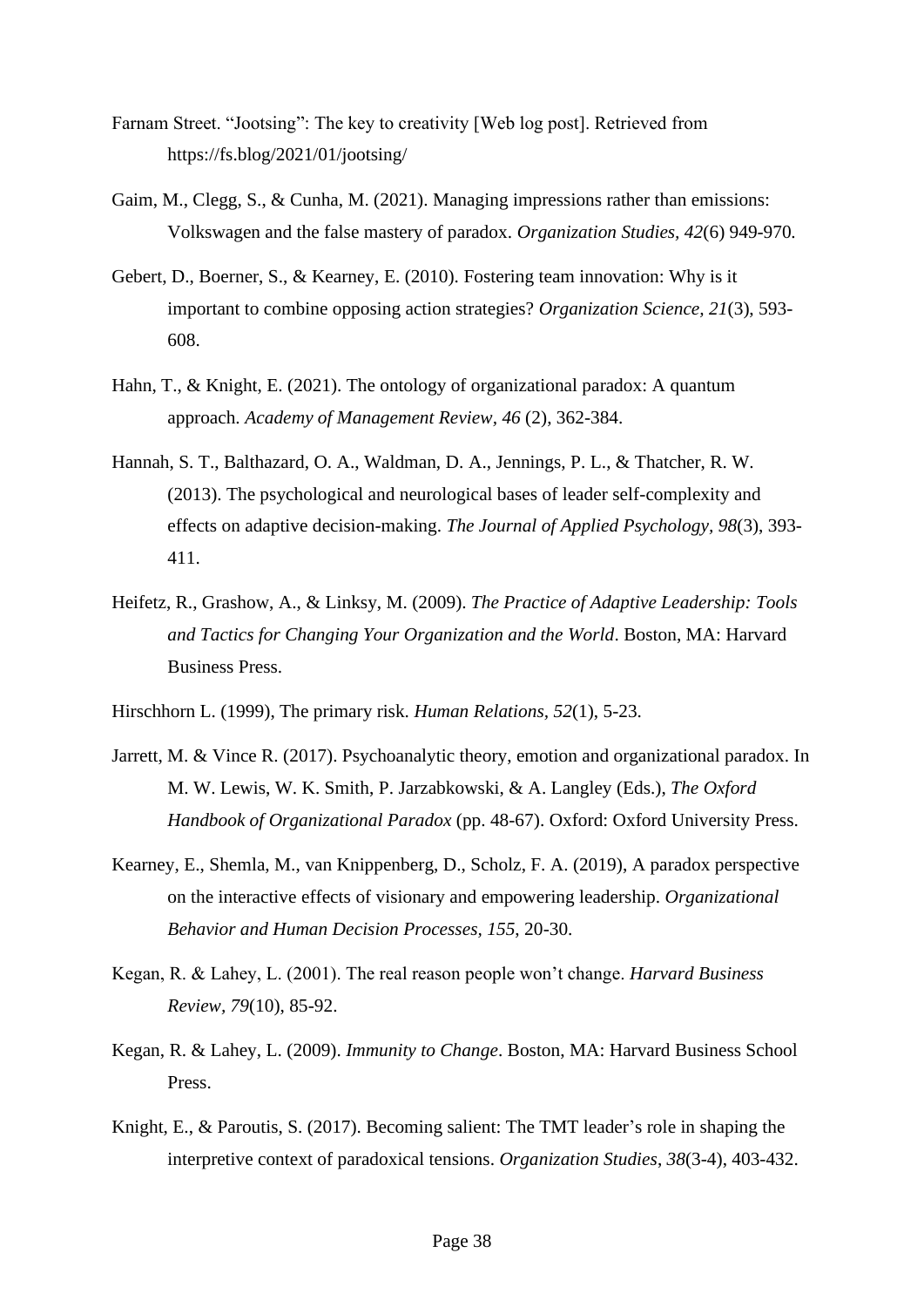- Krantz, J. (2010). Social defences and twenty-first century organisations. *British Journal of Psychotherapy 26*(2), 192-201.
- Lehman, R. & van de Loo, E. (2019). Hidden competing commitments. [PowerPoint slides]. Retrieved from<https://learn.insead.edu/courses/986/pages/slides>
- Lewis, M. W. (2000). Exploring paradox: Toward a more comprehensive guide. *Academy of Management Review, 25*(4), 760-776.
- Lewis, M. W. & Dehler, G. E. (2000). Learning through paradox: A pedagogical strategy for exploring contradictions and complexity. *Journal of Management Education, 24*(6), 708-725.
- Long, S. (2006). Drawing from role biography in organizational role analysis*.* In J. Newton, S. Long, & B. Sievers (Eds.), *Coaching in Depth: The Organizational Role Analysis Approach* (pp 127-144)*.* London: Routledge.
- Lüscher, L.S., & Lewis, M.W. (2008). Organizational change and managerial sensemaking: Working through paradox. *Academy of Management Journal, 51*(2), 221-240.
- March, J. G. (1991). Exploration and exploitation in organizational learning. *Organization Science*, *2*(1), 71-87.
- Miron-Spektor, E., Gino, F., & Argote, L. (2011). Paradoxical frames and creative sparks: Enhancing individual creativity through conflict and integration. *Organizational Behavior and Human Decision Processes, 116*(2), 229-240.
- Miron-Spektor, E., Ingram, A., Keller, J., Smith, W. K., & Lewis, M. W. (2018). Microfoundations of organizational paradox: The problem is how we think about the problem. *Academy of Management Journal*, *61*(1), 26-45.
- Mitchell, S. A. (1999). *Tao Te Ching* (translation). New York, NY: Harper Perennial Modern Classics.
- Moustakas, C. E. (1994). *Phenomenological research methods*. Thousand Oaks, CA: Sage Publications, Inc.
- O'Reilly, C. A., & Chatman J. A. (2020). Transformational leader or Narcissist? How grandiose narcissists can create and destroy organizations and institutions. *California Management Review, 62*(3), 1-23.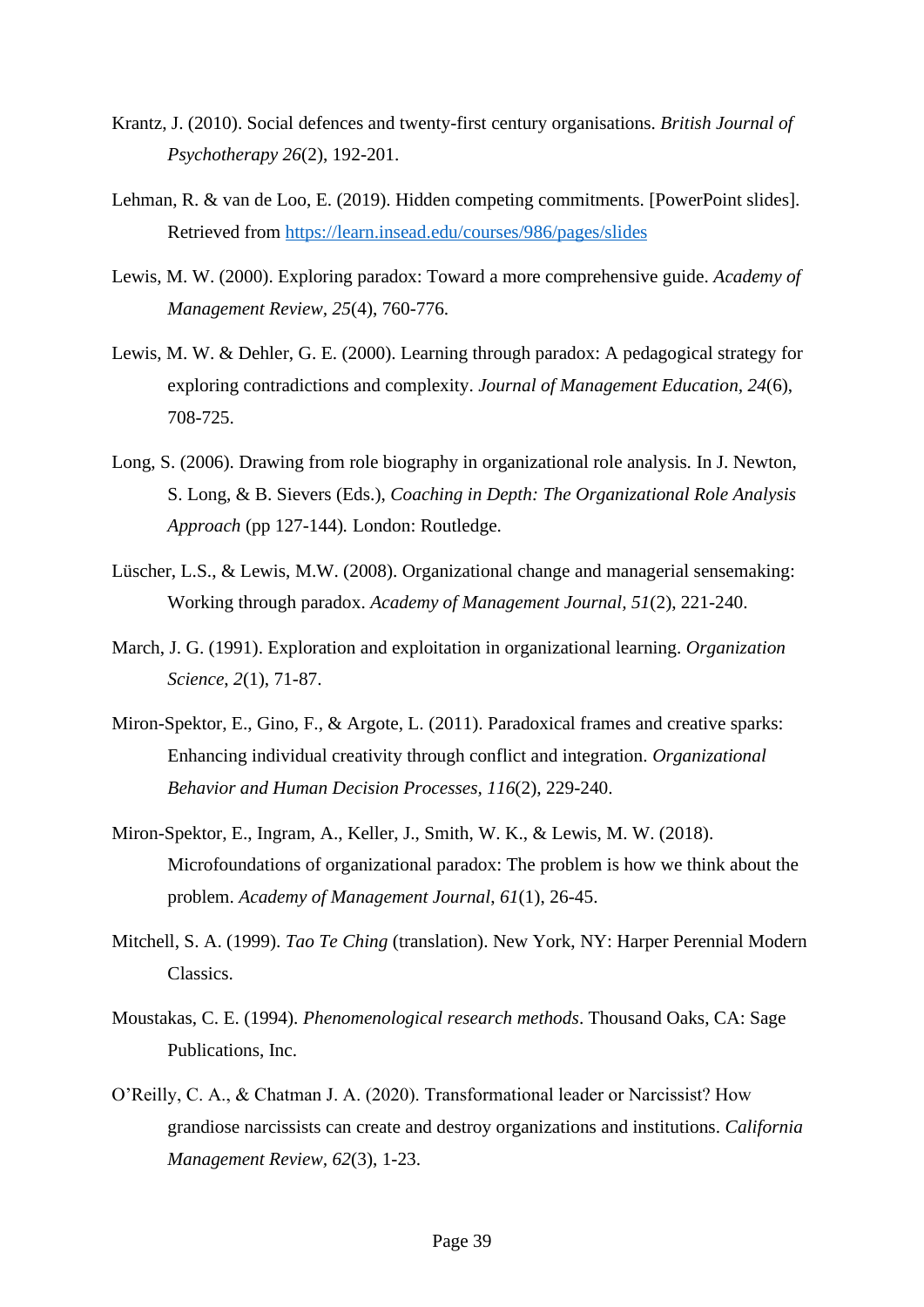- Owens, B. P., Wallace, A. S., & Waldman, D. A. (2015). Leader narcissism and follower outcomes: The counterbalancing effect of leader humility. *Journal of Applied Psychology*, *100*(4), 1203-1213.
- Petriglieri, G., & Petriglieri, J. L. (2020). The return of the oppressed: A systems psychodynamic approach to organization studies. *Academy of Management Annals 14*(1), 411-449.
- Pietkiewicz, I. & Smith, J. A. (2012). Praktyczny przewodnik intepretacyjnej analizy fenomenologicznej w badaniach jakosciowycz w psychologii. *Czasopismo Psychologiczne, 18* (2), 361-369.
- Poole, M. S., & Van de Ven, A. H. (1989). Using paradox to build management and organization theories. *Academy of Management Review, 14*(4), 562-578.
- Putnam, L. L., Fairhurst, G. T., & Banghart, S. (2016). Contradictions, dialectics, and paradoxes in organizations: A constitutive approach. *Academy of Management Annals*, *10*(1), 65-171.
- Rosing, K., Frese M., & Bausch A. (2011). Explaining the heterogeneity of the leadershipinnovation relationship: Ambidextrous leadership. *The Leadership Quarterly, 22*(5), 956-74.
- Rothenberg, A. (1979). *The emerging goddess*. Chicago, IL: University of Chicago Press.
- Schad, J., & Bansal, P. (2018). Seeing the forest and the trees: How a systems perspective informs paradox research. *Journal of Management Studies*, *55*(8), 1490-1506.
- Schad, J., Lewis, M. W., Raisch, S., & Smith, W. K. (2016). Paradox research in management science: Looking back to move forward. *Academy of Management Annals*, *10*(1), 5-64.
- Smith, W. K. (2014). Dynamic decision making: A model of senior leaders managing strategic paradoxes. *Academy of Management Journal, 57*(6), 1592-1623.
- Smith, W. K., & Besharov, M. (2019). Bowing before dual gods: How structured flexibility sustains organizational hybridity. *Administrative Science Quarterly, 64*(1), 1-44.
- Smith, W. K., & Lewis, M. W. (2011). Toward a theory of paradox: A dynamic equilibrium model of organizing. *Academy of Management Review*, *36*(2), 381-403.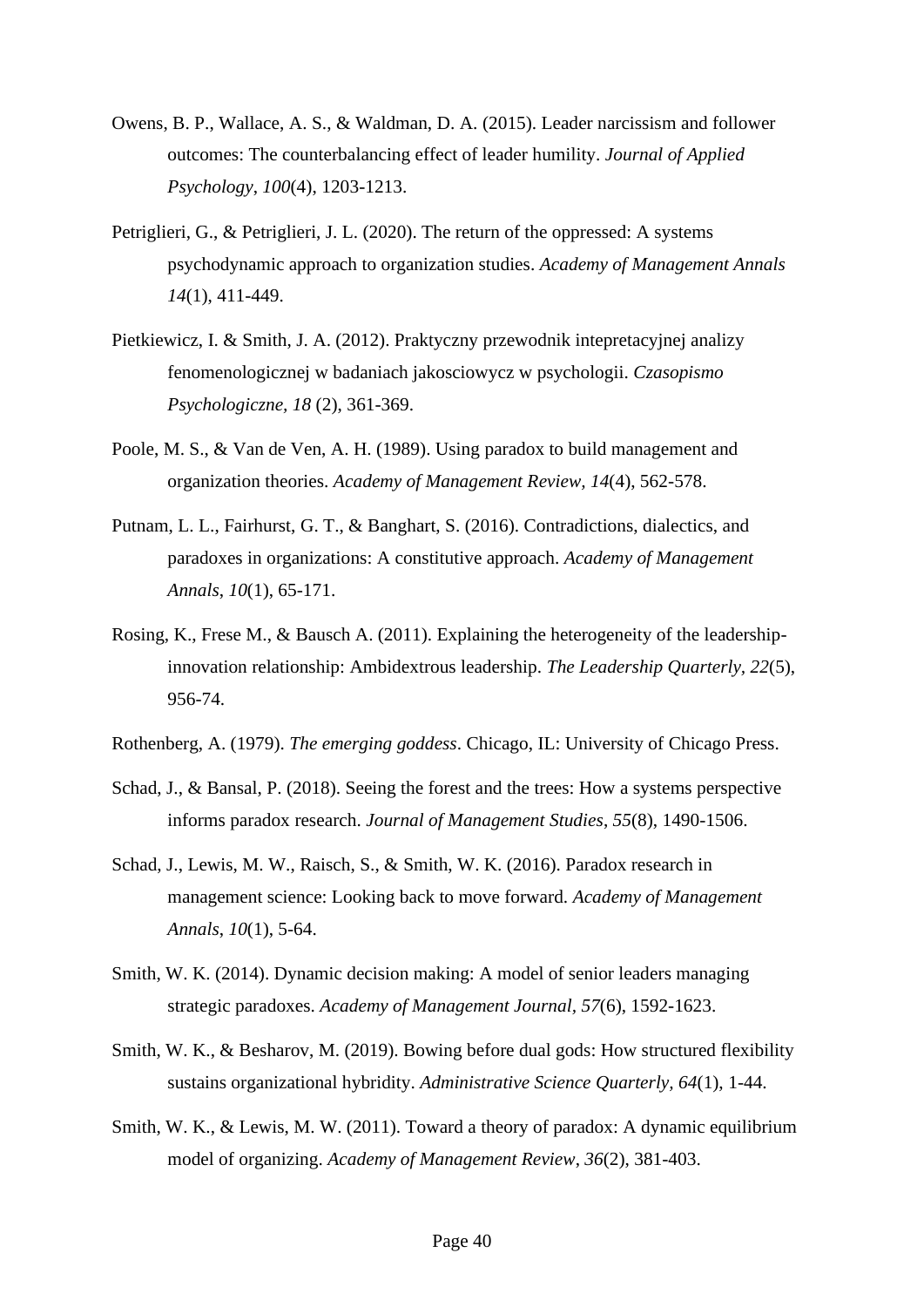- Smith, W. K., & Tushman M. L. (2005). Managing strategic contradictions: A top management model for managing innovation streams. *Organizational Science*, *16*(5), 522-536.
- Tetlock, P. E., Peterson, R. S., & Berry, J. M. (1993). Flattering and unflattering personality portraits of integratively simple and complex managers. *Journal of Personality and Social Psychology*, *64*(3), 500-511.
- Tuckett, D. & Taffler, R. (2008). Phantastic objects and the financial market's sense of reality: A psychoanalytical contribution to the understanding of stock market instability. *International Journal of Psychoanalysis, 89* (2), 389-412.
- Turquet, P. (1975). Threats to identity in the large group. In L. Kreeger (Ed.), *The Large Group: Dynamics and Therapy* (pp. 87-144). London: Karnac Books.
- Zhang, Y., & Han, Y. L. (2019). Paradoxical leader behavior in long-term corporate development: Antecedents and consequences. *Organizational Behavior and Human Decision Processes, 155*, 42-54.
- Zhang, Y., Waldman, D. A., Han, Y. L., & Li, X. B. (2015). Paradoxical leader behaviors in people management: Antecedents and consequences. *Academy of Management Journal*, *58*(2), 538-566.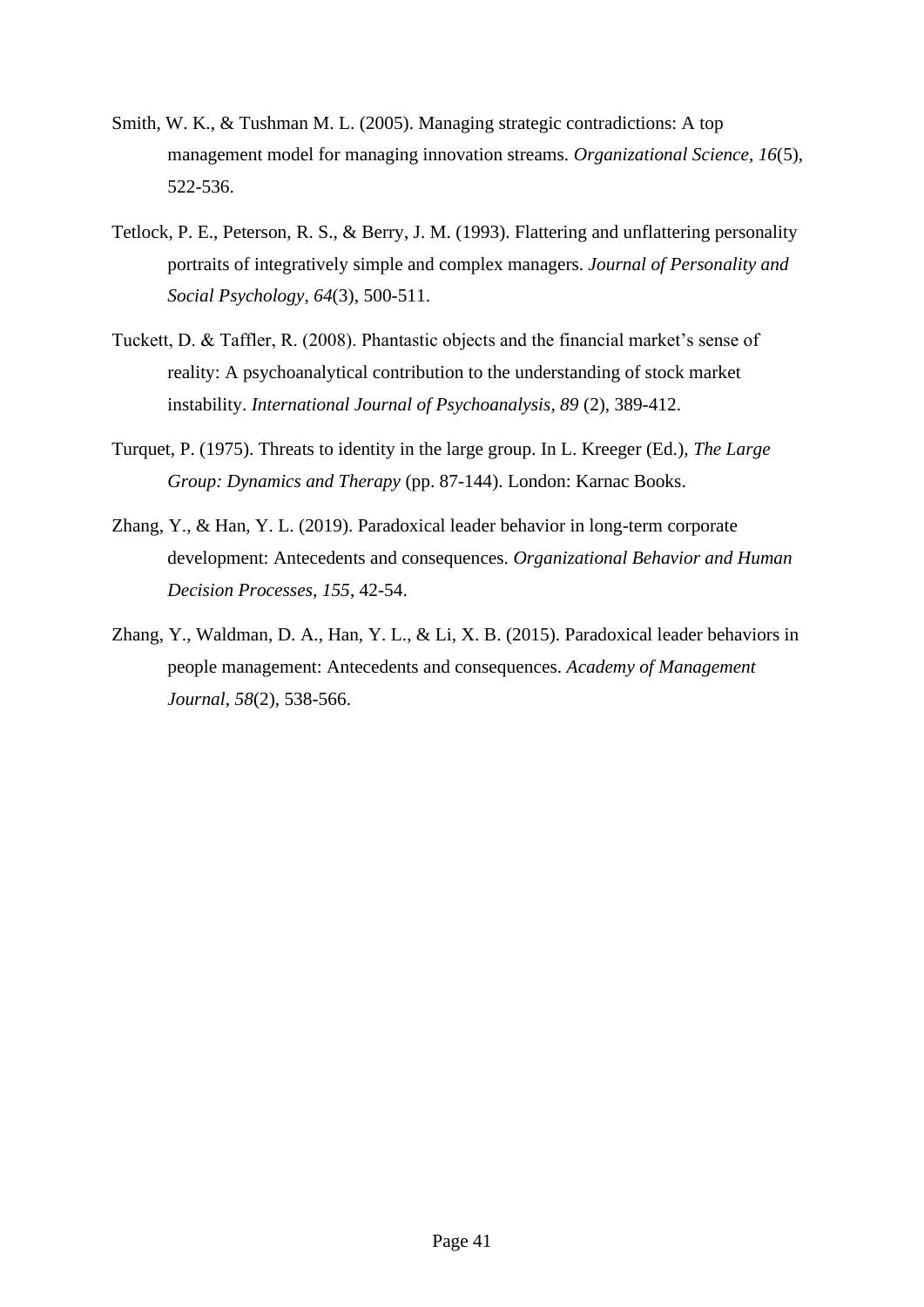## **Appendices**

## *Appendix 1: The Paradox Toolkit*

#### Table of contents

- 1. Part I: Overview of Paradox
	- a. Definition of paradox
	- b. Example of classic paradoxes (e.g., "I know that I know nothing")
	- c. Categories of organizational paradox (e.g., "purpose-driven profit maximization")
	- d. Description of broad paradoxical behaviors (e.g., "comfort with discomfort")
	- e. Activity: Rank order paradoxical leader behaviors (see **Appendix 3**)
	- f. Benefits of successfully confronting paradox
	- g. Overview of three ways to deal with paradoxical challenges (avoid, confront, transcend)
	- h. Description of avoiding strategies (either-or)
	- i. Description of confronting strategies (both-and)
	- j. Deep-dive on using "liberating constraints" as a "both-and" solution to paradoxical tensions
	- k. Description of transcending strategies (more-than)
	- l. Deep dive on simultaneous use of closed and open strategies for knowledge management ("the best of one negates the worst of the other")
	- m. Capabilities and approaches that help to transcend paradox
- 2. Part II: The Paradox Toolkit
	- a. Summary matrix of tools (see below)
	- b. Components of a paradox mindset
	- c. Paradoxical leader behaviors
	- d. "Adaptive capacity boosters" (see below)
	- e. Team intervention: "Conscious complication"
	- f. Paradox litmus test
	- g. Organizational intervention: "Paradox sparring session"
	- h. Tips to engage with material more deeply
	- i. Learning log to capture reflections during and after application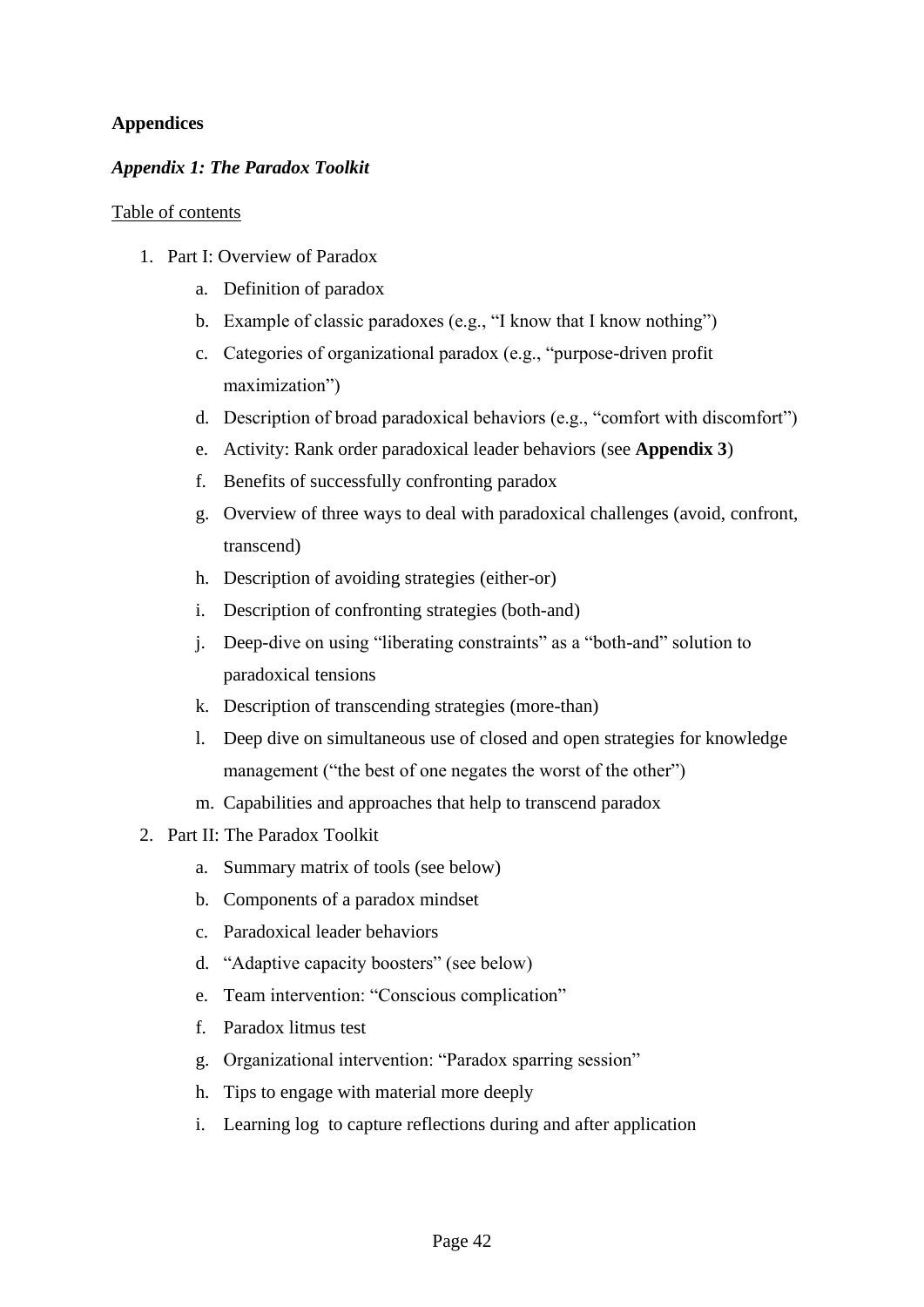#### Summary matrix of tools

This matrix shows specific tools in The Paradox Toolkit.

- Diagnostic instruments summarize the paradox mindset battery from Miron-Spektor et al. and the paradoxical leader behaviors from Zhang et al.
- The paradox litmus test is a short set of questions to determine the degree to which a perceived issue is indeed a paradox.
- The paradox sparring session summarizes the process Lüscher & Lewis used at Lego.



- Conscious complication team exercises are ways to build integrative complexity by working together to stretch mindsets and capabilities.
- Adaptive capacity boosters are ways to build underlying components to be "clinically" curious" (combining "joyous exploration" to seek new experiences with a "negative capability" to not get overwhelmed by these experiences) and "skeptically optimistic" (combining a "growth mindset" that believes in possibility and "scientific rigor" to identity and address key uncertainties).

## Adaptive capacity boosters

This shows four ways to boost each of the components of an individual's adaptive capacity. It combines findings from the paradox literature with core concepts in the EMC program.

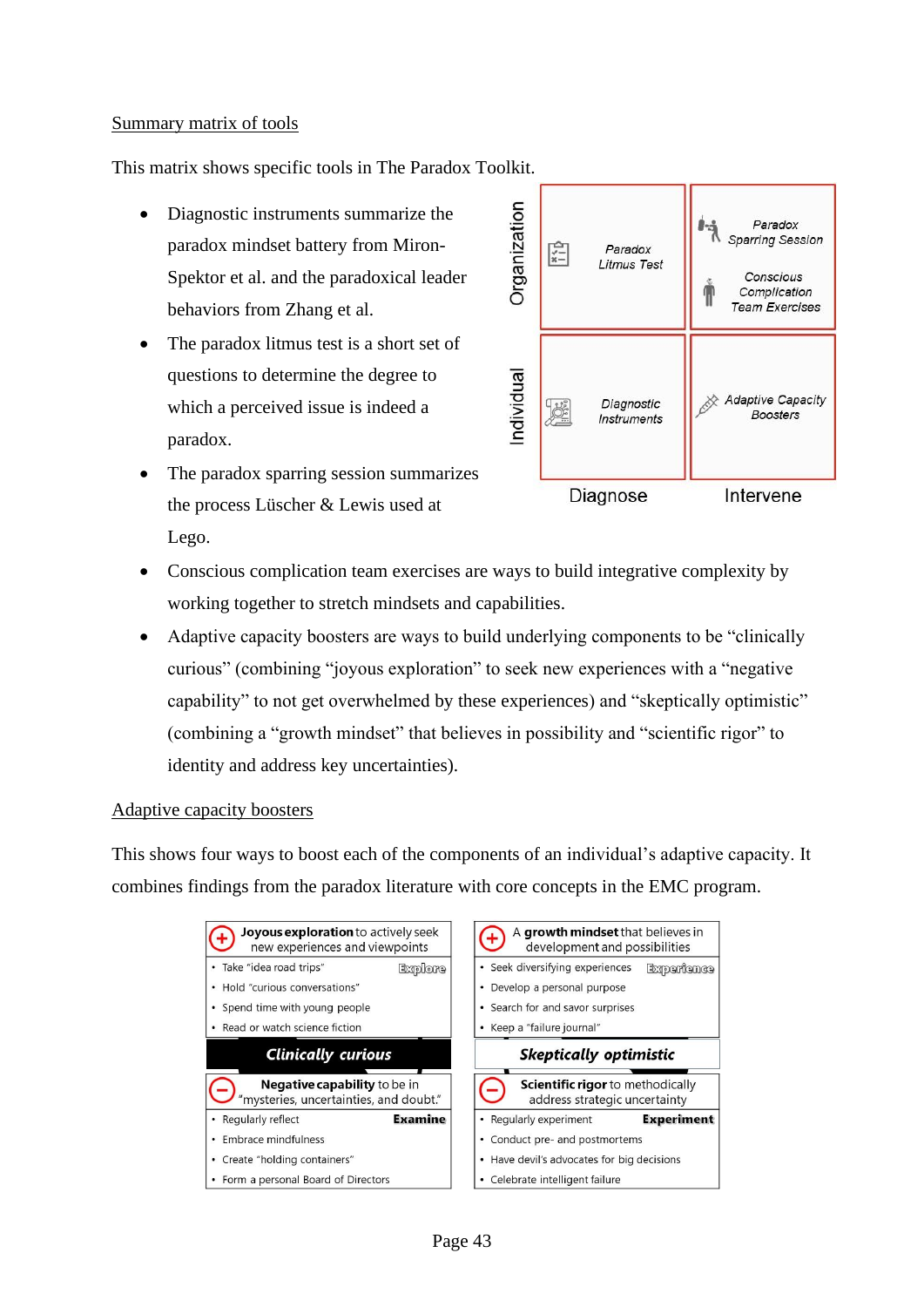## *Appendix 2: Interview guide*

Hello. The approach I am following is called Interpretative Phenomenological Analysis. The phenomenon we are exploring is paradox. I am going to spend the first half of the interview asking you about your experiences and associations with paradox broadly, and the second half focusing specifically on the short survey you completed. To ensure consistency across discussions I am going to stick to my script reasonably strictly. This is intended to be about 60 minutes in length.

I'm going to be taking notes while we discuss. Is it ok if I record this as well, simply for transcription purposes? All individual responses will be kept strictly anonymous, so please speak freely as we go through the discussion.

I have 12 open-ended questions on my questionnaire. We don't have to answer all of them. Let's see how the conversation goes!

## Broad questions about paradox

- 1. What does the word "paradox" mean to you?
- 2. What would you say are representative experiences you have had with paradox in either life or business?
- 3. What contexts or situations have typically influenced or affected your experiences of the phenomenon? In other words, are there contexts where paradox is more or less likely, more or less acute, etc.?

## Broad questions about the survey

The next questions relate to the questionnaire you completed that asked you to rank order nine specific "paradoxical leader behaviors" in order of pertinence for leaders trying to drive strategic transformation.

- 4. Tell me how it felt to complete the questionnaire. Did you have a mental image in mind as you filled it out? How long did it take?
- 5. I now want to discuss the top two behaviors you identified. Let's go through them individually. You had *Behavior 1* at the top of your list. How does that phrase make you feel?
- 6. Is there a specific moment with a client or inside your own organization that you associate with this?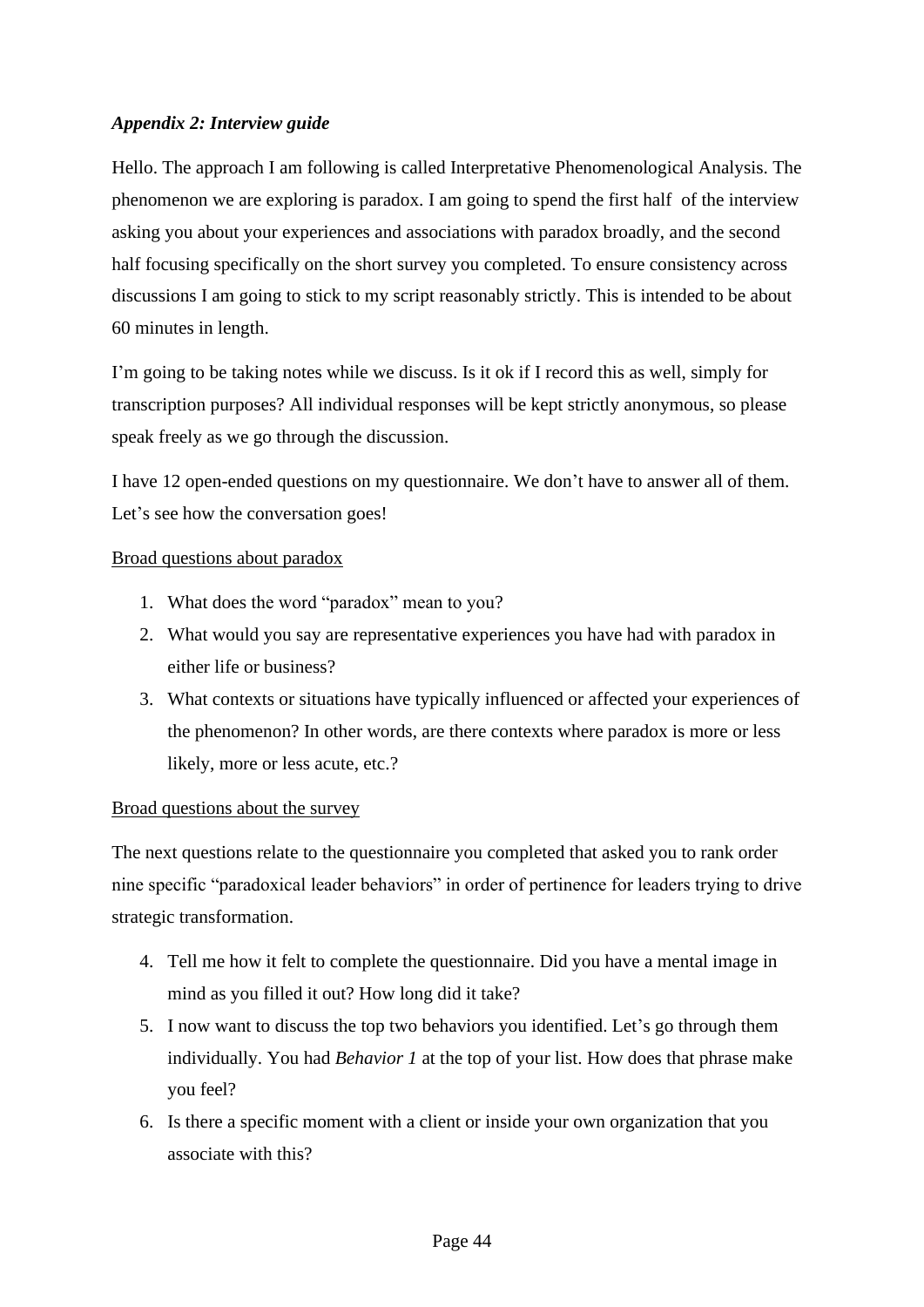- 7. Let's now talk about *Behavior 2,* which you had second. How does that phrase make you feel?
- 8. Is there a specific moment with a client or inside your own organization that you associate with this?

### Comparative questions about the survey

Next, I want to explore areas where your answers diverged the most from the other people who have completed the survey. Survey respondents do not represent a statistically meaningful sample, but enough people have filled it in that at least it is interesting to explore.

- 9. The behavior that had the biggest positive gap between your ranking and my sample was *Positive gap behavior*. You ranked it X, the average placement was Y. What do you make of this?
- 10. The behavior that had the biggest negative gap between your ranking and my sample was *Negative gap behavior*. You ranked it X, the average placement was Y. What do you make of this?

#### Summary questions

- 11. We have been talking about paradox for [x] minutes. How do you feel now?
- 12. How do you feel as you reflect on the discussion?

## *Appendix 3: Results of paradoxical leader behavior survey*

Interview subjects were asked to complete a short online survey. The survey asked them to rank order nine paradoxical leader behaviors from 1=most to 9=least pertinent for leaders looking to drive strategic transformation. Survey options were presented alphabetically. The table below shows the nine behaviors, the average placement across the 11 subjects, the highest and lowest ranking (1=high, 9=low), and the standard deviation.

| <b>Paradoxical Leader Behavior</b>                                | Avg | <b>Max</b> | Min | <b>St Dev</b> |
|-------------------------------------------------------------------|-----|------------|-----|---------------|
| Maintaining short-term efficiency and<br>long-term development    | 2.6 |            |     | 2.7           |
| Conforming to and shaping collective<br>forces in the environment | 3.3 |            |     | 2.0           |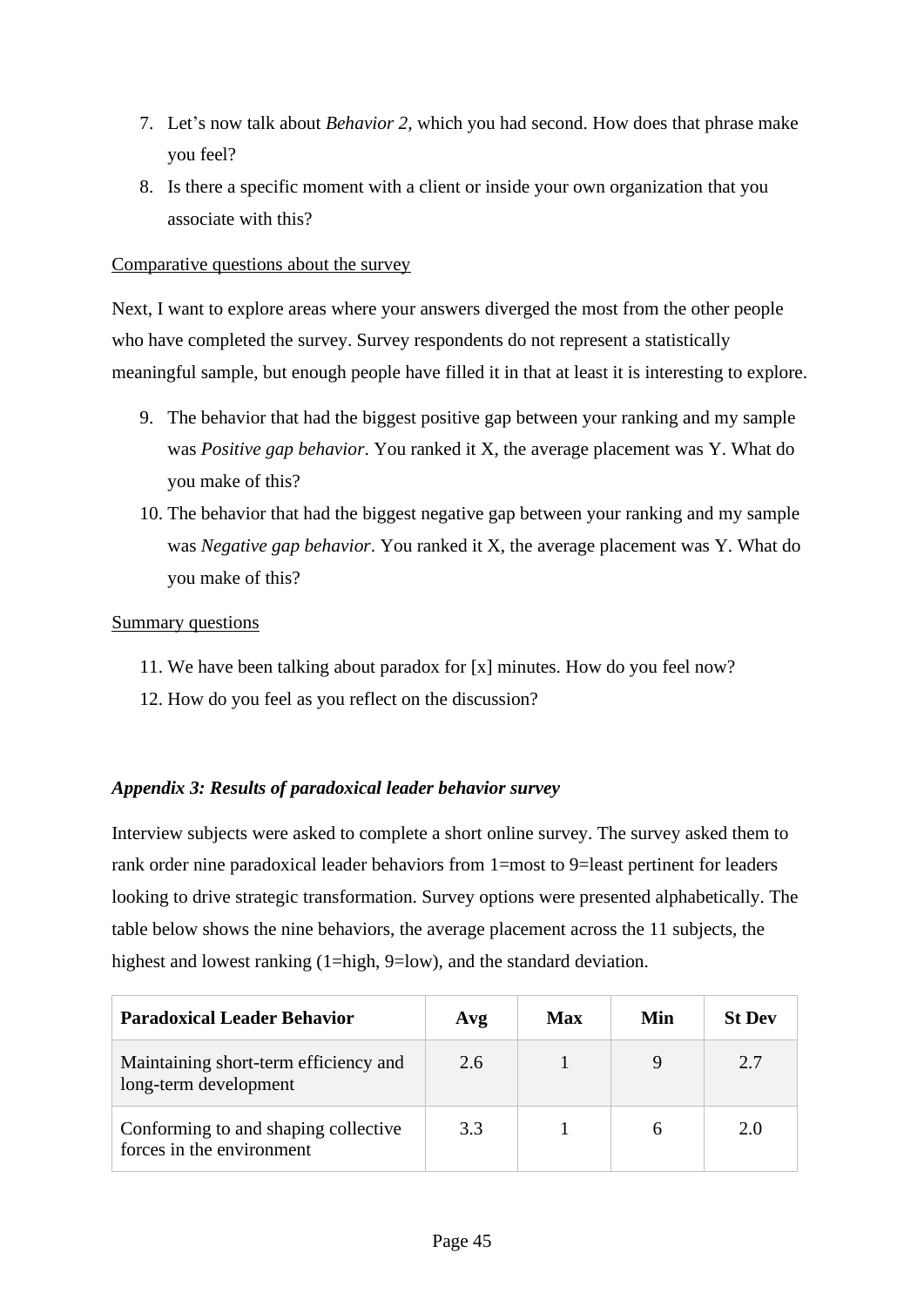| Maintaining decision control while<br>allowing autonomy             | 3.7 |                             |   | 2.0 |
|---------------------------------------------------------------------|-----|-----------------------------|---|-----|
| Maintaining stability and flexibility                               | 4.5 | $\overline{2}$              | 8 | 1.9 |
| Focus on shareholders and the<br>stakeholder community              | 4.9 | $\mathcal{D}_{\mathcal{L}}$ | 7 | 2.0 |
| Enforcing work requirements while<br>allowing flexibility           | 5.0 | $\mathcal{D}_{\mathcal{L}}$ | 9 | 2.6 |
| Maintaining both distance and<br>closeness with subordinates        | 6.9 | 3                           | 9 | 2.3 |
| Combining self-centeredness with<br>other-centeredness              | 7.0 | 3                           | 9 | 1.8 |
| Treating subordinates uniformly while<br>allowing individualization | 7.0 | 3                           | 9 | 1.9 |

Note how seven of the nine behaviors had a span of at least six between the highest and lowest rankings.

## *Appendix 4: Sample PowerPoint slide used during interviews*

When I got to question 4 in the interview, I shared my screen and showed participants a slide with the nine paradoxical leader behaviors they were asked to rank.

## **PARADOXICAL LEADER BEHAVIORS RANKING EXERCISE**

Rank order the following nine categories of paradoxical behaviors from 1=most pertinent to what leaders need to do to manage strategic transformation to 9=least pertinent.

- Combining self-centeredness with other-centeredness
- Conforming to and shaping collective forces in the environment
- Enforcing work requirements while allowing flexibility
- Focus on shareholders and the stakeholder community
- Maintaining both distance and closeness with subordinates
- Maintaining decision control while allowing autonomy
- $\bullet$ Maintaining short-term efficiency and long-term development
- Maintaining stability and flexibility  $\bullet$
- Treating subordinates uniformly while allowing individualization  $\bullet$

I then shared some of their specific responses.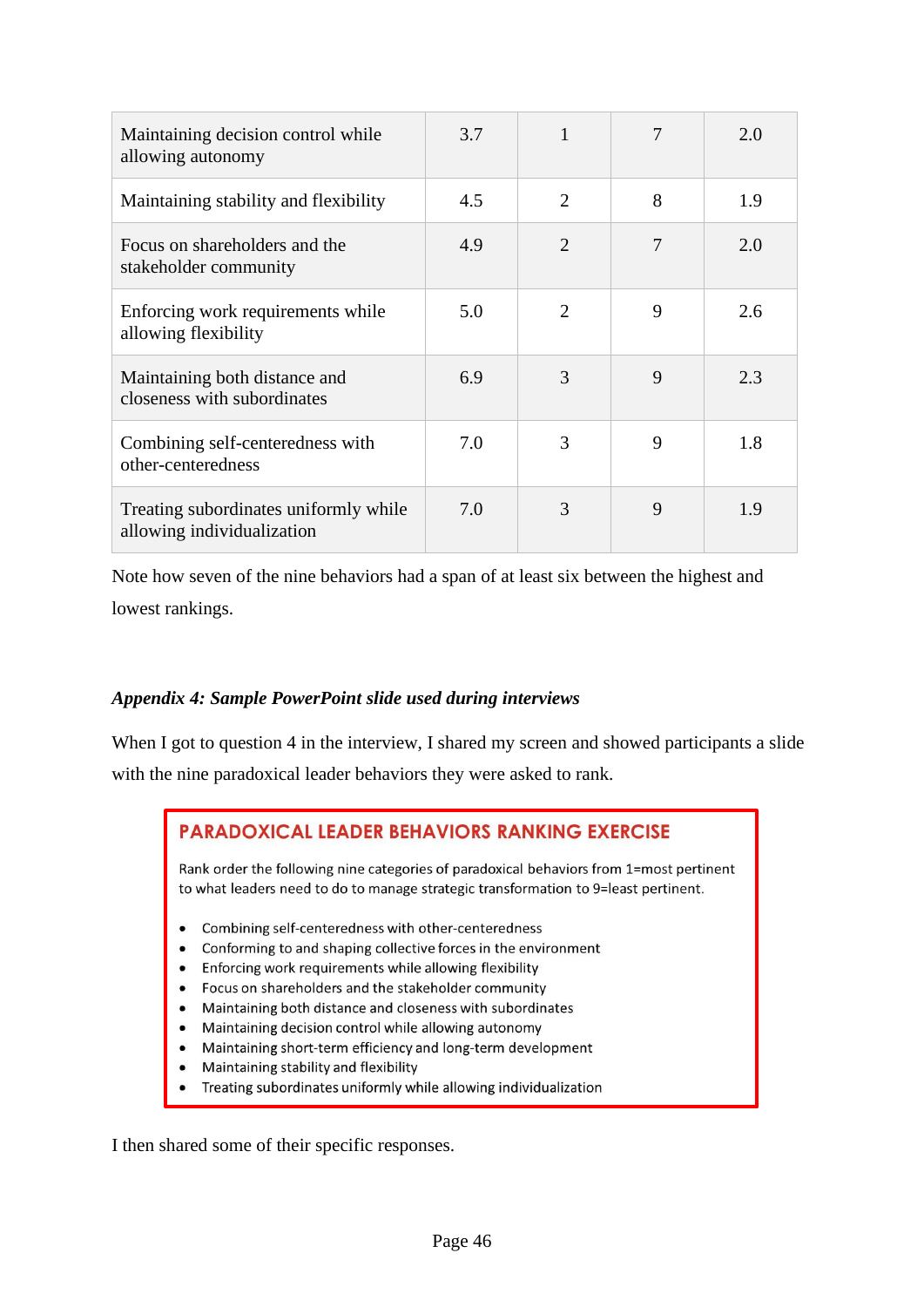

The blue circles with numbers represent the behaviors ranked first and second (questions 5 and 7). The green arrow pointing up represents the behavior the interviewee ranked relatively more important than the average survey respondent (question 9). The red arrow pointing down represents the behavior the interviewee ranked relatively less important than the average respondent (question 10).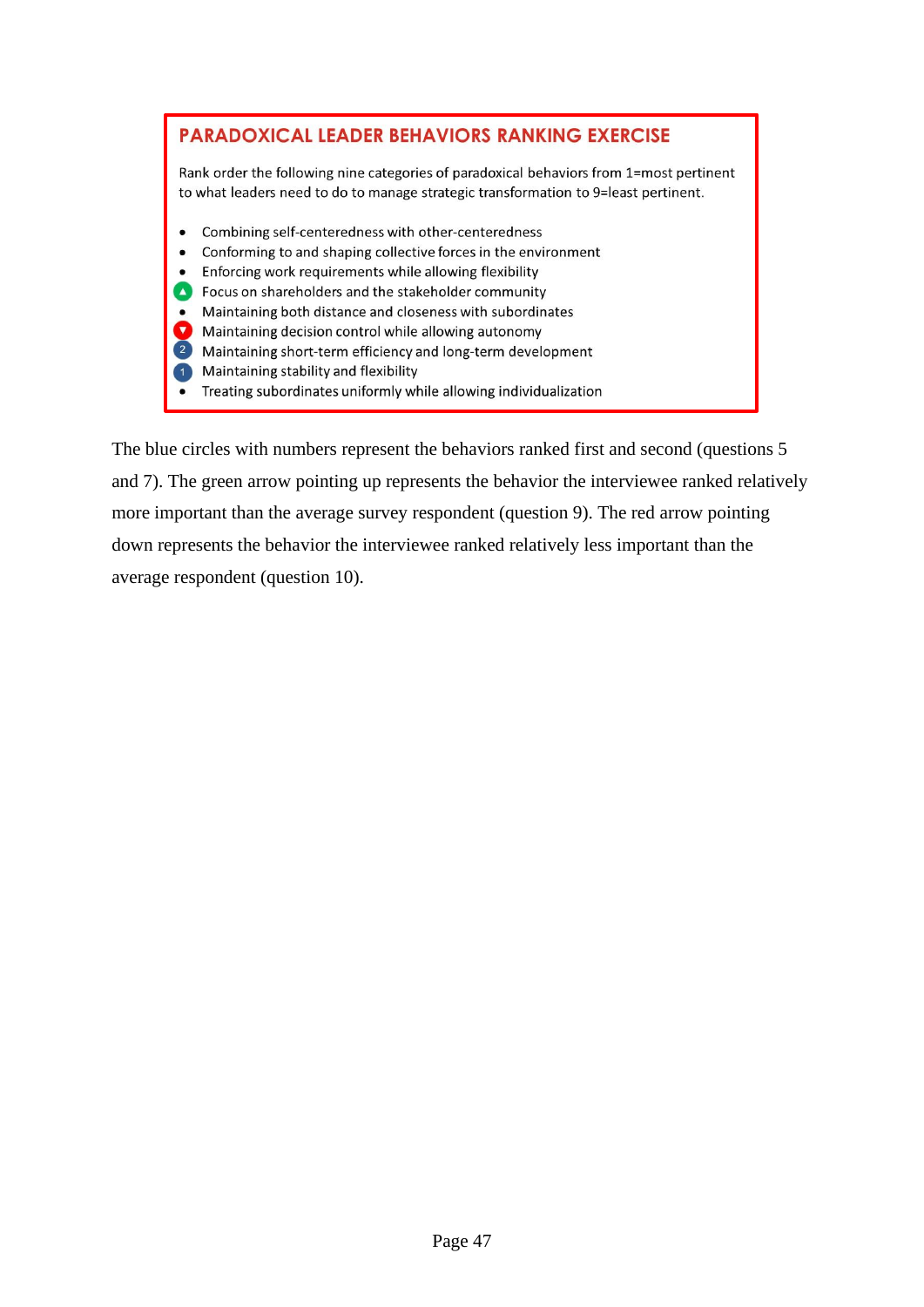## *Appendix 5: Quotes illustrating finding that paradox is perceived to be powerful*

|                                                 | Religion                                  | That then which nothing greater can be imagined or that then which nothing greater can exist  I love the God paradox, because when you really think about it,<br>the paradox is it's unsolved  the paradox is that we can both conceive of something in principle that is God, which is infinite—that then which nothing greater<br>can be imagined—and yet we can't imagine it. That to me is a lovely paradox from 700 years ago.                                                                                                                                                                                                                                                                         |  |
|-------------------------------------------------|-------------------------------------------|-------------------------------------------------------------------------------------------------------------------------------------------------------------------------------------------------------------------------------------------------------------------------------------------------------------------------------------------------------------------------------------------------------------------------------------------------------------------------------------------------------------------------------------------------------------------------------------------------------------------------------------------------------------------------------------------------------------|--|
| True paradox is<br>timeless                     | Nature and<br>math                        | People who believe things are in a state such as rain or sun I kind of ask very simply, just a question, have you ever seen a rainbow? And the answer is of course.<br>Well then, it's not either rainy or sunny sometimes it's rainy and sunny and the result is a rainbow  A paradox is kind of a search for a rainbow.                                                                                                                                                                                                                                                                                                                                                                                   |  |
| Confronting paradox leads<br>to growth          | Resolution of<br>problems                 | Paradoxes can be resolved. And when they're resolved there's often brilliant innovation and breakthroughs.<br>Continual creativity comes from paradox  it's the doorway into creativity All great meaning comes from grappling with paradox<br>Since I believe that it's not a problem to be solved but it's a dilemma to be faced, I think the paradox is grounded in a contextual metaphor so if I could only see<br>the context, I might be able to deal with the paradox differently. So I'm searching for new context. And that new context to me is metaphorical because in that new<br>context, if we could make more progress, then it's a useful metaphor.                                         |  |
|                                                 | Personal<br>development                   | It's really hard to do but when you do it, you realize I've become something more and at an organizational level I'm more effective and at a personal level I'm<br>either a better person or I'm at least a more self-aware person.                                                                                                                                                                                                                                                                                                                                                                                                                                                                         |  |
| <b>Examining paradox leads to</b><br>reflection | <b>Surfaces</b><br>subconscious<br>issues | I mean it didn't quite feel like a therapy session, but it was good to talk about this as a concept, because it's something that I've never articulated but now, having<br>talked about it with you, I can see why that would absolutely impact your, not wellbeing, but motivation, performance, etc. at work if you're having to work<br>within what you perceive at least to be a paradox.<br>It's interesting. Who would have thought that there was so much to explore with a single word? It has been an interesting chat.  It has got me thinking about<br>things that I don't consciously think about much. I've enjoyed the process of reflecting on clients on the ideas that I'm thinking about. |  |
|                                                 | Raises<br>questions                       | I feel like I've lost track of time a little bit. I have not been looking at the time. I've just been walking around enjoying the conversation. I feel like I was a bit<br>fragmented and my brain was in other places coming into the conversation  I wonder if I had read something or read three different things like would the train<br>of thought or conversation gone in a totally different direction, and how does that influence your research. Did other people do different types of their own pre<br>thinking or put space before this and how does that change outcomes? I just have a bunch of thoughts or questions in my head about you and your research. To be<br>honest.                |  |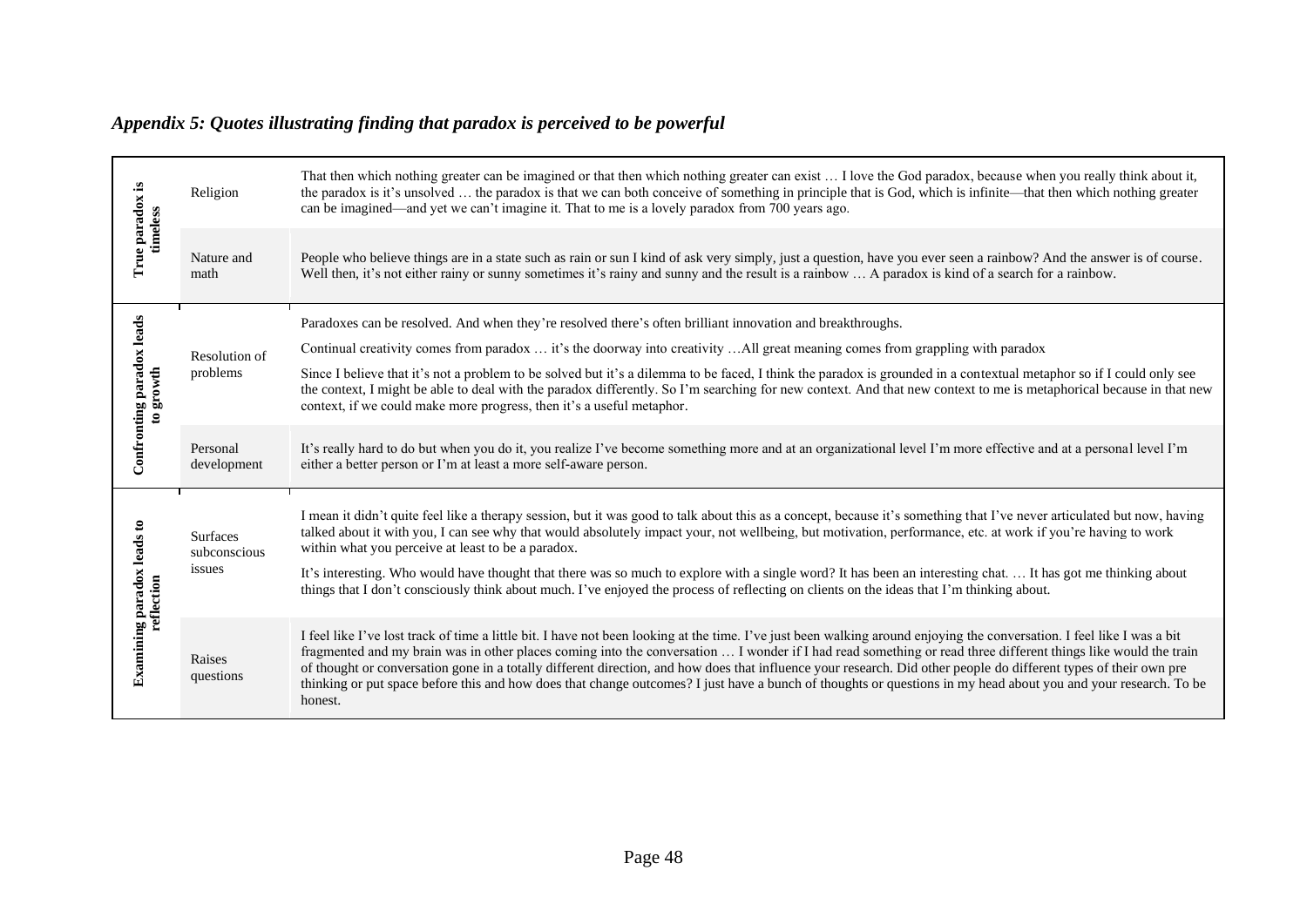|                      |                          | Maybe I seek them out because they're really intriguing because there's something new there.                                                                                                                                                                                                                                                                                                                                                                                                                                                                                                       |
|----------------------|--------------------------|----------------------------------------------------------------------------------------------------------------------------------------------------------------------------------------------------------------------------------------------------------------------------------------------------------------------------------------------------------------------------------------------------------------------------------------------------------------------------------------------------------------------------------------------------------------------------------------------------|
|                      | Curious                  | Quite a lot of what drives me into the things I'm doing is trying to test what can be done in unusual circumstances where you do not have a lot. I guess that's<br>coming from a third-world context. In an emerging market you frequently have many problems to solve. So I guess wicked problems that require complex<br>system solutions are the ones that appeal to me.                                                                                                                                                                                                                        |
| Positive emotions    | Excited                  | Maybe there's something about how someone like me being challenged is kind of like having a little shot. I like that, and maybe for other people it isn't. It's not<br>a huge amount of serotonin right, but I do feel a little bit, like, simulated, like in the middle of a great chess game.                                                                                                                                                                                                                                                                                                    |
|                      | Empowered<br>and engaged | If I ran an experiment and the point falls on the line, that's good in some way, but it's almost like [sigh] I didn't need to run that experiment. And when the point<br>falls off the line the energy of everybody is to explain the error and look at the process and determine why that point is really on the line. My joy is, uh it didn't<br>fall on the line and so maybe it means I have the wrong axis. That point has all the information. The line has all of the information but it's not new information<br>it's old information.  I just think paradoxes are a gift. They're a gift. |
| Negative feelings    | Fear                     | You have a little bit of fear when you do that because to do that, sometimes, you risk chasing rabbits and so, in six months in a year you're not actually further<br>towards your goal. You've hit your milestones every month, but you're never growing who you need to become as a person or as an organization.                                                                                                                                                                                                                                                                                |
|                      | Pain                     | I think it's painful because inherent in a paradox is the logic that becomes part of your identity, part of your being, part of your self-worth even. And so to let go<br>of that logic to embrace the other one you have to invalidate something you're good at, you have to invalidate part of your own identity.                                                                                                                                                                                                                                                                                |
|                      | Powerless                | It's a little bit demotivating  It also feels there's some frustration there. And it feels like I'm stuck in the middle. I'm not in a position to say okay let's go and<br>change these structures that are impeding our work. And I'm also not in a position to say well let's be honest about what we're doing and clearly state that we're<br>only doing these few things and we're not actually doing this groundbreaking stuff, so it feels disempowering in a way.                                                                                                                           |
| Paradoxical feelings | "Unsettled but<br>good"  | Paradoxes create conflict. Internally or organizationally. And you resolve these organizationally by portfolio management. It's a lot harder to portfolio manage<br>yourself. You can't compartmentalize your life quite as easily as you can compartmentalize an organization with separate divisions. I can't be Mr. Kind and<br>Warm in my home and be Mr. Combative at the office. They're going to affect each other, you know, for good and bad.                                                                                                                                             |
|                      | "A pleasant<br>struggle" | If I had to put on paper a working definition, I will struggle. But it's a pleasant struggle. The struggle is, you have a problem, and you know there's an answer,<br>and you will find an answer and you know that it will be extremely rewarding and this this problem solving it's a pleasure  The struggle is it's hard. Of course.<br>While it is admittedly very stressful and I know I don't sleep, and I get quite tense etc. But also, I think the, "Wouldn't it be great" overcomes and overwhelms<br>every other negative emotion.                                                      |
|                      |                          | There's a sense of anxiousness. But there's also optimism. And I think decisiveness, is the third word I would associate with it because we need to be decisive<br>and quick in terms of going ahead and doing something.                                                                                                                                                                                                                                                                                                                                                                          |

## *Appendix 6: Quotes illustrating finding that paradox generates a range of emotions*